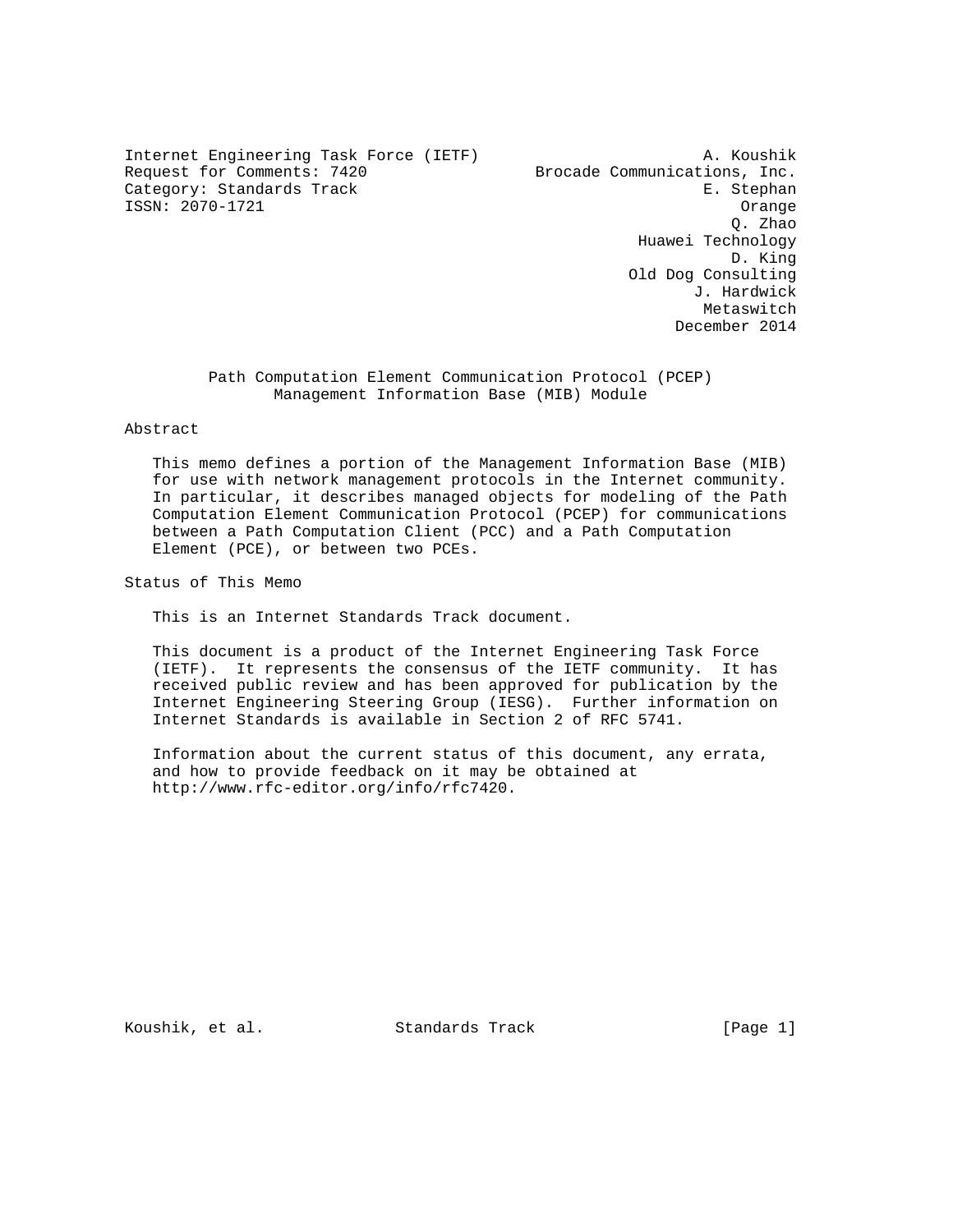# Copyright Notice

 Copyright (c) 2014 IETF Trust and the persons identified as the document authors. All rights reserved.

 This document is subject to BCP 78 and the IETF Trust's Legal Provisions Relating to IETF Documents (http://trustee.ietf.org/license-info) in effect on the date of

 publication of this document. Please review these documents carefully, as they describe your rights and restrictions with respect to this document. Code Components extracted from this document must include Simplified BSD License text as described in Section 4.e of the Trust Legal Provisions and are provided without warranty as described in the Simplified BSD License.

Table of Contents

| $\mathbf{1}$<br>Introduction                     |                                                                                                                                                                                                                                                                                                                                                                                                                                                            |  |  |  | 3  |
|--------------------------------------------------|------------------------------------------------------------------------------------------------------------------------------------------------------------------------------------------------------------------------------------------------------------------------------------------------------------------------------------------------------------------------------------------------------------------------------------------------------------|--|--|--|----|
| Requirements Language<br>1.1.                    |                                                                                                                                                                                                                                                                                                                                                                                                                                                            |  |  |  | 3  |
|                                                  |                                                                                                                                                                                                                                                                                                                                                                                                                                                            |  |  |  | 3  |
| The Internet-Standard Management Framework<br>2. |                                                                                                                                                                                                                                                                                                                                                                                                                                                            |  |  |  | 4  |
| 3. PCEP MIB Module Architecture                  |                                                                                                                                                                                                                                                                                                                                                                                                                                                            |  |  |  | 4  |
| pcePcepEntityTable<br>3.1.                       |                                                                                                                                                                                                                                                                                                                                                                                                                                                            |  |  |  | 4  |
|                                                  |                                                                                                                                                                                                                                                                                                                                                                                                                                                            |  |  |  | 5  |
|                                                  |                                                                                                                                                                                                                                                                                                                                                                                                                                                            |  |  |  | 5  |
|                                                  |                                                                                                                                                                                                                                                                                                                                                                                                                                                            |  |  |  | 6  |
| 3.5. Relationship to Other MIB Modules           |                                                                                                                                                                                                                                                                                                                                                                                                                                                            |  |  |  | 6  |
|                                                  |                                                                                                                                                                                                                                                                                                                                                                                                                                                            |  |  |  | 7  |
|                                                  |                                                                                                                                                                                                                                                                                                                                                                                                                                                            |  |  |  | 8  |
|                                                  |                                                                                                                                                                                                                                                                                                                                                                                                                                                            |  |  |  | -8 |
|                                                  |                                                                                                                                                                                                                                                                                                                                                                                                                                                            |  |  |  | 49 |
| რ.                                               |                                                                                                                                                                                                                                                                                                                                                                                                                                                            |  |  |  | 50 |
| 7                                                |                                                                                                                                                                                                                                                                                                                                                                                                                                                            |  |  |  | 50 |
| Normative References<br>7.1.                     |                                                                                                                                                                                                                                                                                                                                                                                                                                                            |  |  |  | 50 |
| 7.2. Informative References                      |                                                                                                                                                                                                                                                                                                                                                                                                                                                            |  |  |  | 51 |
| Appendix A. PCEP MIB Module Example              |                                                                                                                                                                                                                                                                                                                                                                                                                                                            |  |  |  | 52 |
| A.1. Contents of PCEP MIB Module at PCE2         |                                                                                                                                                                                                                                                                                                                                                                                                                                                            |  |  |  | 53 |
| Contents of PCEP MIB Module at PCCb<br>A.2.      |                                                                                                                                                                                                                                                                                                                                                                                                                                                            |  |  |  | 60 |
|                                                  |                                                                                                                                                                                                                                                                                                                                                                                                                                                            |  |  |  | 64 |
| Contributors                                     |                                                                                                                                                                                                                                                                                                                                                                                                                                                            |  |  |  | 64 |
| Authors' Addresses                               | $\mathbf{1}_{\mathbf{1}}\left( \mathbf{1}_{\mathbf{1}}\left( \mathbf{1}_{\mathbf{1}}\left( \mathbf{1}_{\mathbf{1}}\left( \mathbf{1}_{\mathbf{1}}\left( \mathbf{1}_{\mathbf{1}}\left( \mathbf{1}_{\mathbf{1}}\left( \mathbf{1}_{\mathbf{1}}\left( \mathbf{1}_{\mathbf{1}}\left( \mathbf{1}_{\mathbf{1}}\left( \mathbf{1}_{\mathbf{1}}\left( \mathbf{1}_{\mathbf{1}}\left( \mathbf{1}_{\mathbf{1}}\left( \mathbf{1}_{\mathbf{1}}\left( \mathbf{1}_{\mathbf{$ |  |  |  | 65 |

Koushik, et al. Standards Track [Page 2]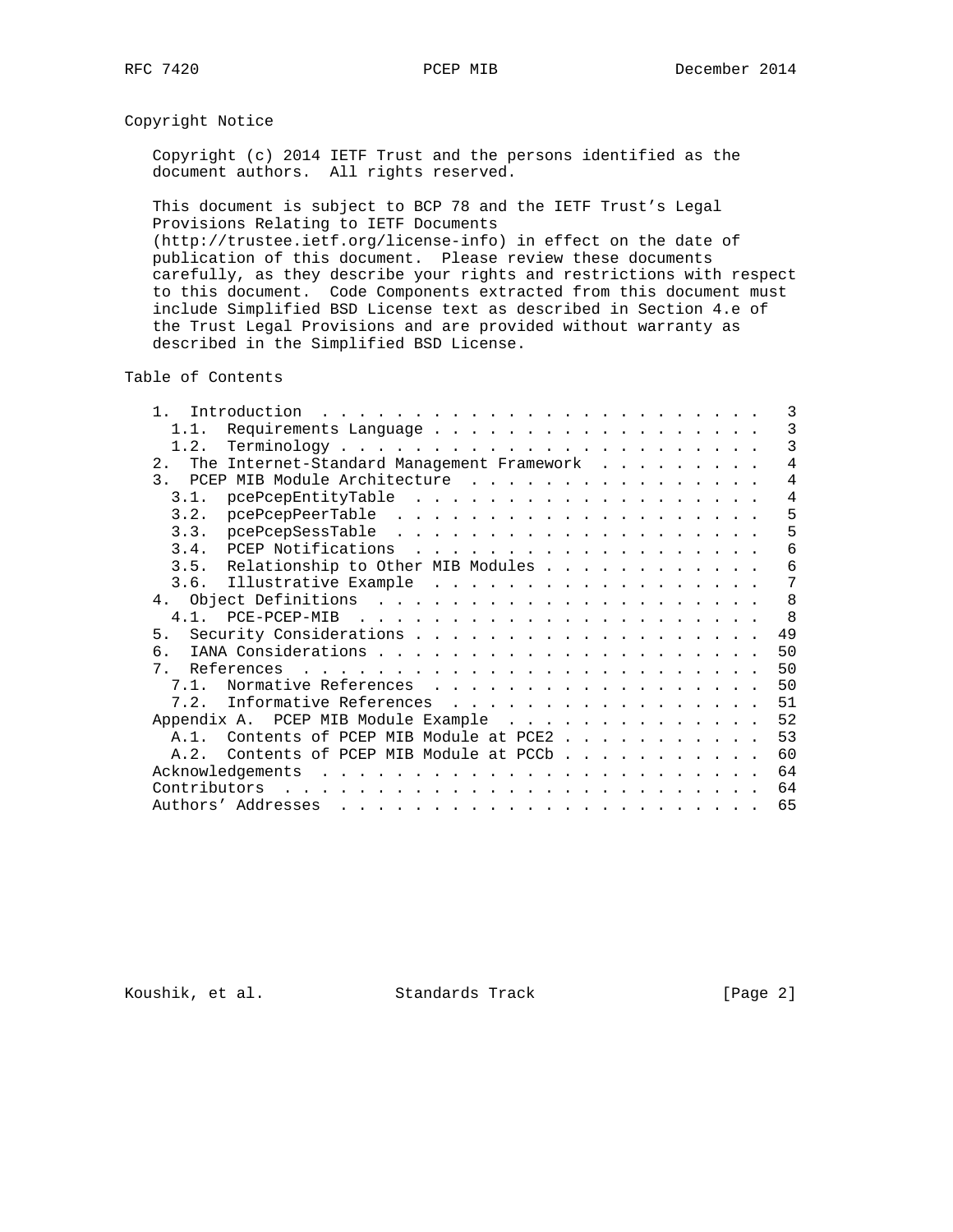# 1. Introduction

 The PCE defined in [RFC4655] is an entity that is capable of computing a network path or route based on a network graph and applying computational constraints. A PCC may make requests to a PCE for paths to be computed.

PCEP is the communication protocol between a PCC and PCE and is defined in [RFC5440]. PCEP interactions include path computation requests and path computation replies as well as notifications of specific states related to the use of a PCE in the context of Multiprotocol Label Switching (MPLS) and Generalized MPLS (GMPLS) Traffic Engineering (TE).

 This memo defines a portion of the MIB for use with network management protocols in the Internet community. In particular, it defines a MIB module that can be used to monitor PCEP interactions between a PCC and a PCE, or between two PCEs.

 The scope of this document is to provide a MIB module for the PCEP base protocol defined in [RFC5440]. Extensions to the PCEP base protocol are beyond the scope for this document.

# 1.1. Requirements Language

 The key words "MUST", "MUST NOT", "REQUIRED", "SHALL", "SHALL NOT", "SHOULD", "SHOULD NOT", "RECOMMENDED", "MAY" and "OPTIONAL" in this document are to be interpreted as described in BCP 14 [RFC2119].

### 1.2. Terminology

 This document uses the terminology defined in [RFC4655] and [RFC5440]. In particular, it uses the following acronyms.

- o Path Computation Request (PCReq) message.
- o Path Computation Reply (PCRep) message.
- o Notification (PCNtf) message.
- o Error (PCErr) message.
- o Request Parameter (RP) object.
- o Synchronization Vector (SVEC) object.
- o Explicit Route Object (ERO).

Koushik, et al. Standards Track [Page 3]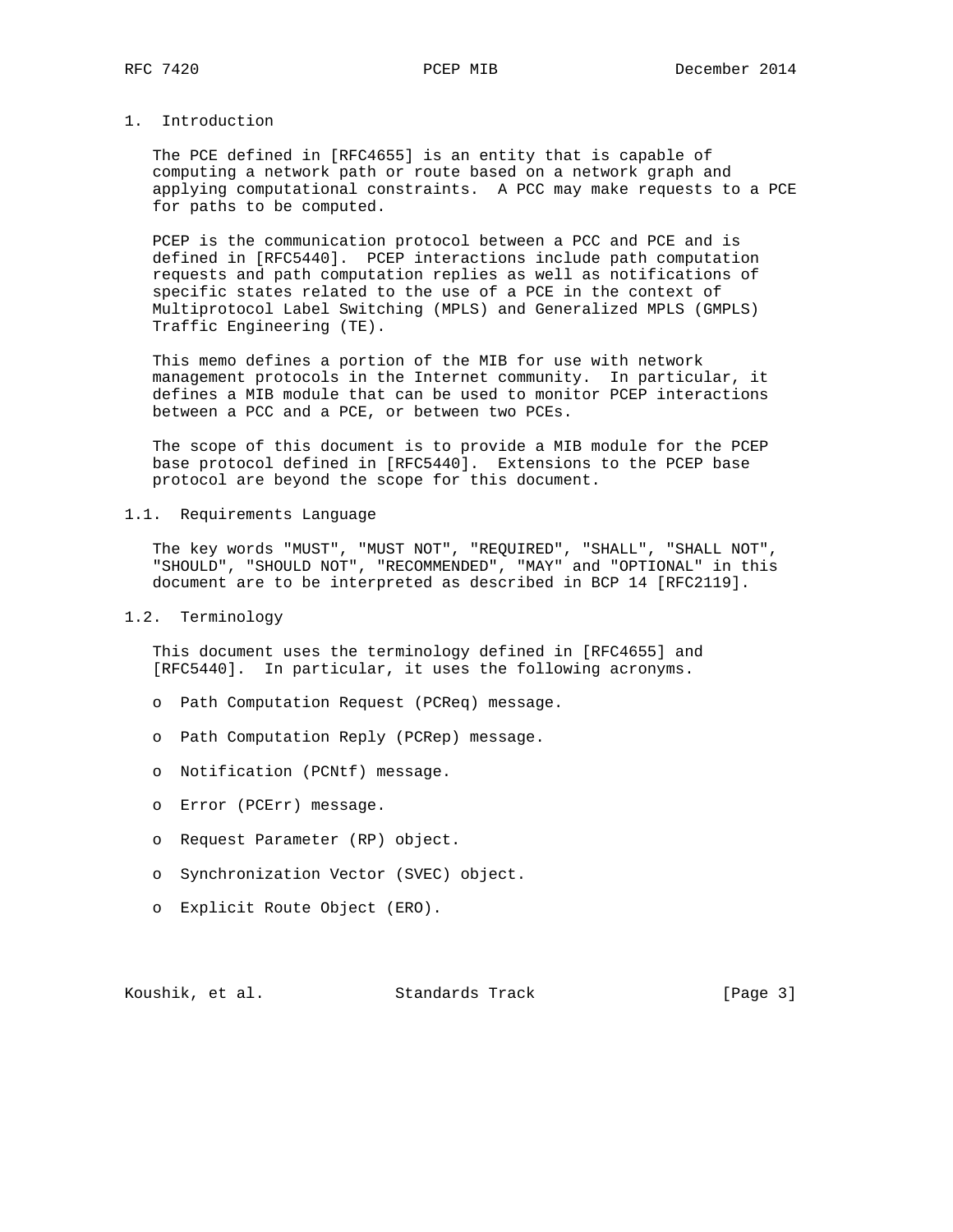This document uses the term "PCEP entity" to refer to a local PCEP speaker, "peer" to refer to a remote PCEP speaker, and "PCEP speaker" where it is not necessary to distinguish between local and remote.

2. The Internet-Standard Management Framework

 For a detailed overview of the documents that describe the current Internet-Standard Management Framework, please refer to section 7 of RFC 3410 [RFC3410].

 Managed objects are accessed via a virtual information store, termed the Management Information Base or MIB. MIB objects are generally accessed through the Simple Network Management Protocol (SNMP). Objects in the MIB are defined using the mechanisms defined in the Structure of Management Information (SMI). This memo specifies a MIB module that is compliant to the SMIv2, which is described in STD 58, RFC 2578 [RFC2578], STD 58, RFC 2579 [RFC2579], and STD 58, RFC 2580 [RFC2580].

3. PCEP MIB Module Architecture

The PCEP MIB module contains the following information:

- a. PCE and PCC local entity status (see pcePcepEntityTable).
- b. PCEP peer information (see pcePcepPeerTable).
- c. PCEP session information (see pcePcepSessTable).
- d. Notifications to indicate PCEP session changes.

 The PCEP MIB module is limited to "read-only" access except for pcePcepNotificationsMaxRate, which is used to throttle the rate at which the implementation generates notifications.

3.1. pcePcepEntityTable

 The PCEP MIB module may contain status information for multiple logical local PCEP entities. There are several scenarios in which there may be more than one local PCEP entity, including the following.

- o A physical router, which is partitioned into multiple virtual routers, each with its own PCC.
- o A PCE device that front ends a cluster of compute resources, each with a different set of capabilities that are accessed via different IP addresses.

Koushik, et al. Standards Track [Page 4]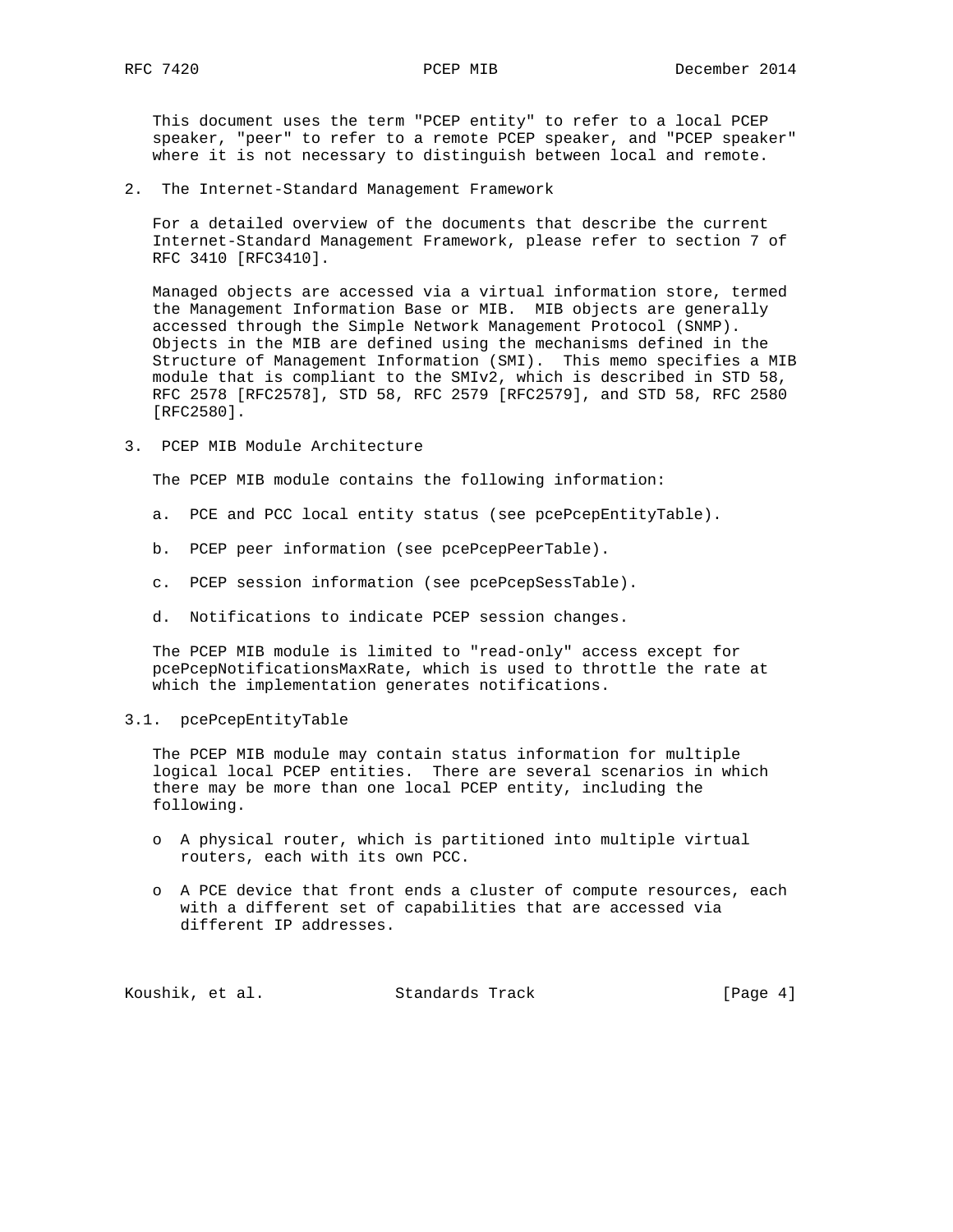The pcePcepEntityTable contains one row for each local PCEP entity. Each row is read-only and contains current status information, plus the PCEP entity's running configuration.

 The pcePcepEntityTable is indexed by pcePcepEntityIndex, which also acts as the primary index for the other tables in this MIB module.

### 3.2. pcePcepPeerTable

 The pcePcepPeerTable contains one row for each peer that the local PCEP entity knows about. Each row is read-only and contains information to identify the peer, the running configuration relating to that peer, and statistics that track the messages exchanged with that peer and its response times.

 A PCEP speaker is identified by its IP address. If there is a PCEP speaker in the network that uses multiple IP addresses, then it looks like multiple distinct peers to the other PCEP speakers in the network.

 The pcePcepPeerTable is indexed first by pcePcepEntityIndex, then by pcePcepPeerAddrType and pcePcepPeerAddr. This indexing structure allows each local PCEP entity to report its own set of peers.

 Since PCEP sessions can be ephemeral, pcePcepPeerTable tracks a peer even when no PCEP session currently exists to that peer. The statistics contained in pcePcepPeerTable are an aggregate of the statistics for all successive sessions to that peer.

 To limit the quantity of information that is stored, an implementation MAY choose to discard a row from pcePcepPeerTable if and only if no PCEP session exists to the corresponding peer.

### 3.3. pcePcepSessTable

 The pcePcepSessTable contains one row for each PCEP session that the PCEP entity (PCE or PCC) is currently participating in. Each row is read-only and contains the running configuration that is applied to the session, plus identifiers and statistics for the session.

 The statistics in pcePcepSessTable are semantically different from those in pcePcepPeerTable since the former applies to the current session only, whereas the latter is the aggregate for all sessions that have existed to that peer.

 Although it is forbidden per [RFC5440] to have more than one active PCEP session between a given pair of PCEP entities at any one time, there is a window during session establishment where the

Koushik, et al. Standards Track [Page 5]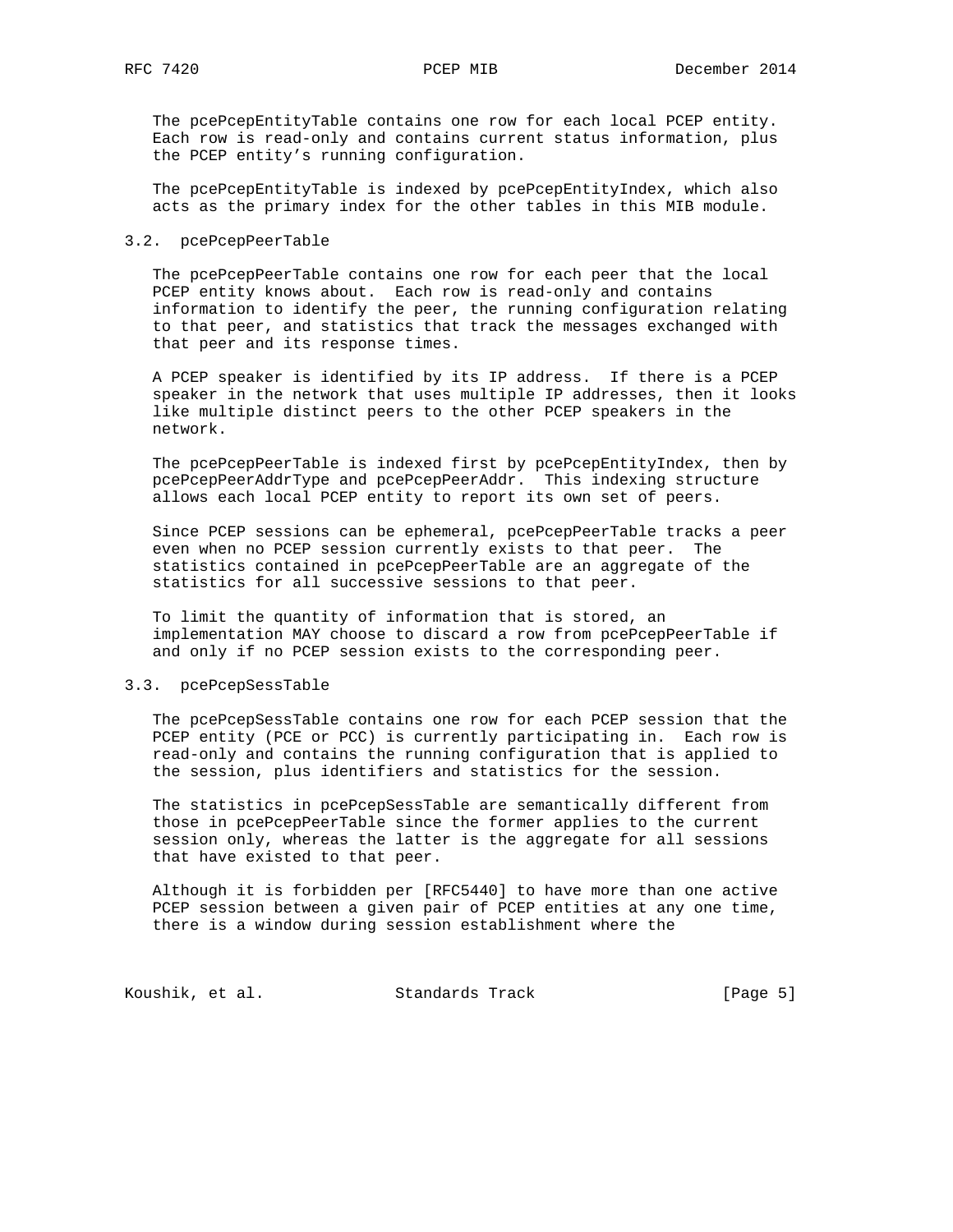pcePcepSessTable may contain two rows for a given peer, one representing a session initiated by the local PCEP entity and one representing a session initiated by the peer. If either of these sessions reaches an active state, then the other is discarded.

 The pcePcepSessTable is indexed first by pcePcepEntityIndex, then by pcePcepPeerAddrType and pcePcepPeerAddr, and finally by pcePcepSessInitiator. This indexing structure allows each local PCEP entity to report its own set of active sessions. The pcePcepSessInitiator index allows two rows to exist transiently for a given peer, as discussed above.

3.4. PCEP Notifications

 The PCEP MIB module contains notifications for the following conditions.

- a. pcePcepSessUp: PCEP session has gone up.
- b. pcePcepSessDown: PCEP session has gone down.
- c. pcePcepSessLocalOverload: Local PCEP entity has sent an overload PCNtf on this session.
- d. pcePcepSessLocalOverloadClear: Local PCEP entity has sent an overload-cleared PCNtf on this session.
- e. pcePcepSessPeerOverload: Peer has sent an overload PCNtf on this session.
- f. pcePcepSessPeerOverloadClear: Peer has sent an overload-cleared PCNtf on this session.
- 3.5. Relationship to Other MIB Modules

 The PCEP MIB module imports the following textual conventions from the INET-ADDRESS-MIB defined in RFC 4001 [RFC4001]:

- o InetAddressType
- o InetAddress

 PCEP relies on existing protocols that have specialized MIB objects to monitor their own activities. Consequently, this document considers that the monitoring of underlying protocols is out of scope of the PCEP MIB module.

Koushik, et al. Standards Track [Page 6]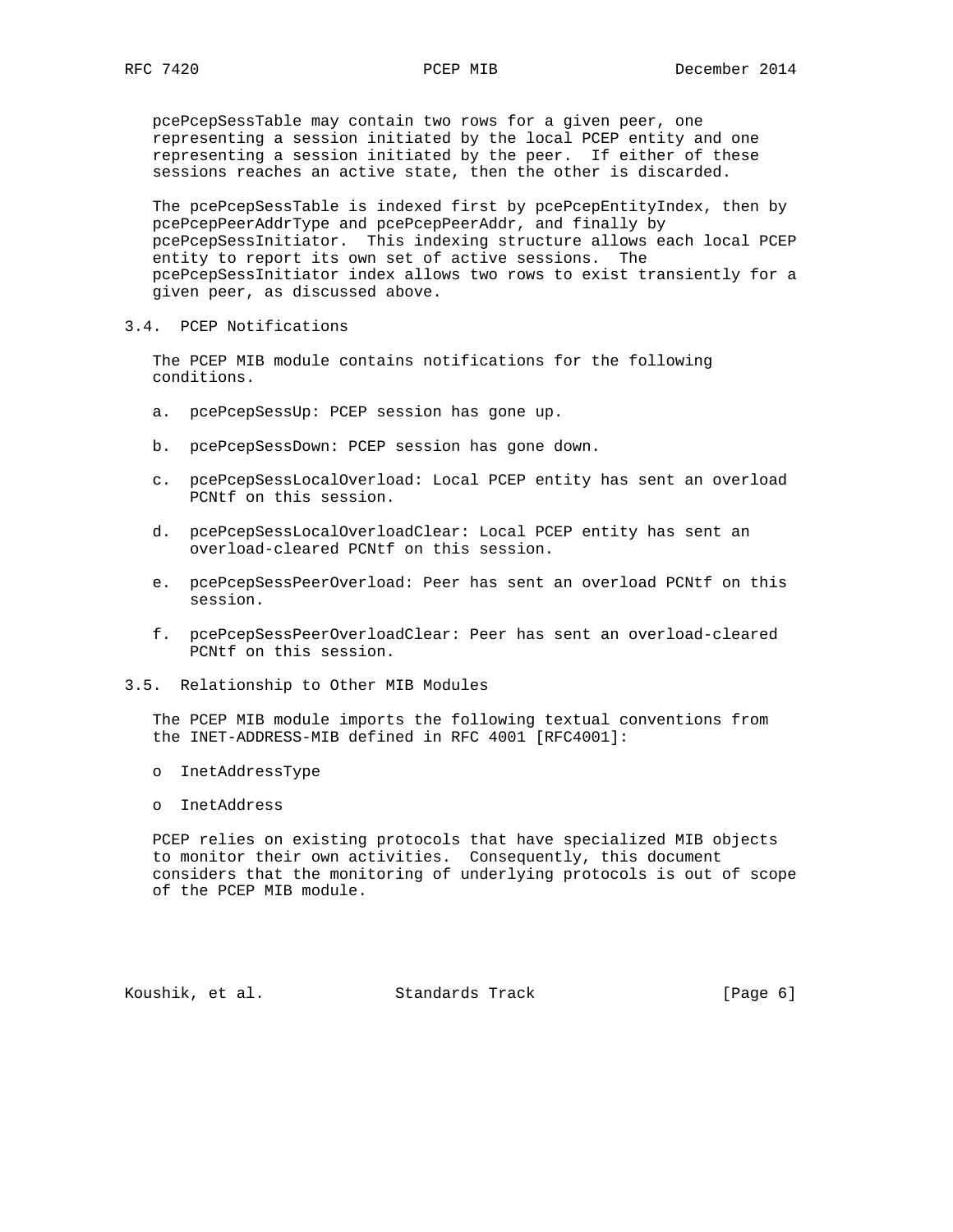# 3.6. Illustrative Example

 The following diagram illustrates the relationships between pcePcepEntityTable, pcePcepPeerTable, and pcePcepSessTable.



- [1]: A peer entry with no current session.
- [2]: Two sessions exist during a window in session initialization.

Koushik, et al. Standards Track [Page 7]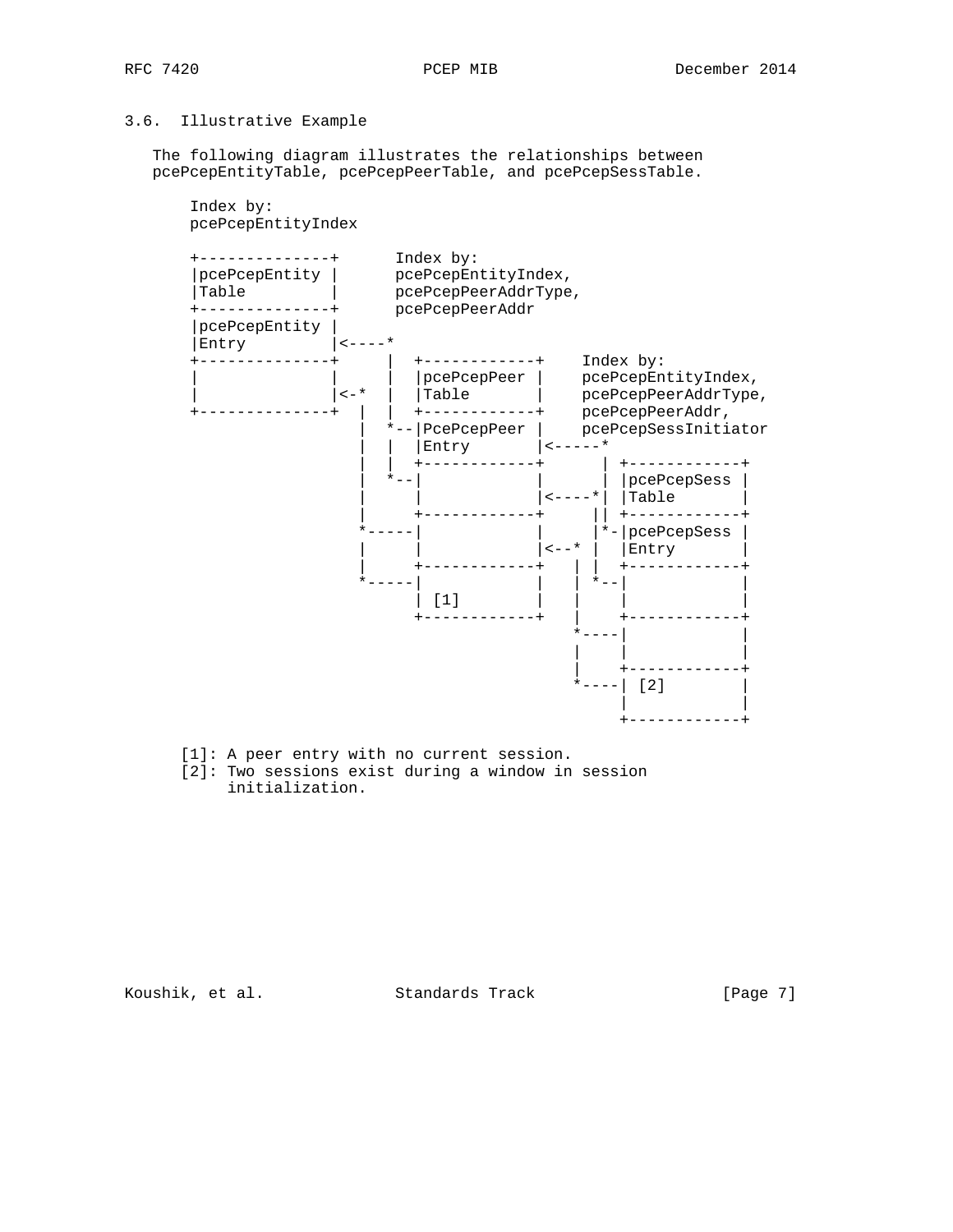```
4. Object Definitions
```
4.1. PCE-PCEP-MIB

```
 PCE-PCEP-MIB DEFINITIONS ::= BEGIN
```
IMPORTS

 MODULE-IDENTITY, OBJECT-TYPE,  $min-2$ , NOTIFICATION-TYPE, Unsigned32, Counter32 FROM SNMPv2-SMI -- RFC 2578 TruthValue, TimeStamp FROM SNMPv2-TC -- RFC 2579 MODULE-COMPLIANCE, OBJECT-GROUP, NOTIFICATION-GROUP FROM SNMPv2-CONF -- RFC 2580 InetAddressType, InetAddress FROM INET-ADDRESS-MIB; -- RFC 4001 pcePcepMIB MODULE-IDENTITY LAST-UPDATED "201412171200Z" -- 17 December 2014 ORGANIZATION "IETF Path Computation Element (PCE) Working Group" CONTACT-INFO "Email: pce@ietf.org

WG charter:

http://datatracker.ietf.org/wg/pce/charter/"

### DESCRIPTION

 "This MIB module defines a collection of objects for managing the Path Computation Element Communication Protocol (PCEP).

 Copyright (c) 2014 IETF Trust and the persons identified as authors of the code. All rights reserved.

 Redistribution and use in source and binary forms, with or without modification, is permitted pursuant to, and subject to the license terms contained in, the Simplified BSD License set forth in Section 4.c of the IETF Trust's Legal Provisions Relating to IETF Documents (http://trustee.ietf.org/license-info)."

Koushik, et al. Standards Track [Page 8]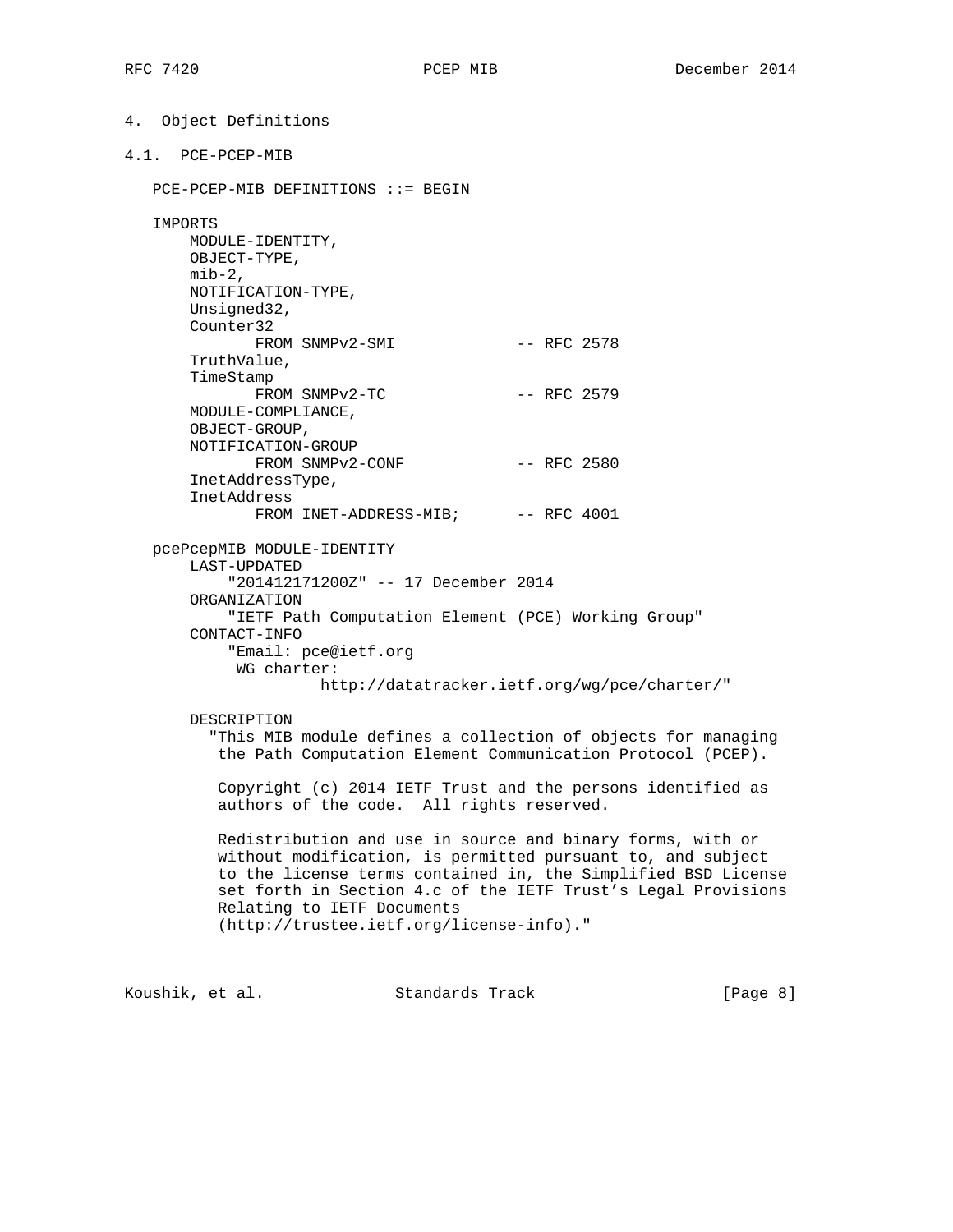REVISION "201412171200Z" -- 17 December 2014 DESCRIPTION "Initial version, published as RFC 7420."  $::=$  { mib-2 227 } pcePcepNotifications OBJECT IDENTIFIER ::= { pcePcepMIB 0 } pcePcepObjects OBJECT IDENTIFIER ::= { pcePcepMIB 1 } pcePcepConformance OBJECT IDENTIFIER ::= { pcePcepMIB 2 } -- -- PCEP Entity Objects  $$  pcePcepEntityTable OBJECT-TYPE SYNTAX SEQUENCE OF PcePcepEntityEntry MAX-ACCESS not-accessible STATUS current DESCRIPTION "This table contains information about local PCEP entities. The entries in this table are read-only." ::= { pcePcepObjects 1 } pcePcepEntityEntry OBJECT-TYPE SYNTAX PcePcepEntityEntry MAX-ACCESS not-accessible STATUS current DESCRIPTION "This entry represents a local PCEP entity." INDEX { pcePcepEntityIndex } ::= { pcePcepEntityTable 1 } PcePcepEntityEntry ::= SEQUENCE { pcePcepEntityIndex Unsigned32, pcePcepEntityAdminStatus INTEGER, pcePcepEntityOperStatus INTEGER, pcePcepEntityAddrType InetAddressType, pcePcepEntityAddr 1netAddress, pcePcepEntityConnectTimer Unsigned32, pcePcepEntityConnectMaxRetry Unsigned32, pcePcepEntityInitBackoffTimer Unsigned32, pcePcepEntityMaxBackoffTimer Unsigned32, pcePcepEntityOpenWaitTimer Unsigned32, pcePcepEntityKeepWaitTimer Unsigned32, pcePcepEntityKeepAliveTimer Unsigned32, pcePcepEntityDeadTimer Unsigned32, pcePcepEntityAllowNegotiation TruthValue, pcePcepEntityMaxKeepAliveTimer Unsigned32,

Koushik, et al. Standards Track [Page 9]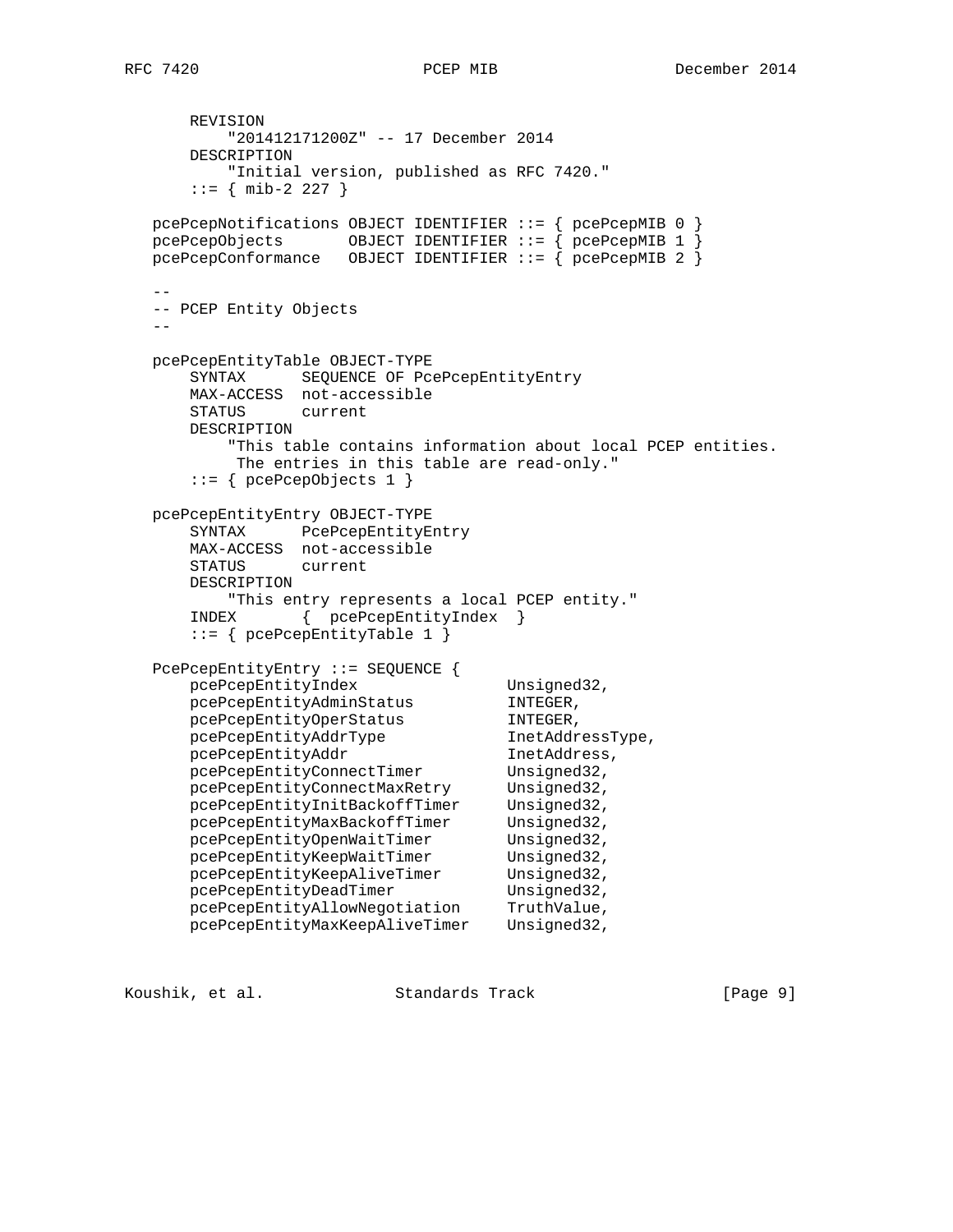```
pcePcepEntityMaxDeadTimer Unsigned32,
 pcePcepEntityMinKeepAliveTimer Unsigned32,
pcePcepEntityMinDeadTimer Unsigned32,
       pcePcepEntitySyncTimer Unsigned32,
      pcePcepEntityRequestTimer
       pcePcepEntityMaxSessions Unsigned32,
       pcePcepEntityMaxUnknownReqs Unsigned32,
       pcePcepEntityMaxUnknownMsgs Unsigned32
   }
   pcePcepEntityIndex OBJECT-TYPE
       SYNTAX Unsigned32
       MAX-ACCESS not-accessible
       STATUS current
       DESCRIPTION
          "This index is used to uniquely identify the PCEP entity."
       ::= { pcePcepEntityEntry 1 }
   pcePcepEntityAdminStatus OBJECT-TYPE
       SYNTAX INTEGER {
                    adminStatusUp(1),
                    adminStatusDown(2)
 }
       MAX-ACCESS read-only
       STATUS current
       DESCRIPTION
           "The administrative status of this PCEP entity.
           This is the desired operational status as currently set by
           an operator or by default in the implementation. The value
           of pcePcepEntityOperStatus represents the current status of
           an attempt to reach this desired status."
       ::= { pcePcepEntityEntry 2 }
   pcePcepEntityOperStatus OBJECT-TYPE
       SYNTAX INTEGER {
                    operStatusUp(1),
                    operStatusDown(2),
                    operStatusGoingUp(3),
                    operStatusGoingDown(4),
                    operStatusFailed(5),
                    operStatusFailedPerm(6)
 }
       MAX-ACCESS read-only
       STATUS current
       DESCRIPTION
           "The operational status of the PCEP entity. It takes one of
           the following values.
```
Koushik, et al. Standards Track [Page 10]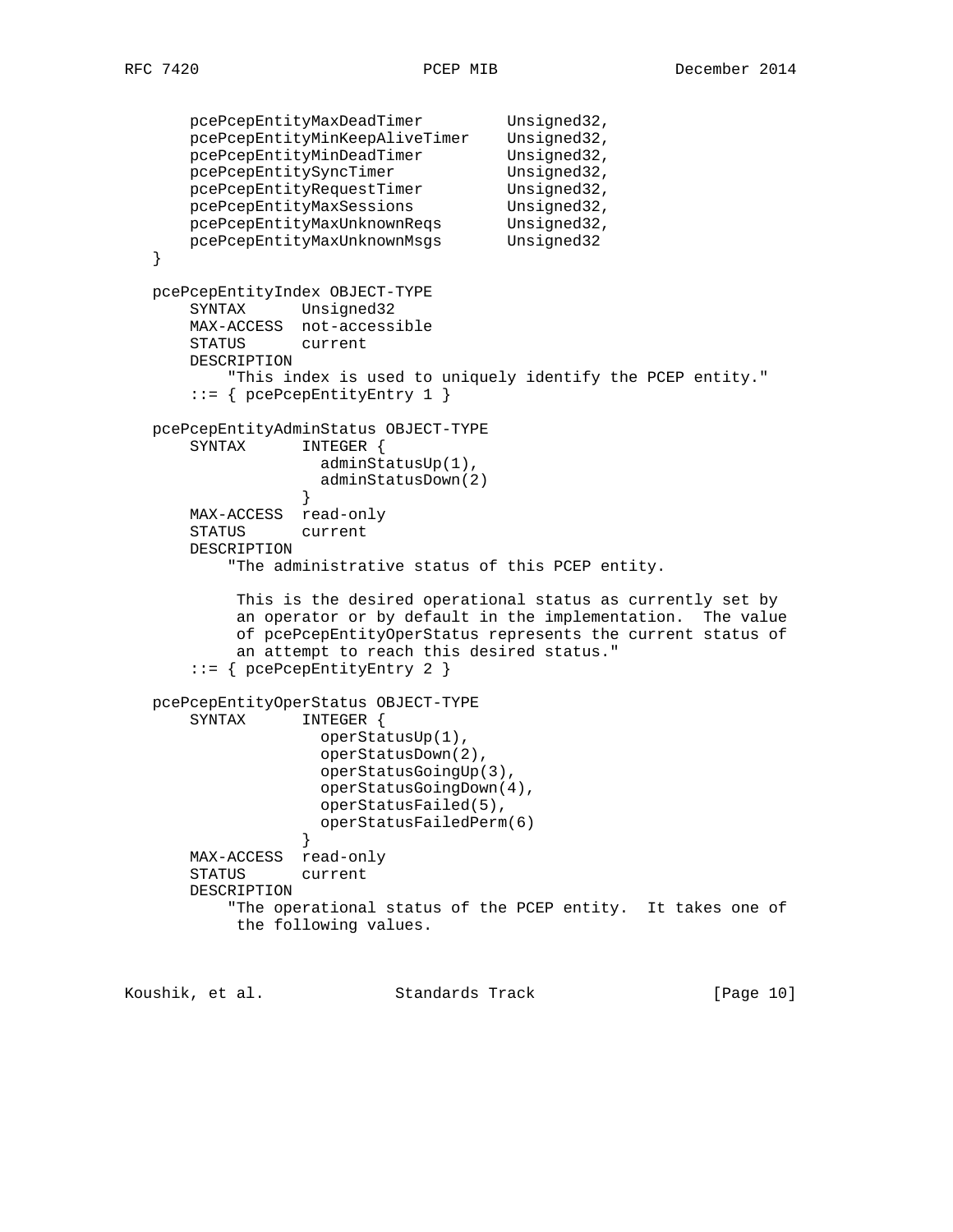- operStatusUp(1): the PCEP entity is active. - operStatusDown(2): the PCEP entity is inactive. - operStatusGoingUp(3): the PCEP entity is activating. - operStatusGoingDown(4): the PCEP entity is deactivating. - operStatusFailed(5): the PCEP entity has failed and will recover when possible. - operStatusFailedPerm(6): the PCEP entity has failed and will not recover without operator intervention." ::= { pcePcepEntityEntry 3 } pcePcepEntityAddrType OBJECT-TYPE SYNTAX InetAddressType MAX-ACCESS read-only STATUS current DESCRIPTION "The type of the PCEP entity's Internet address. This object specifies how the value of the pcePcepEntityAddr object should be interpreted. Only values unknown(0),  $ipv4(1)$ , or ipv6(2) are supported." ::= { pcePcepEntityEntry 4 } pcePcepEntityAddr OBJECT-TYPE SYNTAX InetAddress MAX-ACCESS read-only STATUS current DESCRIPTION "The local Internet address of this PCEP entity. The type is given by pcePcepEntityAddrType. If operating as a PCE server, the PCEP entity listens on this address. If operating as a PCC, the PCEP entity binds outgoing TCP connections to this address. It is possible for the PCEP entity to operate both as a PCC and a PCE server, in which case it uses this address both to listen for incoming TCP connections and to bind outgoing TCP connections." ::= { pcePcepEntityEntry 5 } pcePcepEntityConnectTimer OBJECT-TYPE SYNTAX Unsigned32 (1..65535) UNITS "seconds" MAX-ACCESS read-only STATUS current

Koushik, et al. Standards Track [Page 11]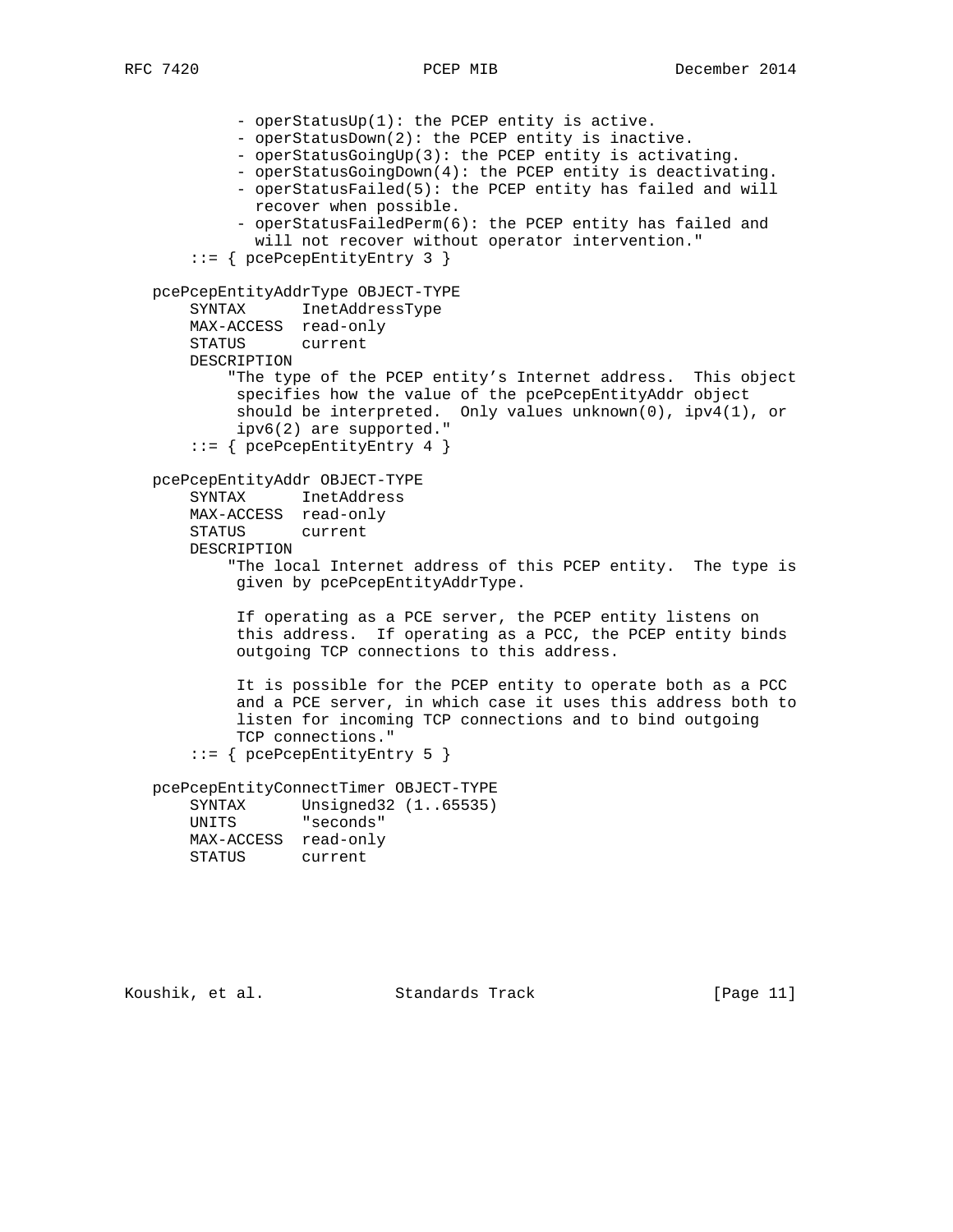DESCRIPTION "The time that the PCEP entity will wait to establish a TCP connection with a peer. If a TCP connection is not established within this time, then PCEP aborts the session setup attempt." ::= { pcePcepEntityEntry 6 } pcePcepEntityConnectMaxRetry OBJECT-TYPE SYNTAX Unsigned32 MAX-ACCESS read-only STATUS current DESCRIPTION "The maximum number of times the system tries to establish a TCP connection to a peer before the session with the peer transitions to the idle state. When the session transitions to the idle state: - pcePcepPeerSessionExists transitions to false(2). - the associated PcePcepSessEntry is deleted. - a backoff timer runs before the session is tried again." ::= { pcePcepEntityEntry 7 } pcePcepEntityInitBackoffTimer OBJECT-TYPE SYNTAX Unsigned32 (1..65535) UNITS "seconds" MAX-ACCESS read-only STATUS current DESCRIPTION "The initial backoff time for retrying a failed session setup attempt to a peer. The backoff time increases for each failed session setup attempt, until a maximum backoff time is reached. The maximum backoff time is pcePcepEntityMaxBackoffTimer." ::= { pcePcepEntityEntry 8 } pcePcepEntityMaxBackoffTimer OBJECT-TYPE SYNTAX Unsigned32 UNITS "seconds" MAX-ACCESS read-only STATUS current DESCRIPTION "The maximum backoff time for retrying a failed session setup attempt to a peer.

Koushik, et al. Standards Track [Page 12]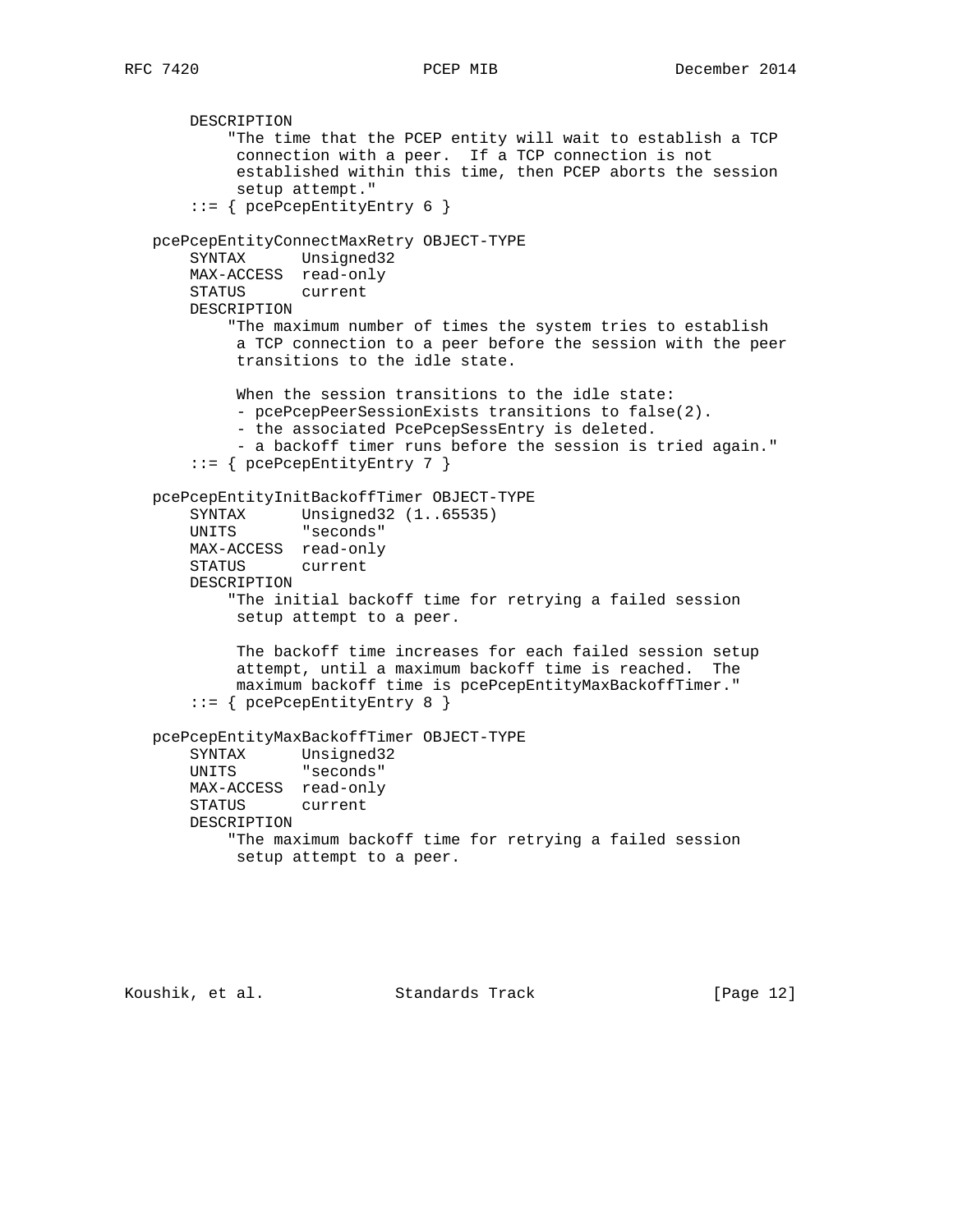The backoff time increases for each failed session setup attempt, until this maximum value is reached. Session setup attempts then repeats periodically without any further increase in backoff time." ::= { pcePcepEntityEntry 9 } pcePcepEntityOpenWaitTimer OBJECT-TYPE SYNTAX Unsigned32 (1..65535) UNITS "seconds" MAX-ACCESS read-only STATUS current DESCRIPTION "The time that the PCEP entity will wait to receive an Open message from a peer after the TCP connection has come up. If no Open message is received within this time, then PCEP terminates the TCP connection and deletes the associated PcePcepSessEntry." ::= { pcePcepEntityEntry 10 } pcePcepEntityKeepWaitTimer OBJECT-TYPE SYNTAX Unsigned32 (1..65535) UNITS "seconds" MAX-ACCESS read-only STATUS current DESCRIPTION "The time that the PCEP entity will wait to receive a Keepalive or PCErr message from a peer during session initialization after receiving an Open message. If no Keepalive or PCErr message is received within this time, then PCEP terminates the TCP connection and deletes the associated PcePcepSessEntry." ::= { pcePcepEntityEntry 11 } pcePcepEntityKeepAliveTimer OBJECT-TYPE SYNTAX Unsigned32 (0..255) UNITS "seconds" MAX-ACCESS read-only STATUS current DESCRIPTION "The Keepalive transmission timer that this PCEP entity will propose in the initial OPEN message of each session it is involved in. This is the maximum time between two consecutive messages sent to a peer. Zero means that the PCEP entity prefers not to send Keepalives at all. Note that the actual Keepalive transmission intervals, in either direction of an active PCEP session, are determined by negotiation between the peers as specified by RFC Koushik, et al. Standards Track [Page 13]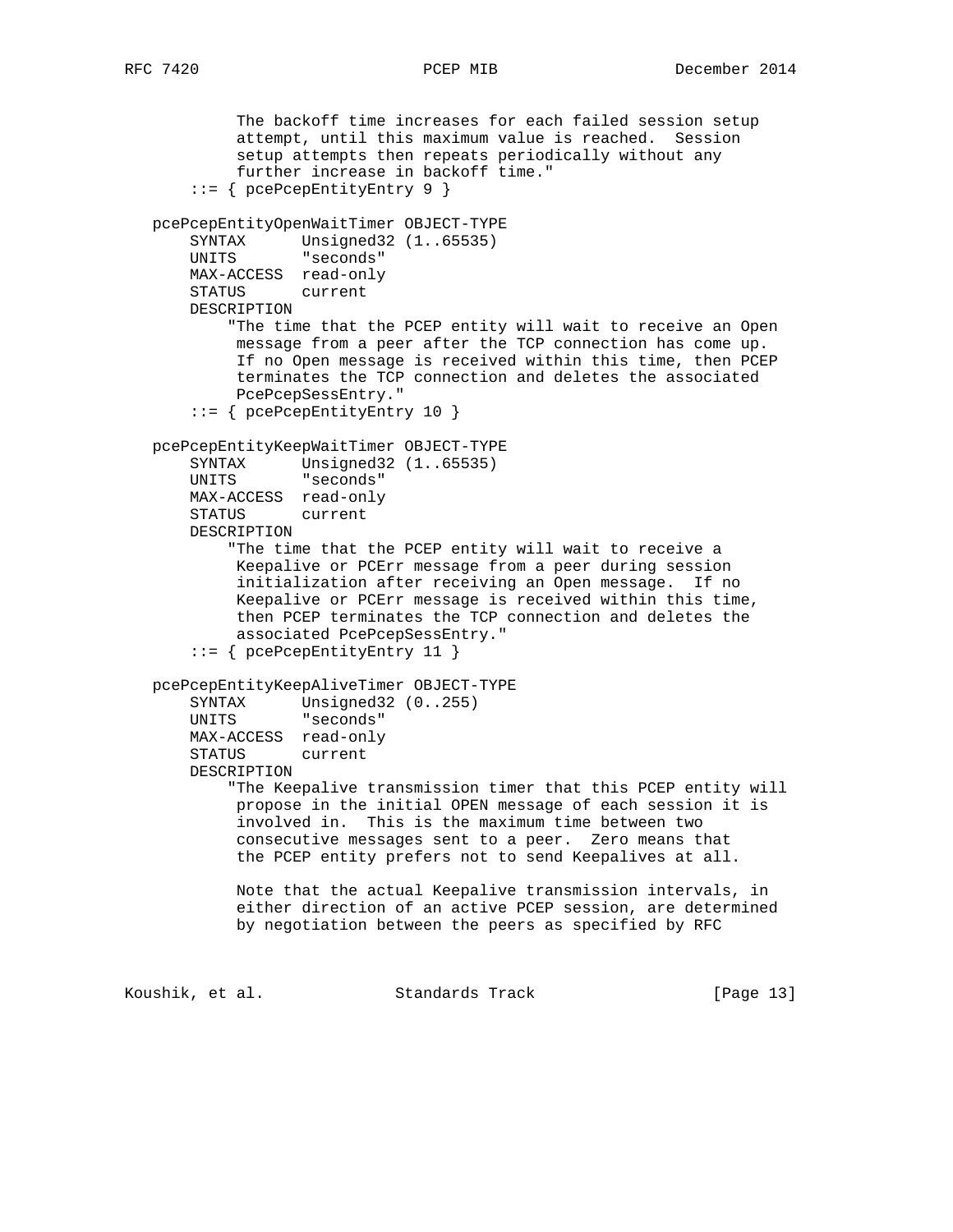```
 5440, and so may differ from this configured value. For
     the actually negotiated values (per session), see
     pcePcepSessKeepaliveTimer and
     pcePcepSessPeerKeepaliveTimer."
 ::= { pcePcepEntityEntry 12 }
```
 pcePcepEntityDeadTimer OBJECT-TYPE SYNTAX Unsigned32 (0..255) UNITS "seconds" MAX-ACCESS read-only STATUS current DESCRIPTION "The DeadTimer that this PCEP entity will propose in the initial OPEN message of each session it is involved in. This is the time after which a peer should declare a session down if it does not receive any PCEP messages. Zero suggests that the peer does not run a DeadTimer at

```
 all."
     ::= { pcePcepEntityEntry 13 }
 pcePcepEntityAllowNegotiation OBJECT-TYPE
     SYNTAX TruthValue
    MAX-ACCESS read-only
    STATUS current
    DESCRIPTION
        "Whether the PCEP entity will permit negotiation of session
         parameters."
     ::= { pcePcepEntityEntry 14 }
 pcePcepEntityMaxKeepAliveTimer OBJECT-TYPE
   SYNTAX Unsigned32 (0..255)
    UNITS "seconds"
    MAX-ACCESS read-only
    STATUS current
```
 DESCRIPTION "In PCEP session parameter negotiation, the maximum value that this PCEP entity will accept from a peer for the interval between Keepalive transmissions. Zero means that the PCEP entity will allow no Keepalive transmission at all."

```
 ::= { pcePcepEntityEntry 15 }
```
 pcePcepEntityMaxDeadTimer OBJECT-TYPE SYNTAX Unsigned32 (0..255) UNITS "seconds" MAX-ACCESS read-only STATUS current

```
Koushik, et al.                 Standards Track                 [Page 14]
```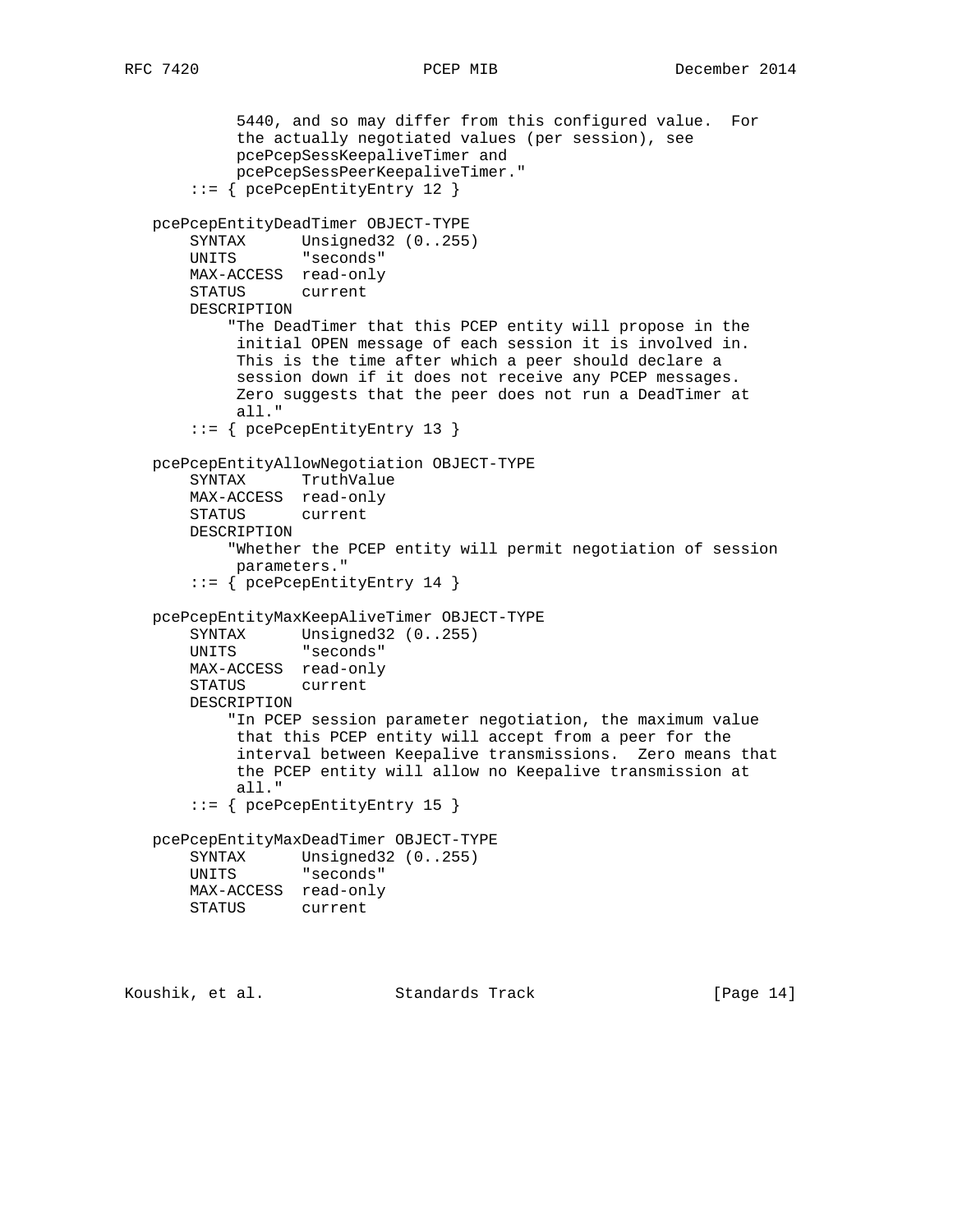DESCRIPTION "In PCEP session parameter negotiation, the maximum value that this PCEP entity will accept from a peer for the DeadTimer. Zero means that the PCEP entity will allow not running a DeadTimer." ::= { pcePcepEntityEntry 16 } pcePcepEntityMinKeepAliveTimer OBJECT-TYPE SYNTAX Unsigned32 (0..255) UNITS "seconds" MAX-ACCESS read-only STATUS current DESCRIPTION "In PCEP session parameter negotiation, the minimum value that this PCEP entity will accept for the interval between Keepalive transmissions. Zero means that the PCEP entity insists on no Keepalive transmission at all." ::= { pcePcepEntityEntry 17 } pcePcepEntityMinDeadTimer OBJECT-TYPE SYNTAX Unsigned32 (0..255) UNITS "seconds" MAX-ACCESS read-only STATUS current DESCRIPTION "In PCEP session parameter negotiation, the minimum value that this PCEP entity will accept for the DeadTimer. Zero means that the PCEP entity insists on not running a DeadTimer." ::= { pcePcepEntityEntry 18 } pcePcepEntitySyncTimer OBJECT-TYPE SYNTAX Unsigned32 (0..65535) UNITS "seconds" MAX-ACCESS read-only STATUS current DESCRIPTION "The value of SyncTimer is used in the case of a synchronized path computation request using the SVEC object. Consider the case where a PCReq message is received by a PCE that contains the SVEC object referring to M synchronized path computation requests. If after the expiration of the SyncTimer all the M path computation requests have not been received, a protocol error is triggered and the PCE MUST cancel the whole set of path computation requests.

Koushik, et al. Standards Track [Page 15]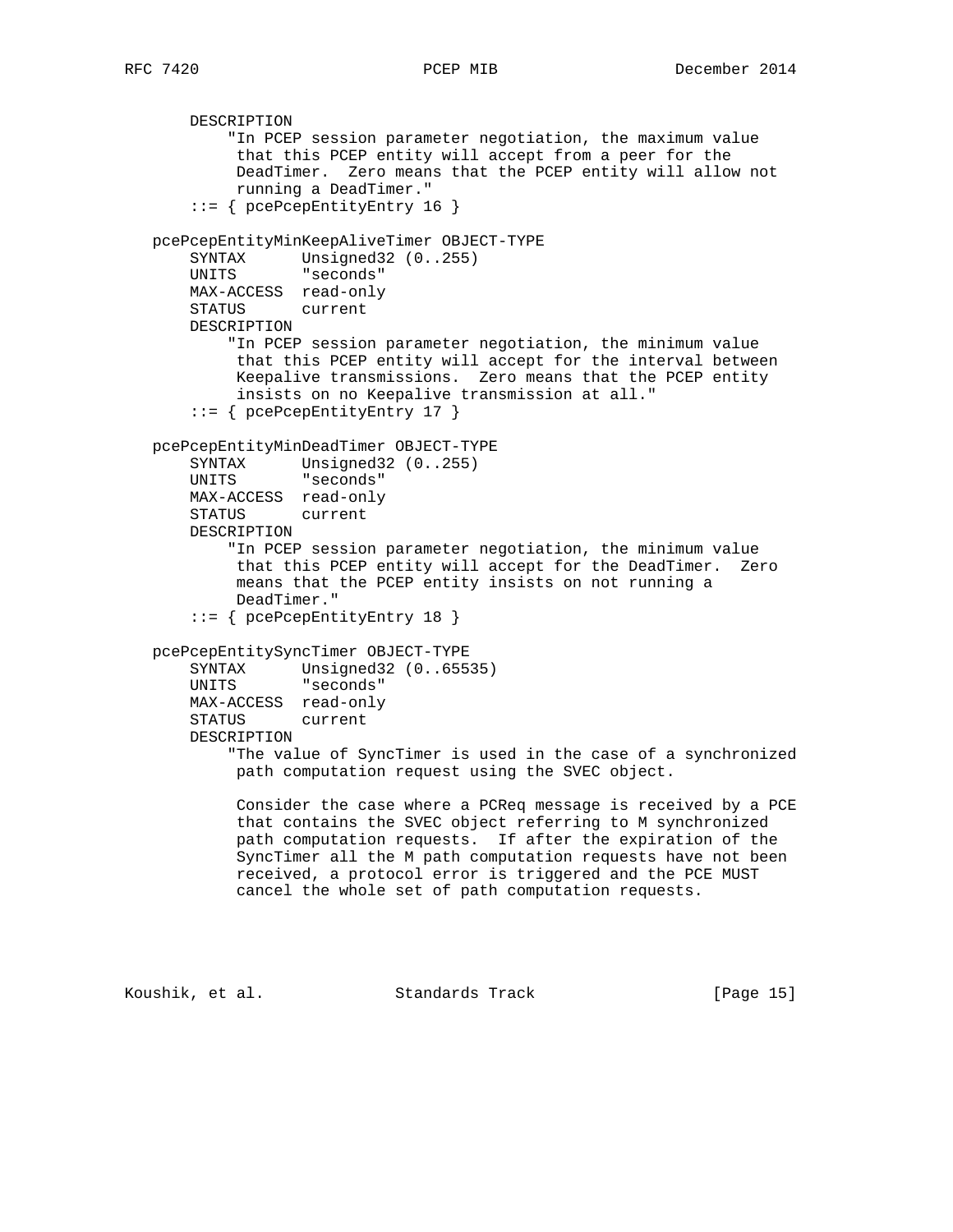The aim of the SyncTimer is to avoid the storage of unused synchronized requests should one of them get lost for some reason (for example, a misbehaving PCC). A value of zero is returned if and only if the entity does not use the SyncTimer." ::= { pcePcepEntityEntry 19 } pcePcepEntityRequestTimer OBJECT-TYPE SYNTAX Unsigned32 (1..65535) UNITS "seconds" MAX-ACCESS read-only STATUS current DESCRIPTION "The maximum time that the PCEP entity will wait for a response to a PCReq message." ::= { pcePcepEntityEntry 20 } pcePcepEntityMaxSessions OBJECT-TYPE SYNTAX Unsigned32 MAX-ACCESS read-only STATUS current DESCRIPTION "The maximum number of sessions involving this PCEP entity that can exist at any time." ::= { pcePcepEntityEntry 21 } pcePcepEntityMaxUnknownReqs OBJECT-TYPE SYNTAX Unsigned32 MAX-ACCESS read-only STATUS current DESCRIPTION "The maximum number of unrecognized requests and replies that any session on this PCEP entity is willing to accept per minute before terminating the session. A PCRep message contains an unrecognized reply if it contains an RP object whose request ID does not correspond to any in-progress request sent by this PCEP entity. A PCReq message contains an unrecognized request if it contains an RP object whose request ID is zero." ::= { pcePcepEntityEntry 22 } pcePcepEntityMaxUnknownMsgs OBJECT-TYPE SYNTAX Unsigned32 MAX-ACCESS read-only STATUS current Koushik, et al. Standards Track [Page 16]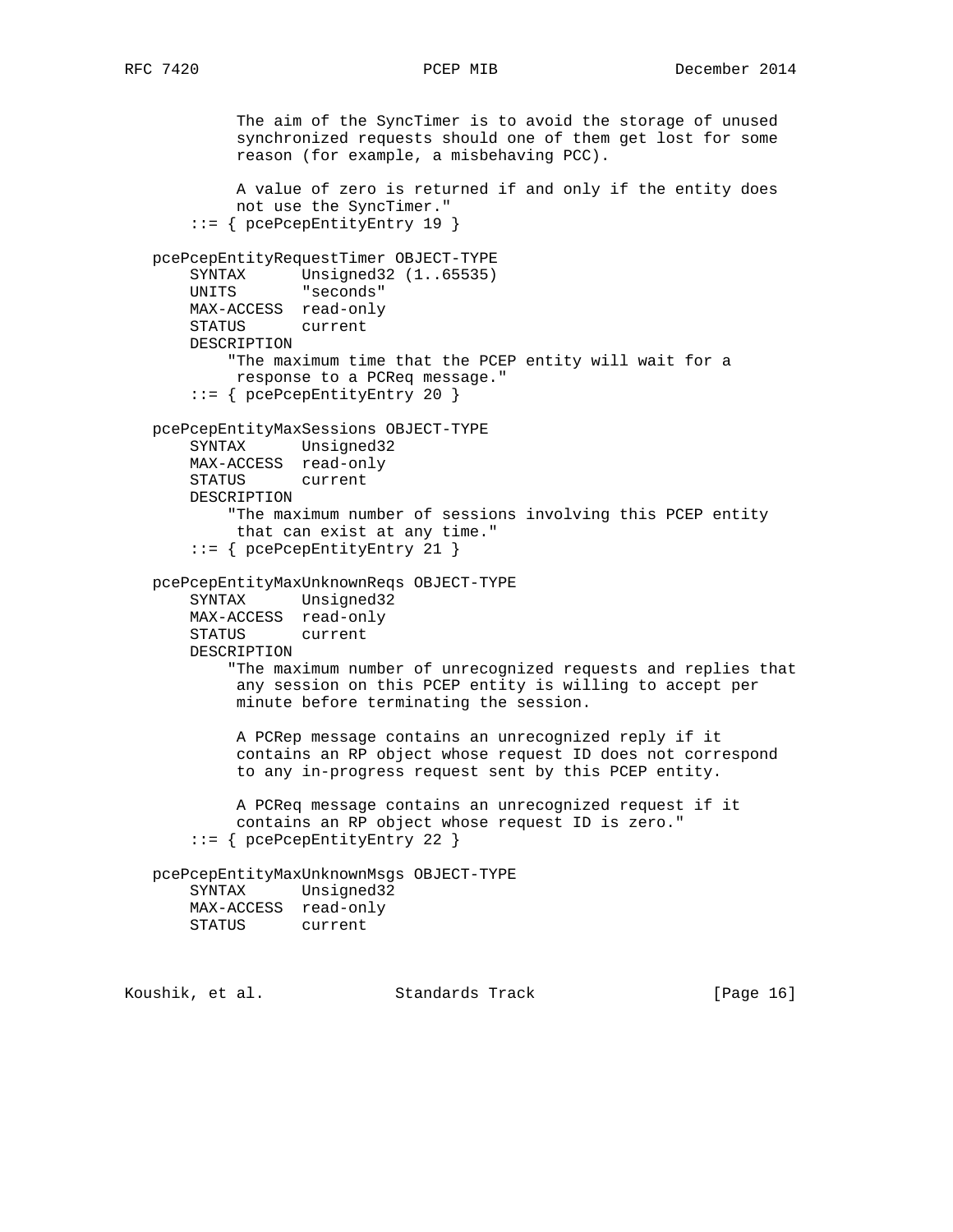```
 DESCRIPTION
          "The maximum number of unknown messages that any session
           on this PCEP entity is willing to accept per minute before
           terminating the session."
       ::= { pcePcepEntityEntry 23 }
 --
   -- The PCEP Peer Table
- pcePcepPeerTable OBJECT-TYPE
      SYNTAX SEQUENCE OF PcePcepPeerEntry
      MAX-ACCESS not-accessible
      STATUS current
      DESCRIPTION
          "This table contains information about peers known by
           the local PCEP entity. The entries in this table are
           read-only.
           This table gives peer information that spans PCEP
           sessions. Information about current PCEP sessions can be
           found in the pcePcepSessTable table."
       ::= { pcePcepObjects 2 }
   pcePcepPeerEntry OBJECT-TYPE
 SYNTAX PcePcepPeerEntry
 MAX-ACCESS not-accessible
      STATUS current
      DESCRIPTION
          "Information about a single peer that spans all PCEP
           sessions to that peer."
       INDEX { pcePcepEntityIndex,
             pcePcepPeerAddrType,
             pcePcepPeerAddr }
       ::= { pcePcepPeerTable 1 }
   PcePcepPeerEntry ::= SEQUENCE {
     pcePcepPeerAddrType InetAddressType,
     pcePcepPeerAddr InetAddress,
pcePcepPeerRole in the INTEGER,
pcePcepPeerDiscontinuityTime TimeStamp,
pcePcepPeerInitiateSession TruthValue,
pcePcepPeerSessionExists TruthValue,
pcePcepPeerNumSessSetupOK Counter32,
pcePcepPeerNumSessSetupFail Counter32,
pcePcepPeerSessionUpTime TimeStamp,
pcePcepPeerSessionFailTime TimeStamp,
pcePcepPeerSessionFailUpTime TimeStamp,
```
Koushik, et al. Standards Track [Page 17]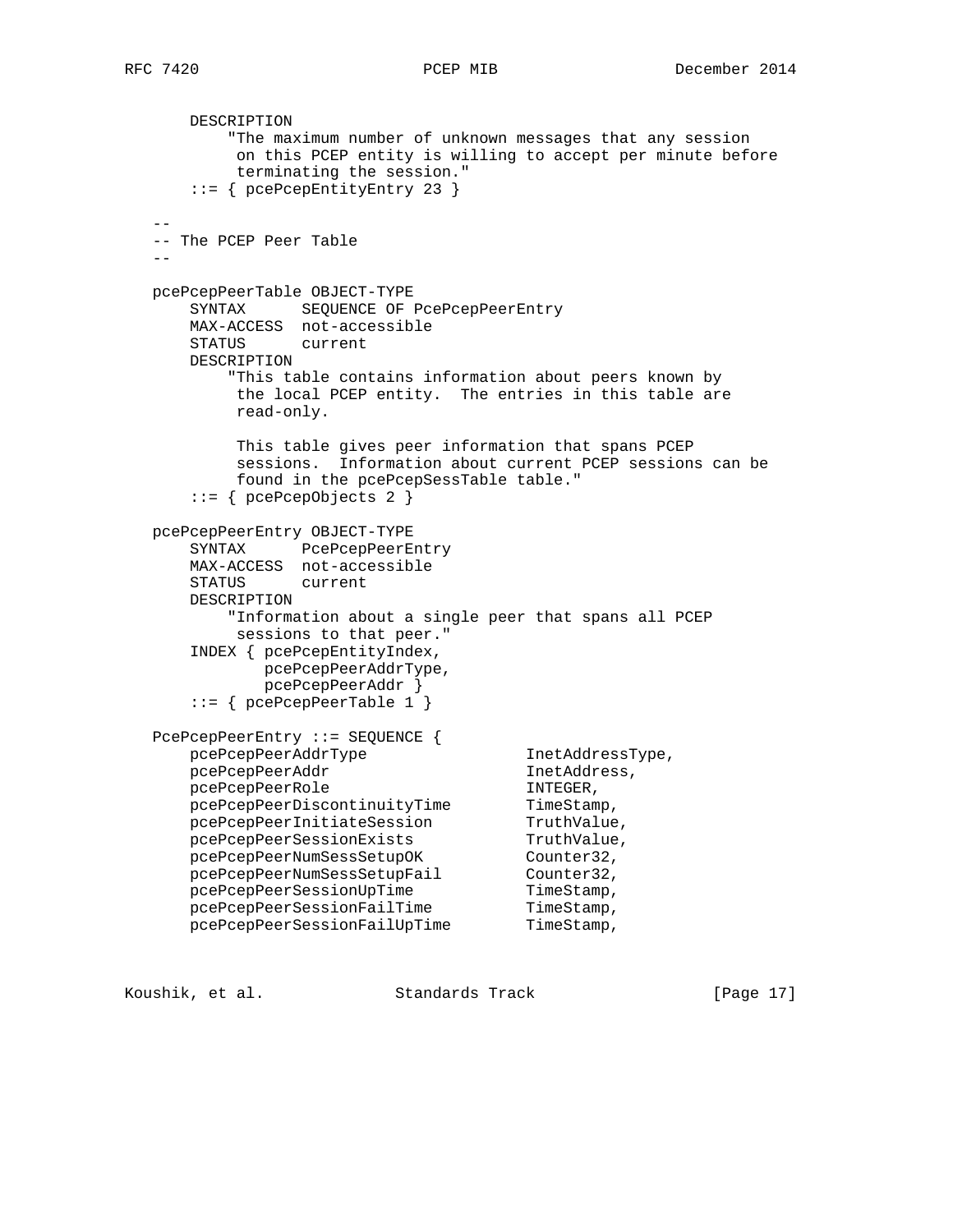pcePcepPeerAvgRspTime Unsigned32, pcePcepPeerLWMRspTime Unsigned32, pcePcepPeerHWMRspTime Unsigned32, pcePcepPeerNumPCReqSent Counter32, Counter32, Counter32, pcePcepPeerNumPCReqRcvd Counter32,<br>pcePcepPeerNumPCRepSent Counter32, pcePcepPeerNumPCRepSent pcePcepPeerNumPCRepRcvd Counter32, pcePcepPeerNumPCErrSent Counter32, pcePcepPeerNumPCErrRcvd Counter32, pcePcepPeerNumPCNtfSent Counter32, pcePcepPeerNumPCNtfRcvd Counter32,<br>pcePcepPeerNumKeepaliveSent Counter32, pcePcepPeerNumKeepaliveSent pcePcepPeerNumKeepaliveRcvd Counter32,<br>pcePcepPeerNumUnknownRcvd Counter32, -<br>pcePcepPeerNumUnknownRcvd Counter32, pcePcepPeerNumCorruptRcvd Counter32, pcePcepPeerNumReqSent Counter32, Counter32, counter32, pcePcepPeerNumSvecSent Counter32,<br>pcePcepPeerNumSvecReqSent Counter32. pcePcepPeerNumSvecReqSent pcePcepPeerNumReqSentPendRep Counter32, pcePcepPeerNumReqSentEroRcvd Counter32, pcePcepPeerNumReqSentNoPathRcvd Counter32, pcePcepPeerNumReqSentCancelRcvd Counter32, pcePcepPeerNumReqSentErrorRcvd Counter32, pcePcepPeerNumReqSentTimeout Counter32, pcePcepPeerNumReqSentCancelSent Counter32, pcePcepPeerNumReqSentClosed Counter32, pcePcepPeerNumReqRcvd Counter32, pcePcepPeerNumSvecRcvd Counter32,<br>pcePcepPeerNumSvecReqRcvd Counter32, pcePcepPeerNumSvecReqRcvd Counter32,<br>pcePcepPeerNumReqRcvdPendRep Counter32. pcerceprecimums...<br>pcePcepPeerNumReqRcvdPendRep pcePcepPeerNumReqRcvdEroSent Counter32, pcePcepPeerNumReqRcvdNoPathSent Counter32, pcePcepPeerNumReqRcvdCancelSent Counter32, pcePcepPeerNumReqRcvdErrorSent Counter32, pcePcepPeerNumReqRcvdCancelRcvd Counter32, pcePcepPeerNumReqRcvdClosed Counter32, pcePcepPeerNumRepRcvdUnknown Counter32, pcePcepPeerNumReqRcvdUnknown Counter32

 pcePcepPeerAddrType OBJECT-TYPE SYNTAX InetAddressType MAX-ACCESS not-accessible STATUS current

}

Koushik, et al. Standards Track [Paqe 18]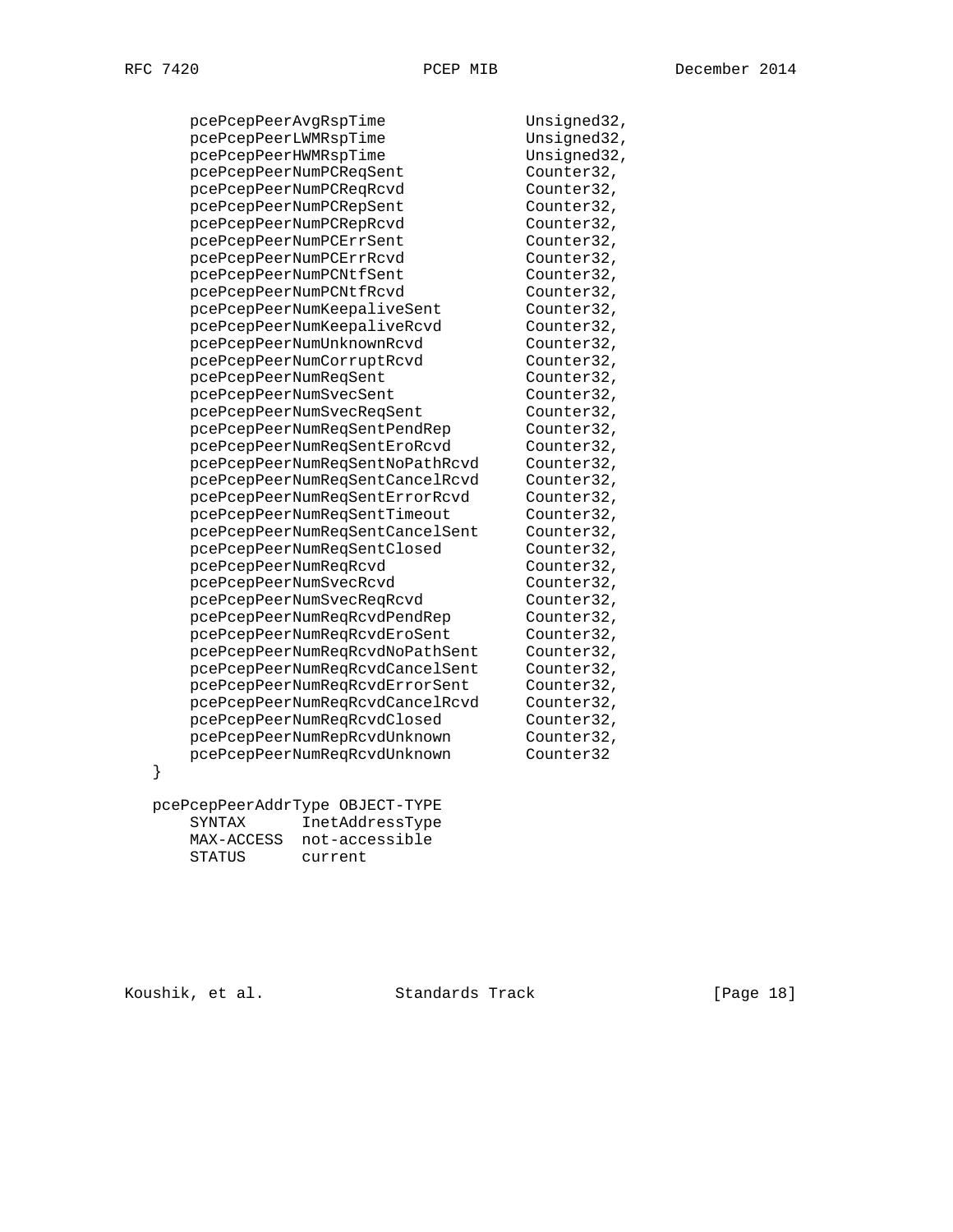```
 DESCRIPTION
            "The type of the peer's Internet address. This object
            specifies how the value of the pcePcepPeerAddr object should
            be interpreted. Only values unknown(0), ipv4(1), or
            ipv6(2) are supported."
       ::= { pcePcepPeerEntry 1 }
   pcePcepPeerAddr OBJECT-TYPE
       SYNTAX InetAddress
       MAX-ACCESS not-accessible
       STATUS current
       DESCRIPTION
           "The Internet address of the peer. The type is given by
            pcePcepPeerAddrType."
       ::= { pcePcepPeerEntry 2 }
   pcePcepPeerRole OBJECT-TYPE
       SYNTAX INTEGER {
                     unknown(0),
                    pcc(1),
                    pce(2),
                  pccAndPce(3)<br>}
 }
       MAX-ACCESS read-only
       STATUS current
       DESCRIPTION
            "The role that this peer took the last time a session was
            established. It takes one of the following values.
            - unknown(0): this peer's role is not known.
            - pcc(1): this peer is a Path Computation Client (PCC).
            - pce(2): this peer is a Path Computation Element (PCE).
            - pccAndPce(3): this peer is both a PCC and a PCE."
       ::= { pcePcepPeerEntry 3 }
   pcePcepPeerDiscontinuityTime OBJECT-TYPE
       SYNTAX TimeStamp
       MAX-ACCESS read-only
       STATUS current
       DESCRIPTION
           "The value of sysUpTime at the time that the information and
            statistics in this row were last reset."
       ::= { pcePcepPeerEntry 4 }
   pcePcepPeerInitiateSession OBJECT-TYPE
       SYNTAX TruthValue
       MAX-ACCESS read-only
       STATUS current
```
Koushik, et al. Standards Track [Page 19]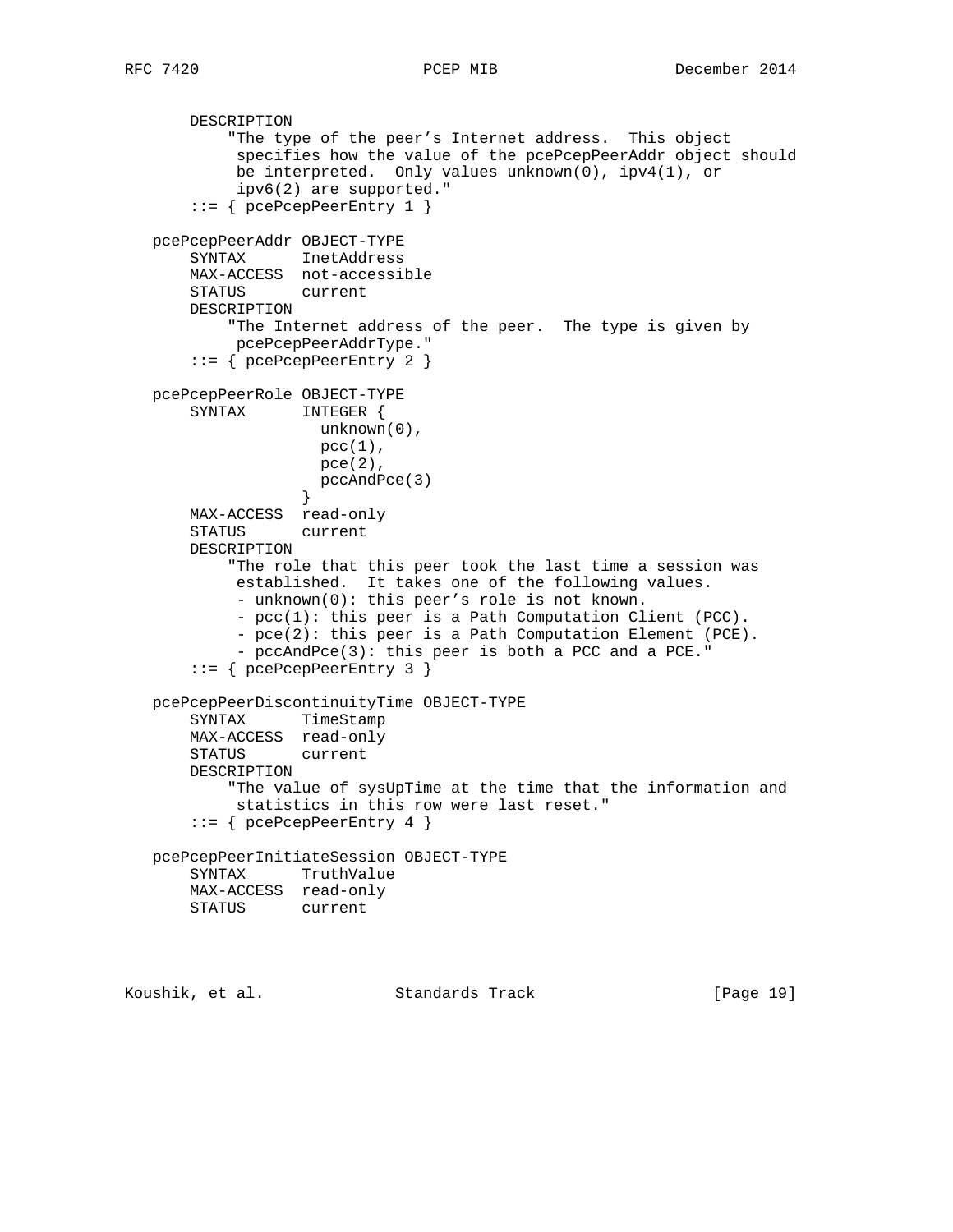```
 DESCRIPTION
            "Indicates whether the local PCEP entity initiates sessions
            to this peer or waits for the peer to initiate a session."
        ::= { pcePcepPeerEntry 5 }
   pcePcepPeerSessionExists OBJECT-TYPE
       SYNTAX TruthValue
       MAX-ACCESS read-only
       STATUS current
       DESCRIPTION
           "Indicates whether a session with this peer currently
            exists."
       ::= { pcePcepPeerEntry 6 }
   pcePcepPeerNumSessSetupOK OBJECT-TYPE
       SYNTAX Counter32
       MAX-ACCESS read-only
       STATUS current
       DESCRIPTION
           "The number of PCEP sessions successfully established with
            the peer, including any current session. This counter is
            incremented each time a session with this peer is
            successfully established."
       ::= { pcePcepPeerEntry 7 }
   pcePcepPeerNumSessSetupFail OBJECT-TYPE
 SYNTAX Counter32
 MAX-ACCESS read-only
       STATUS current
       DESCRIPTION
           "The number of PCEP sessions with the peer that have been
            attempted but failed before being fully established.
            This counter is incremented each time a session retry to
            this peer fails."
       ::= { pcePcepPeerEntry 8 }
   pcePcepPeerSessionUpTime OBJECT-TYPE
       SYNTAX TimeStamp
       MAX-ACCESS read-only
       STATUS current
       DESCRIPTION
           "The value of sysUpTime the last time a session with this
            peer was successfully established.
            If pcePcepPeerNumSessSetupOK is zero, then this object
            contains zero."
       ::= { pcePcepPeerEntry 9 }
```
Koushik, et al. Standards Track [Page 20]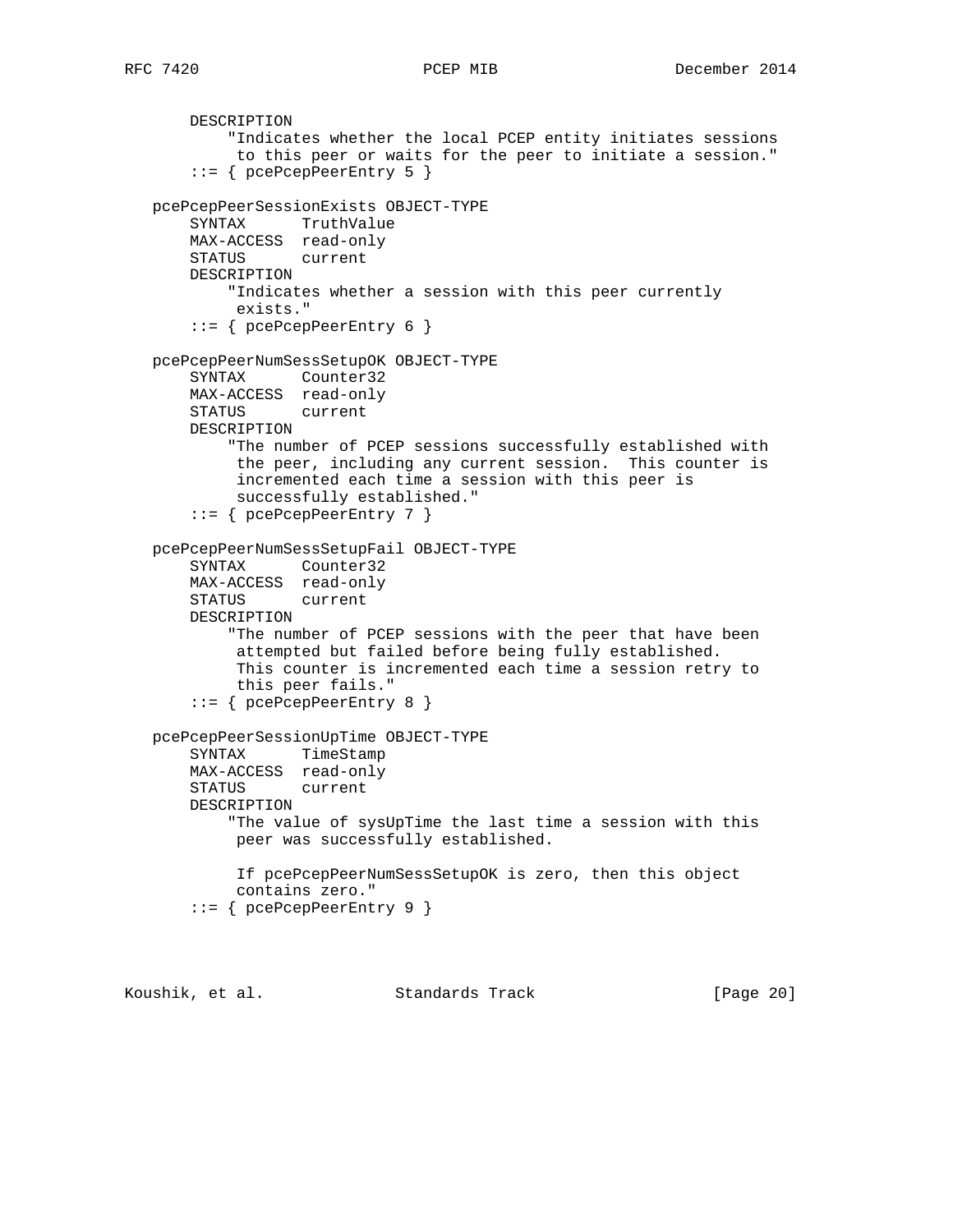```
 pcePcepPeerSessionFailTime OBJECT-TYPE
       SYNTAX TimeStamp
       MAX-ACCESS read-only
       STATUS current
       DESCRIPTION
           "The value of sysUpTime the last time a session with this
            peer failed to be established.
            If pcePcepPeerNumSessSetupFail is zero, then this object
            contains zero."
       ::= { pcePcepPeerEntry 10 }
   pcePcepPeerSessionFailUpTime OBJECT-TYPE
       SYNTAX TimeStamp
       MAX-ACCESS read-only
       STATUS current
       DESCRIPTION
           "The value of sysUpTime the last time a session with this
            peer failed from active.
            If pcePcepPeerNumSessSetupOK is zero, then this object
            contains zero."
       ::= { pcePcepPeerEntry 11 }
   pcePcepPeerAvgRspTime OBJECT-TYPE
 SYNTAX Unsigned32
 UNITS "milliseconds"
       MAX-ACCESS read-only
       STATUS current
       DESCRIPTION
           "The average response time for this peer.
            If an average response time has not been calculated for this
            peer, then this object has the value zero.
            If pcePcepPeerRole is pcc, then this field is meaningless
            and is set to zero."
       ::= { pcePcepPeerEntry 12 }
   pcePcepPeerLWMRspTime OBJECT-TYPE
       SYNTAX Unsigned32
       UNITS "milliseconds"
       MAX-ACCESS read-only
       STATUS current
       DESCRIPTION
           "The smallest (low-water mark) response time seen from this
            peer.
```
Koushik, et al. Standards Track [Page 21]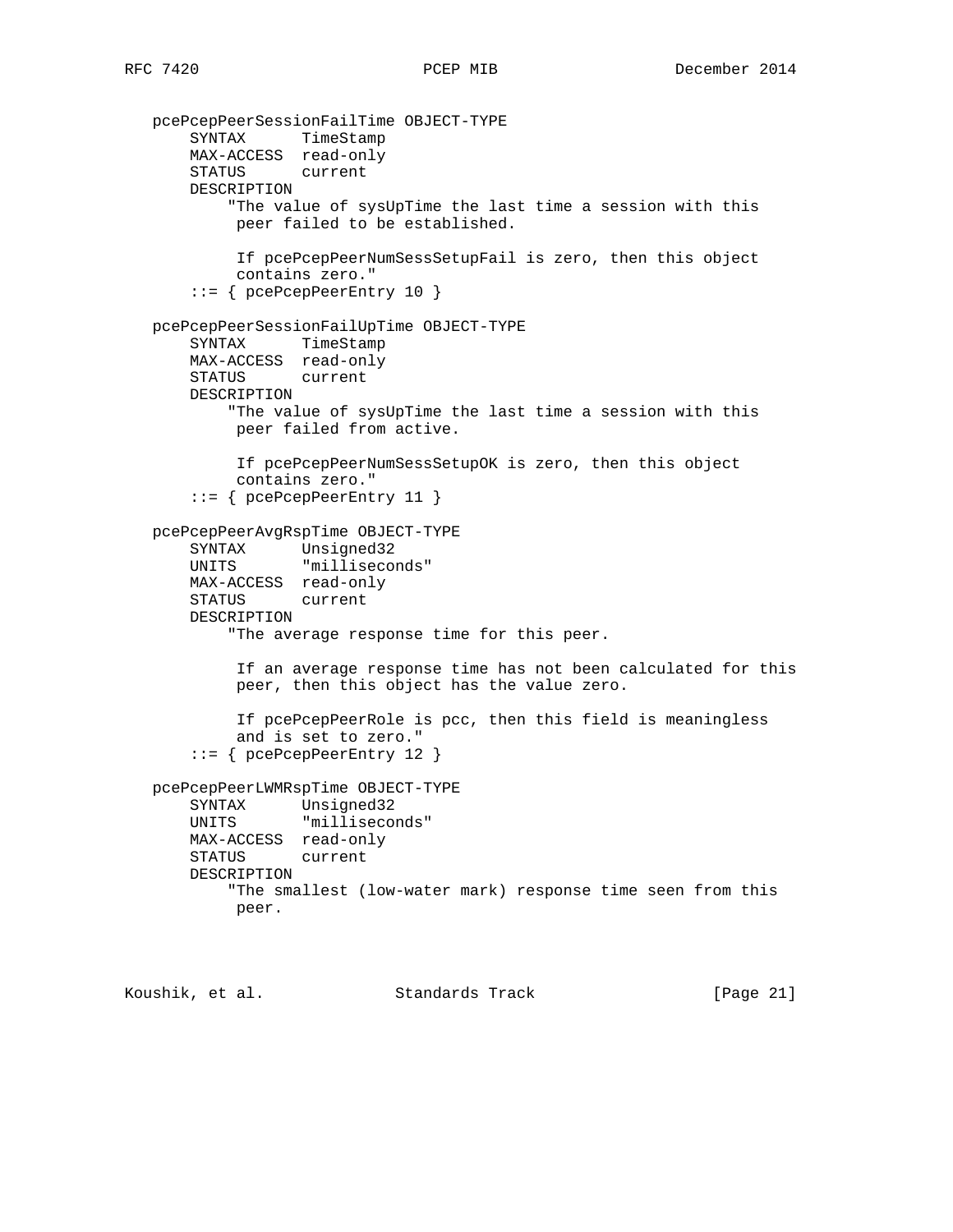If no responses have been received from this peer, then this object has the value zero. If pcePcepPeerRole is pcc, then this field is meaningless and is set to zero." ::= { pcePcepPeerEntry 13 } pcePcepPeerHWMRspTime OBJECT-TYPE SYNTAX Unsigned32 UNITS "milliseconds" MAX-ACCESS read-only STATUS current DESCRIPTION "The greatest (high-water mark) response time seen from this peer. If no responses have been received from this peer, then this object has the value zero. If pcePcepPeerRole is pcc, then this field is meaningless and is set to zero." ::= { pcePcepPeerEntry 14 } pcePcepPeerNumPCReqSent OBJECT-TYPE SYNTAX Counter32 MAX-ACCESS read-only STATUS current DESCRIPTION "The number of PCReq messages sent to this peer." ::= { pcePcepPeerEntry 15 } pcePcepPeerNumPCReqRcvd OBJECT-TYPE SYNTAX Counter32 MAX-ACCESS read-only STATUS current DESCRIPTION "The number of PCReq messages received from this peer." ::= { pcePcepPeerEntry 16 } pcePcepPeerNumPCRepSent OBJECT-TYPE SYNTAX Counter32 MAX-ACCESS read-only STATUS current DESCRIPTION "The number of PCRep messages sent to this peer." ::= { pcePcepPeerEntry 17 }

Koushik, et al. Standards Track [Page 22]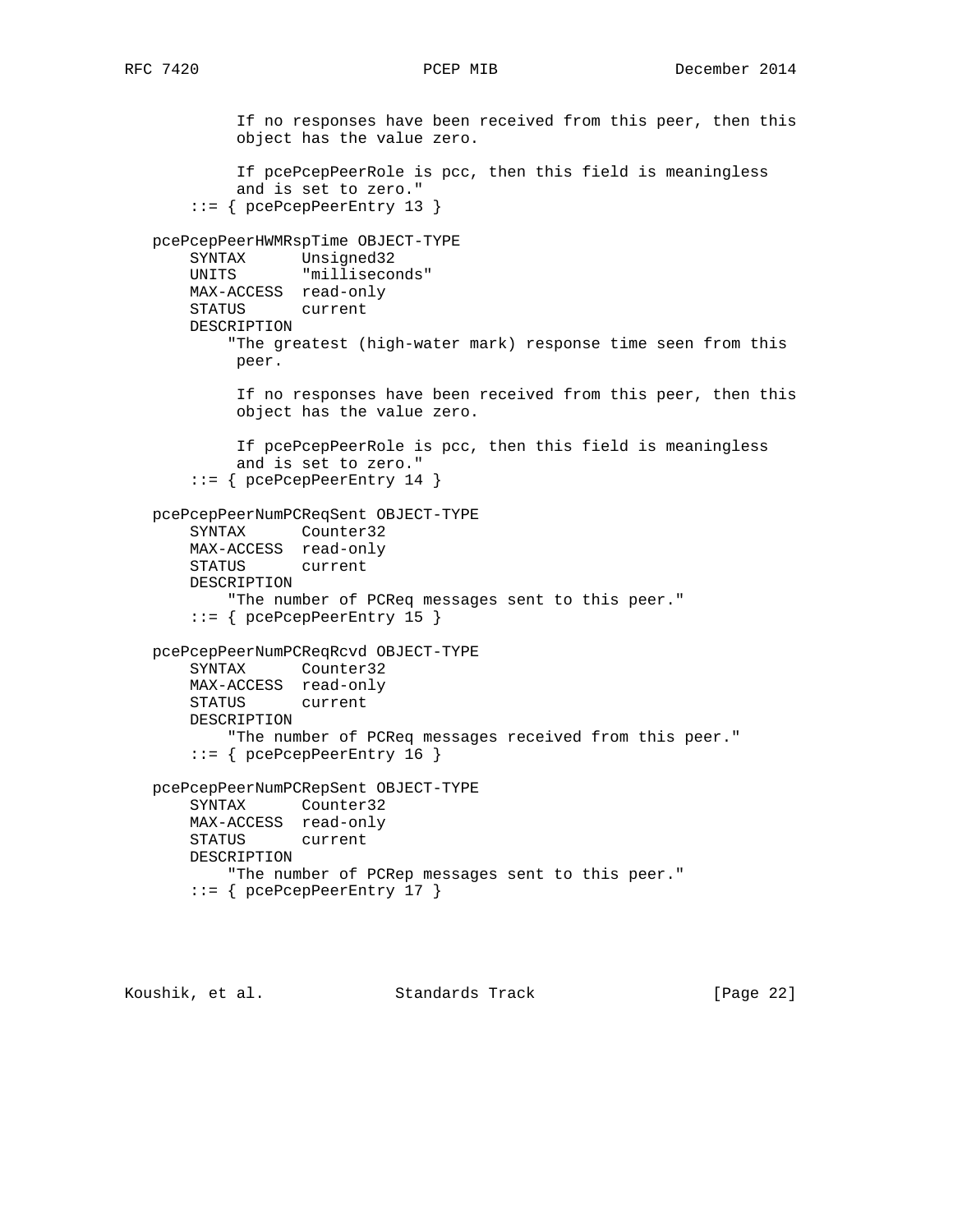```
 pcePcepPeerNumPCRepRcvd OBJECT-TYPE
 SYNTAX Counter32
 MAX-ACCESS read-only
       STATUS current
       DESCRIPTION
           "The number of PCRep messages received from this peer."
       ::= { pcePcepPeerEntry 18 }
   pcePcepPeerNumPCErrSent OBJECT-TYPE
       SYNTAX Counter32
       MAX-ACCESS read-only
       STATUS current
       DESCRIPTION
          "The number of PCErr messages sent to this peer."
       ::= { pcePcepPeerEntry 19 }
   pcePcepPeerNumPCErrRcvd OBJECT-TYPE
       SYNTAX Counter32
       MAX-ACCESS read-only
       STATUS current
       DESCRIPTION
           "The number of PCErr messages received from this peer."
       ::= { pcePcepPeerEntry 20 }
   pcePcepPeerNumPCNtfSent OBJECT-TYPE
 SYNTAX Counter32
 MAX-ACCESS read-only
       STATUS current
       DESCRIPTION
           "The number of PCNtf messages sent to this peer."
       ::= { pcePcepPeerEntry 21 }
   pcePcepPeerNumPCNtfRcvd OBJECT-TYPE
       SYNTAX Counter32
       MAX-ACCESS read-only
       STATUS current
       DESCRIPTION
           "The number of PCNtf messages received from this peer."
       ::= { pcePcepPeerEntry 22 }
   pcePcepPeerNumKeepaliveSent OBJECT-TYPE
       SYNTAX Counter32
       MAX-ACCESS read-only
       STATUS current
       DESCRIPTION
           "The number of Keepalive messages sent to this peer."
       ::= { pcePcepPeerEntry 23 }
```
Koushik, et al. Standards Track [Page 23]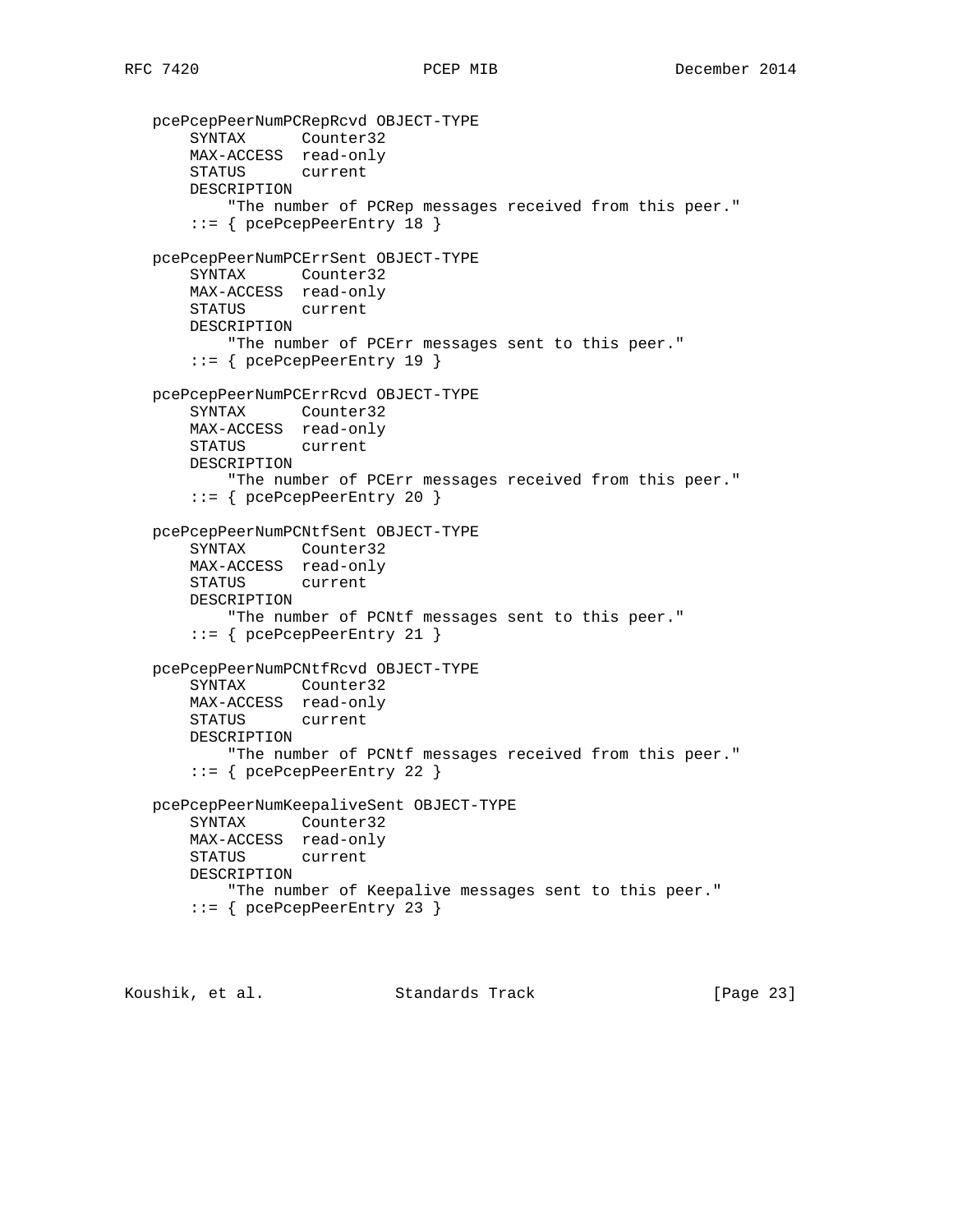```
 pcePcepPeerNumKeepaliveRcvd OBJECT-TYPE
     SYNTAX Counter32
     MAX-ACCESS read-only
     STATUS current
     DESCRIPTION
         "The number of Keepalive messages received from this peer."
     ::= { pcePcepPeerEntry 24 }
 pcePcepPeerNumUnknownRcvd OBJECT-TYPE
     SYNTAX Counter32
     MAX-ACCESS read-only
     STATUS current
     DESCRIPTION
        "The number of unknown messages received from this peer."
     ::= { pcePcepPeerEntry 25 }
 pcePcepPeerNumCorruptRcvd OBJECT-TYPE
     SYNTAX Counter32
     MAX-ACCESS read-only
     STATUS current
     DESCRIPTION
         "The number of corrupted PCEP messages received from this
         peer."
     ::= { pcePcepPeerEntry 26 }
 pcePcepPeerNumReqSent OBJECT-TYPE
     SYNTAX Counter32
     MAX-ACCESS read-only
     STATUS current
     DESCRIPTION
         "The number of requests sent to this peer. A request
         corresponds 1:1 with an RP object in a PCReq message.
          This might be greater than pcePcepPeerNumPCReqSent because
          multiple requests can be batched into a single PCReq
          message."
     ::= { pcePcepPeerEntry 27 }
 pcePcepPeerNumSvecSent OBJECT-TYPE
     SYNTAX Counter32
     MAX-ACCESS read-only
     STATUS current
     DESCRIPTION
         "The number of SVEC objects sent to this peer in PCReq
         messages. An SVEC object represents a set of synchronized
         requests."
     ::= { pcePcepPeerEntry 28 }
```
Koushik, et al. Standards Track [Paqe 24]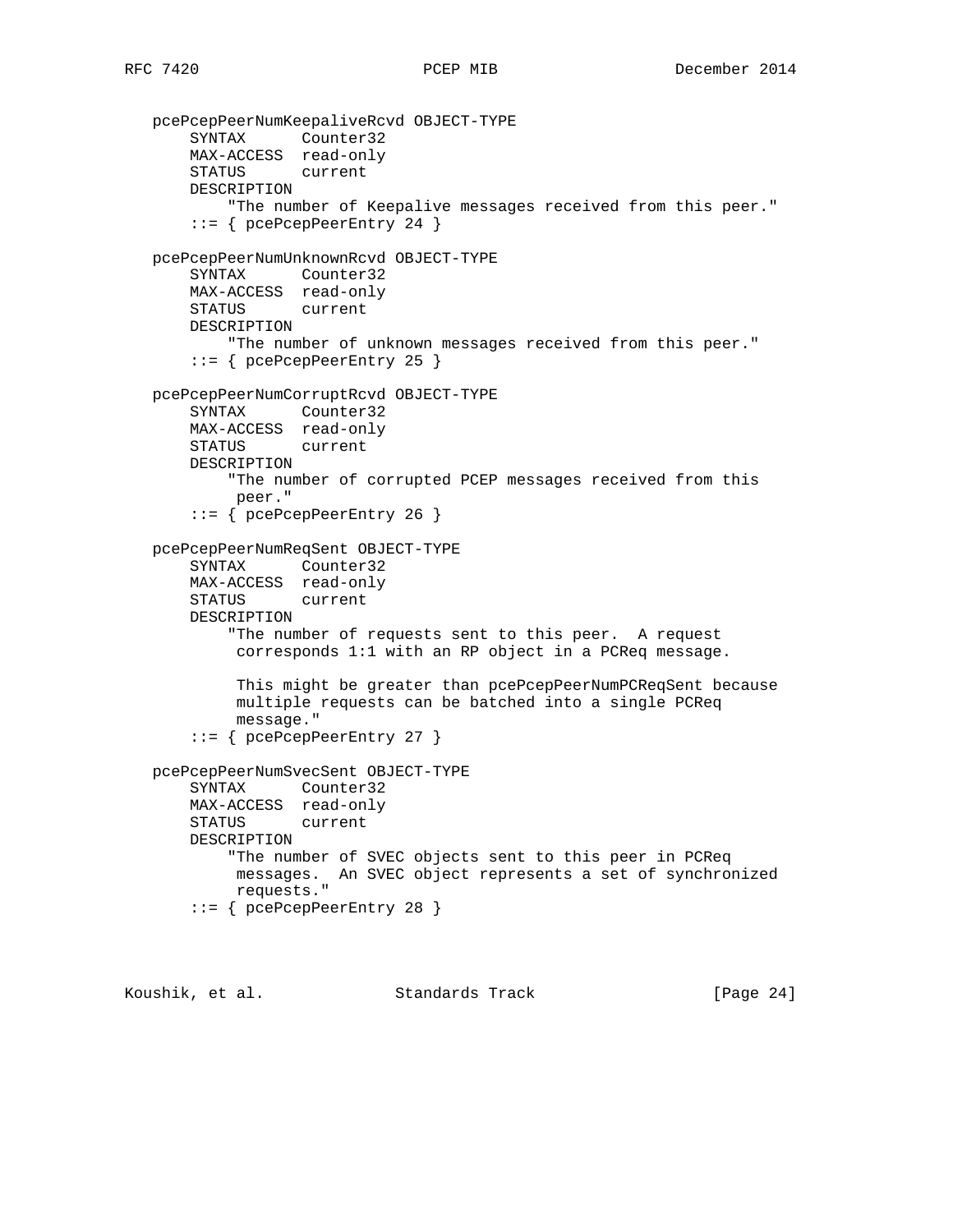```
 pcePcepPeerNumSvecReqSent OBJECT-TYPE
 SYNTAX Counter32
 MAX-ACCESS read-only
       STATUS current
       DESCRIPTION
           "The number of requests sent to this peer that appeared in
            one or more SVEC objects."
       ::= { pcePcepPeerEntry 29 }
   pcePcepPeerNumReqSentPendRep OBJECT-TYPE
       SYNTAX Counter32
       MAX-ACCESS read-only
       STATUS current
       DESCRIPTION
           "The number of requests that have been sent to this peer for
            which a response is still pending."
       ::= { pcePcepPeerEntry 30 }
   pcePcepPeerNumReqSentEroRcvd OBJECT-TYPE
       SYNTAX Counter32
       MAX-ACCESS read-only
       STATUS current
       DESCRIPTION
           "The number of requests that have been sent to this peer for
            which a response with an ERO was
            received. Such responses indicate that a path was
            successfully computed by the peer."
       ::= { pcePcepPeerEntry 31 }
   pcePcepPeerNumReqSentNoPathRcvd OBJECT-TYPE
       SYNTAX Counter32
       MAX-ACCESS read-only
       STATUS current
       DESCRIPTION
           "The number of requests that have been sent to this peer for
            which a response with a NO-PATH object was received. Such
            responses indicate that the peer could not find a path to
            satisfy the request."
       ::= { pcePcepPeerEntry 32 }
   pcePcepPeerNumReqSentCancelRcvd OBJECT-TYPE
       SYNTAX Counter32
       MAX-ACCESS read-only
       STATUS current
       DESCRIPTION
           "The number of requests that were canceled by the peer with
            a PCNtf message.
```
Koushik, et al. Standards Track [Page 25]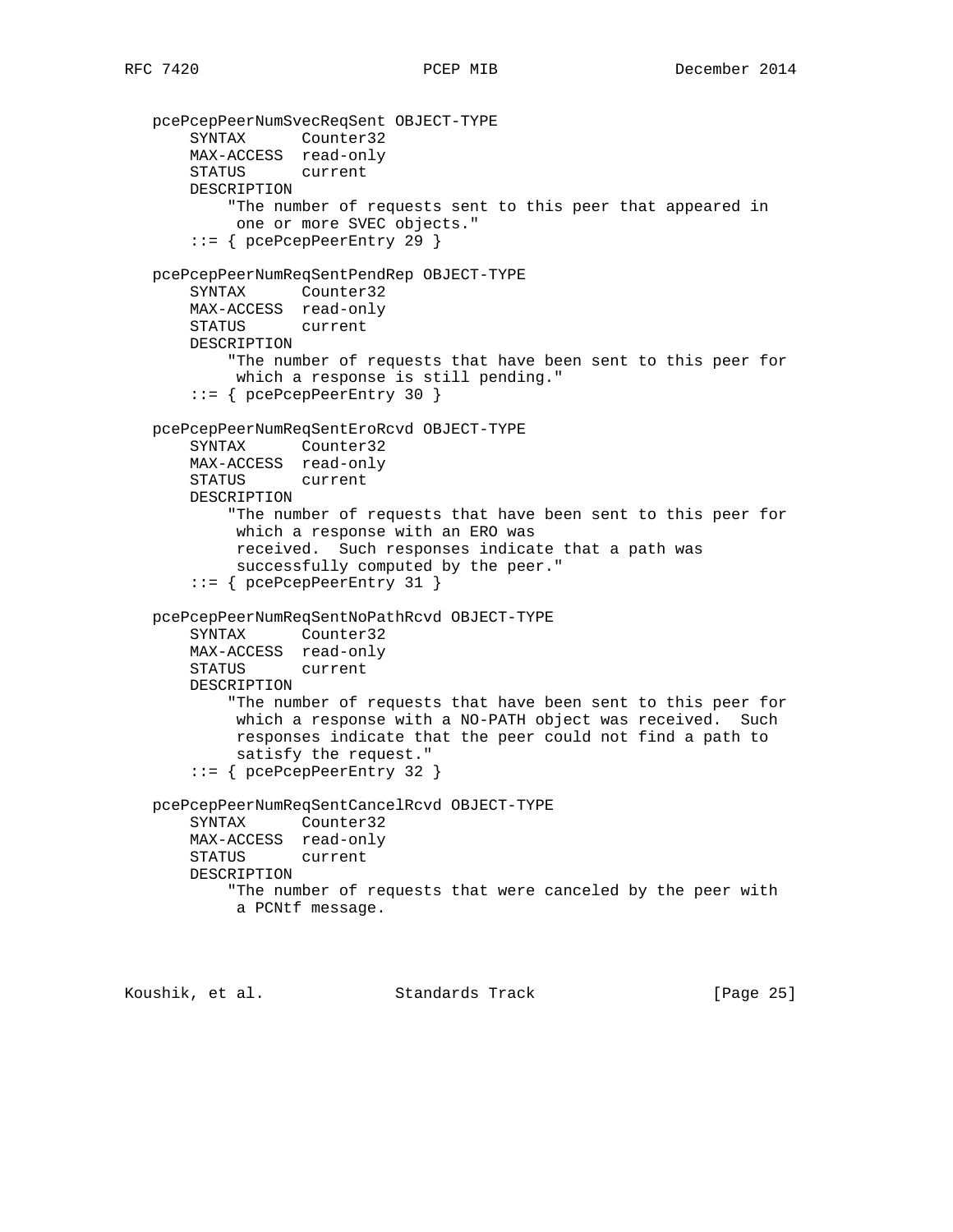```
 This might be different than pcePcepPeerNumPCNtfRcvd because
          not all PCNtf messages are used to cancel requests, and a
          single PCNtf message can cancel multiple requests."
     ::= { pcePcepPeerEntry 33 }
 pcePcepPeerNumReqSentErrorRcvd OBJECT-TYPE
     SYNTAX Counter32
     MAX-ACCESS read-only
     STATUS current
     DESCRIPTION
         "The number of requests that were rejected by the peer with a
         PCErr message.
          This might be different than pcePcepPeerNumPCErrRcvd because
          not all PCErr messages are used to reject requests, and a
          single PCErr message can reject multiple requests."
     ::= { pcePcepPeerEntry 34 }
 pcePcepPeerNumReqSentTimeout OBJECT-TYPE
     SYNTAX Counter32
     MAX-ACCESS read-only
     STATUS current
     DESCRIPTION
         "The number of requests that have been sent to a peer and
         have been abandoned because the peer has taken too long to
         respond to them."
     ::= { pcePcepPeerEntry 35 }
 pcePcepPeerNumReqSentCancelSent OBJECT-TYPE
     SYNTAX Counter32
     MAX-ACCESS read-only
     STATUS current
     DESCRIPTION
         "The number of requests that were sent to the peer and
          explicitly canceled by the local PCEP entity sending a
         PCNtf."
     ::= { pcePcepPeerEntry 36 }
 pcePcepPeerNumReqSentClosed OBJECT-TYPE
     SYNTAX Counter32
     MAX-ACCESS read-only
     STATUS current
     DESCRIPTION
         "The number of requests that were sent to the peer and
          implicitly canceled when the session they were sent over was
          closed."
     ::= { pcePcepPeerEntry 37 }
```
Koushik, et al. Standards Track [Page 26]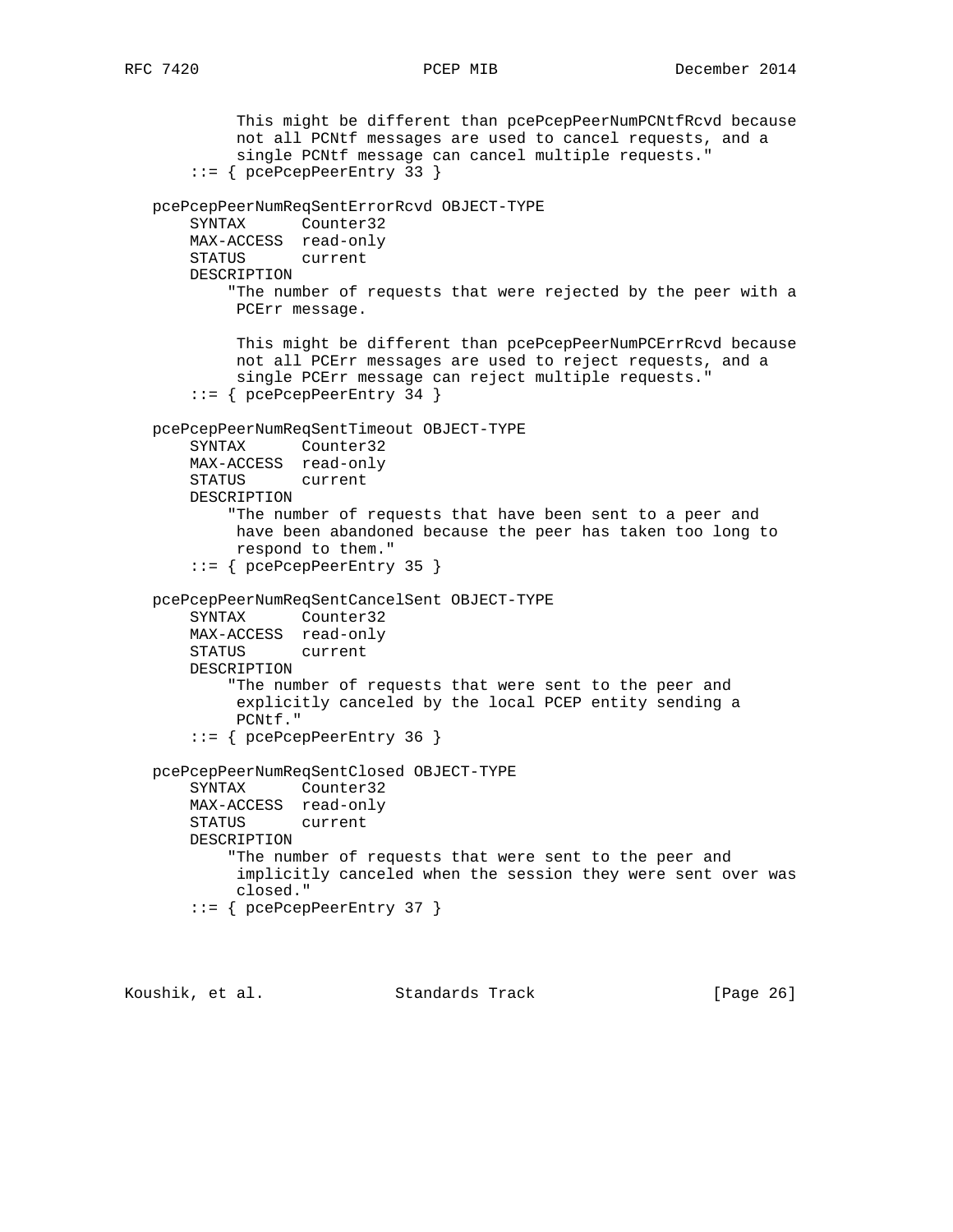pcePcepPeerNumReqRcvd OBJECT-TYPE SYNTAX Counter32 MAX-ACCESS read-only STATUS current DESCRIPTION "The number of requests received from this peer. A request corresponds 1:1 with an RP object in a PCReq message. This might be greater than pcePcepPeerNumPCReqRcvd because multiple requests can be batched into a single PCReq message." ::= { pcePcepPeerEntry 38 } pcePcepPeerNumSvecRcvd OBJECT-TYPE SYNTAX Counter32 MAX-ACCESS read-only STATUS current DESCRIPTION "The number of SVEC objects received from this peer in PCReq messages. An SVEC object represents a set of synchronized requests." ::= { pcePcepPeerEntry 39 } pcePcepPeerNumSvecReqRcvd OBJECT-TYPE SYNTAX Counter32 MAX-ACCESS read-only STATUS current DESCRIPTION "The number of requests received from this peer that appeared in one or more SVEC objects." ::= { pcePcepPeerEntry 40 } pcePcepPeerNumReqRcvdPendRep OBJECT-TYPE SYNTAX Counter32 MAX-ACCESS read-only STATUS current DESCRIPTION "The number of requests that have been received from this peer for which a response is still pending." ::= { pcePcepPeerEntry 41 } pcePcepPeerNumReqRcvdEroSent OBJECT-TYPE SYNTAX Counter32 MAX-ACCESS read-only STATUS current

Koushik, et al. Standards Track [Page 27]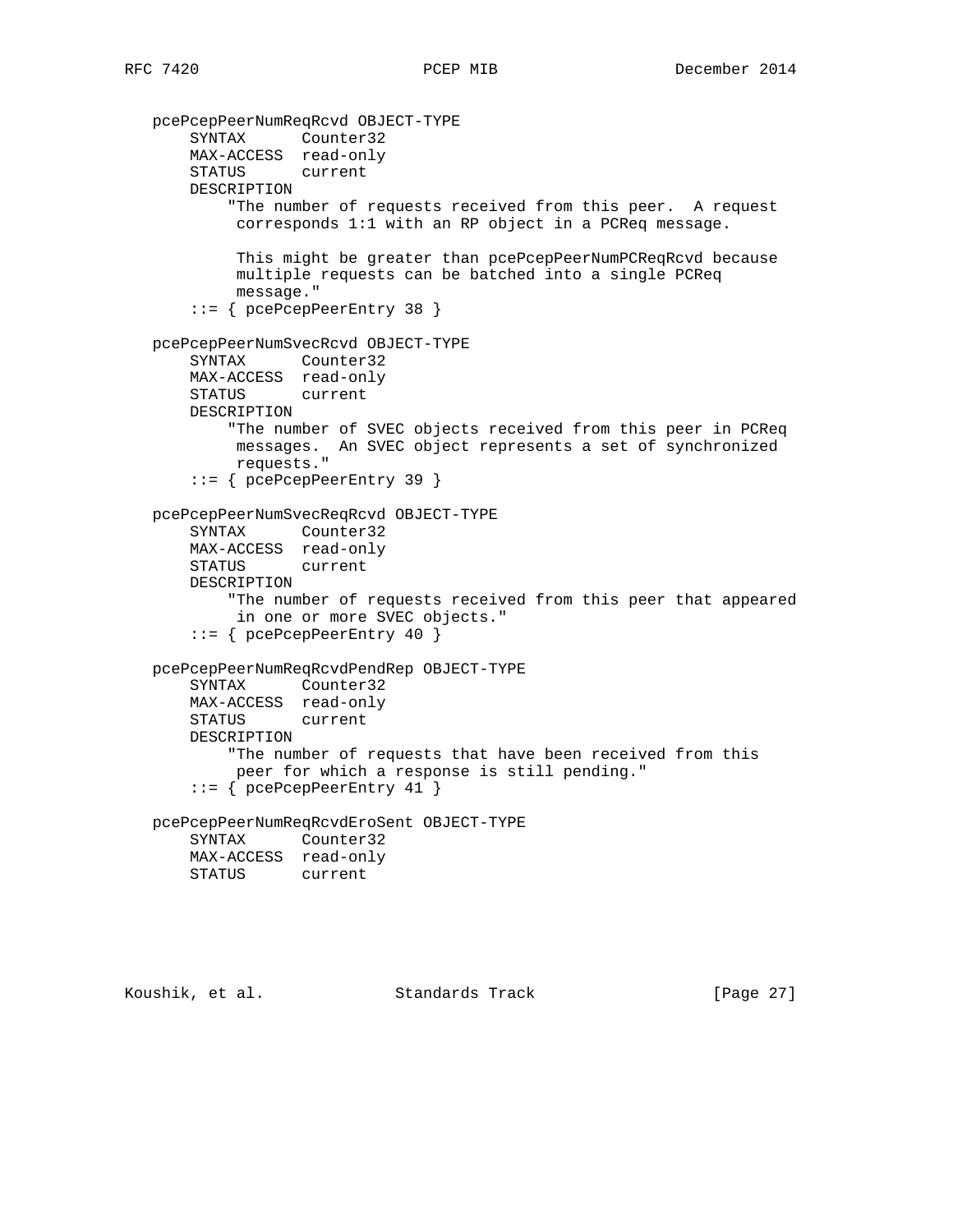DESCRIPTION "The number of requests that have been received from this peer for which a response with an ERO was sent. Such responses indicate that a path was successfully computed by the local PCEP entity." ::= { pcePcepPeerEntry 42 } pcePcepPeerNumReqRcvdNoPathSent OBJECT-TYPE SYNTAX Counter32 MAX-ACCESS read-only STATUS current DESCRIPTION "The number of requests that have been received from this peer for which a response with a NO-PATH object was sent. Such responses indicate that the local PCEP entity could not find a path to satisfy the request." ::= { pcePcepPeerEntry 43 } pcePcepPeerNumReqRcvdCancelSent OBJECT-TYPE SYNTAX Counter32 MAX-ACCESS read-only STATUS current DESCRIPTION "The number of requests received from this peer that were canceled by the local PCEP entity sending a PCNtf message. This might be different than pcePcepPeerNumPCNtfSent because not all PCNtf messages are used to cancel requests, and a single PCNtf message can cancel multiple requests." ::= { pcePcepPeerEntry 44 } pcePcepPeerNumReqRcvdErrorSent OBJECT-TYPE SYNTAX Counter32 MAX-ACCESS read-only STATUS current DESCRIPTION "The number of requests received from this peer that were rejected by the local PCEP entity sending a PCErr message. This might be different than pcePcepPeerNumPCErrSent because not all PCErr messages are used to reject requests, and a single PCErr message can reject multiple requests." ::= { pcePcepPeerEntry 45 } pcePcepPeerNumReqRcvdCancelRcvd OBJECT-TYPE SYNTAX Counter32 MAX-ACCESS read-only STATUS current Koushik, et al. Standards Track [Page 28]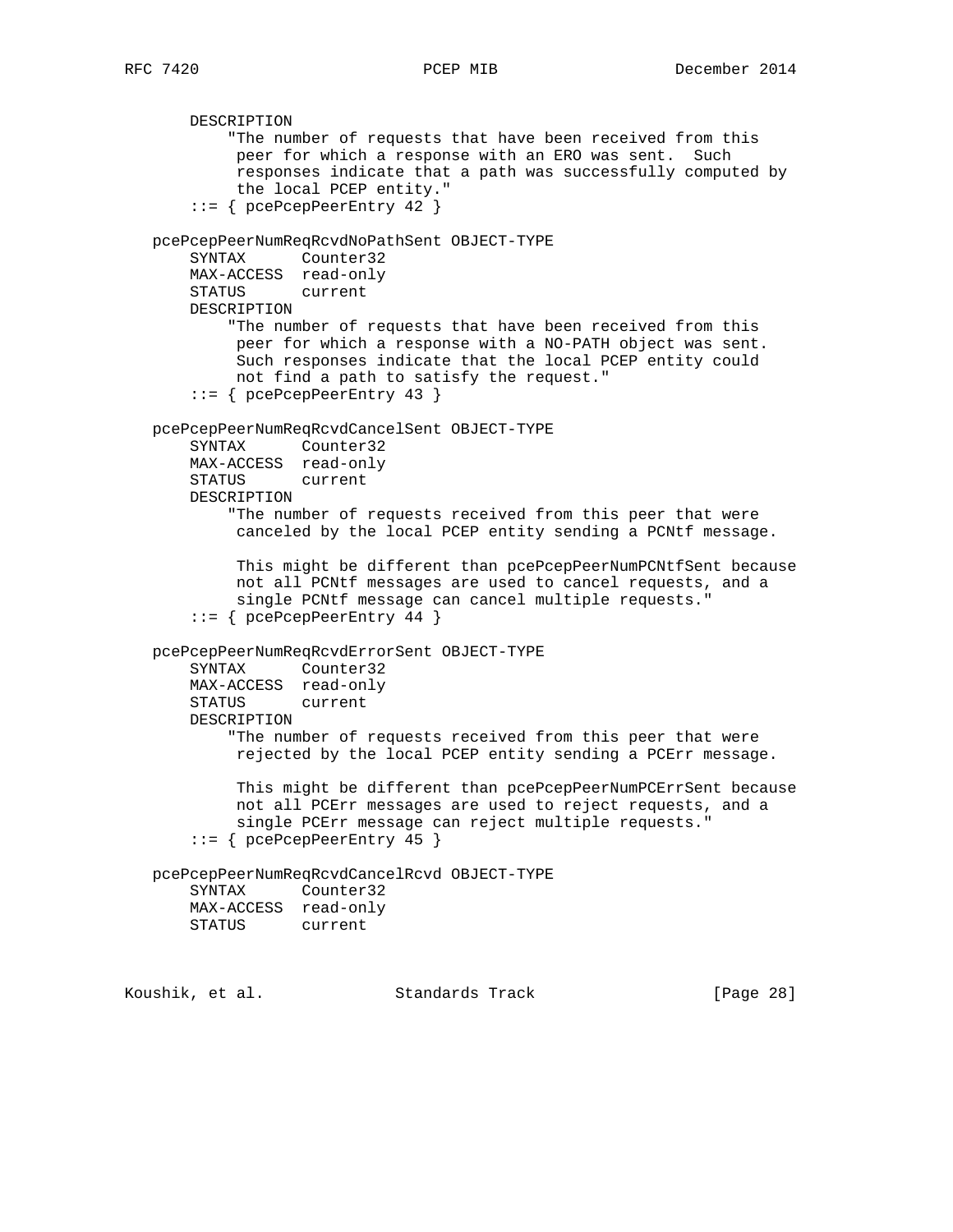DESCRIPTION "The number of requests that were received from the peer and explicitly canceled by the peer sending a PCNtf." ::= { pcePcepPeerEntry 46 } pcePcepPeerNumReqRcvdClosed OBJECT-TYPE SYNTAX Counter32 MAX-ACCESS read-only STATUS current DESCRIPTION "The number of requests that were received from the peer and implicitly canceled when the session they were received over was closed." ::= { pcePcepPeerEntry 47 } pcePcepPeerNumRepRcvdUnknown OBJECT-TYPE SYNTAX Counter32 MAX-ACCESS read-only STATUS current DESCRIPTION "The number of responses to unknown requests received from this peer. A response to an unknown request is a response whose RP object does not contain the request ID of any request that is currently outstanding on the session." ::= { pcePcepPeerEntry 48 } pcePcepPeerNumReqRcvdUnknown OBJECT-TYPE SYNTAX Counter32 MAX-ACCESS read-only STATUS current DESCRIPTION "The number of unknown requests that have been received from a peer. An unknown request is a request whose RP object contains a request ID of zero." ::= { pcePcepPeerEntry 49 } -- -- The PCEP Sessions Table  $$  pcePcepSessTable OBJECT-TYPE SYNTAX SEQUENCE OF PcePcepSessEntry MAX-ACCESS not-accessible STATUS current DESCRIPTION "A table of PCEP sessions that involve the local PCEP entity. Each entry in this table represents a single session. The entries in this table are read-only.

Koushik, et al. Standards Track [Page 29]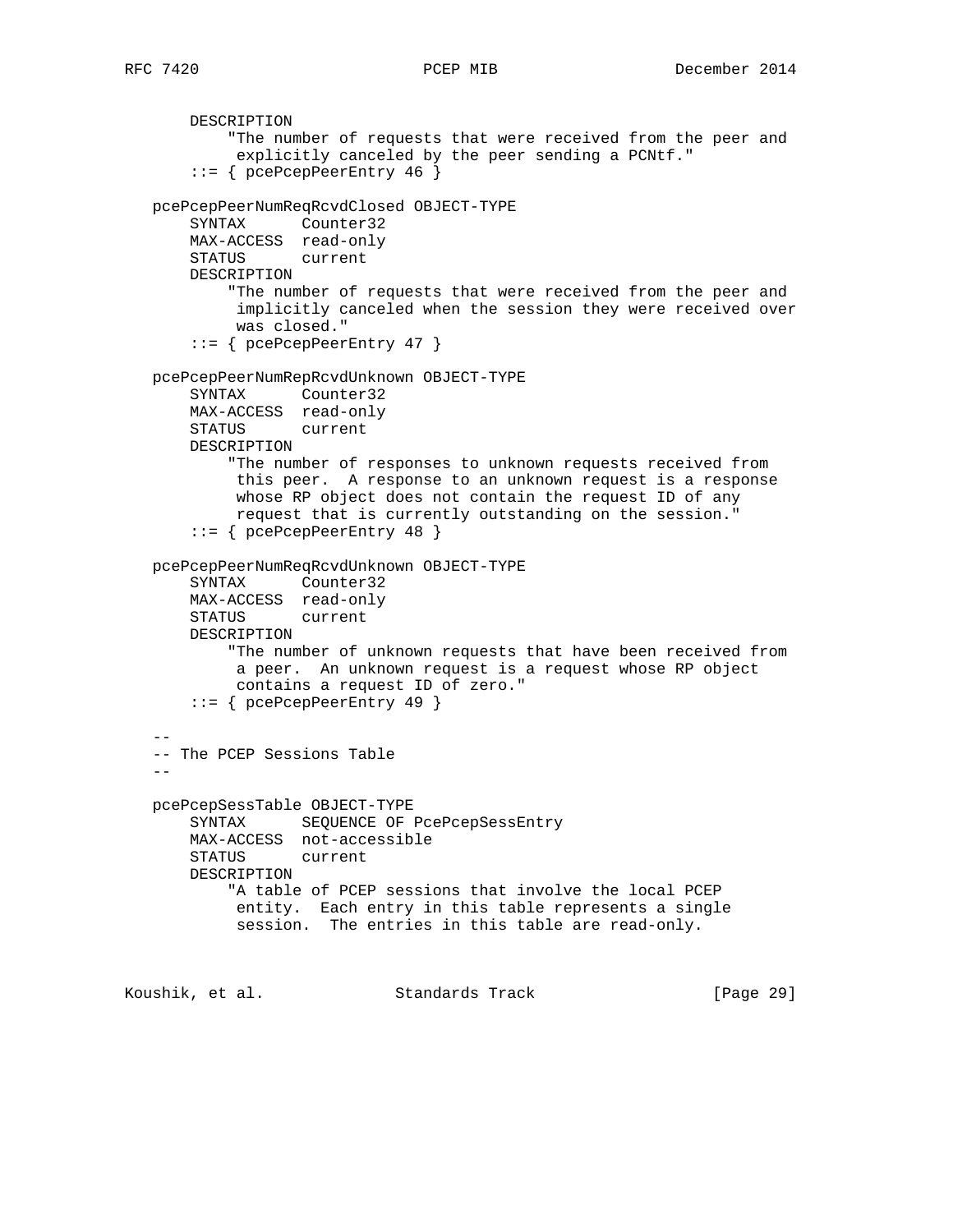An entry appears in this table when the corresponding PCEP session transitions out of idle state. If the PCEP session transitions back into an idle state, then the corresponding entry in this table is removed." ::= { pcePcepObjects 3 } pcePcepSessEntry OBJECT-TYPE SYNTAX PcePcepSessEntry MAX-ACCESS not-accessible STATUS current DESCRIPTION "This entry represents a single PCEP session in which the local PCEP entity participates. This entry exists only if the corresponding PCEP session has been initialized by some event, such as manual user configuration, auto-discovery of a peer, or an incoming TCP connection." INDEX { pcePcepEntityIndex, pcePcepPeerAddrType, pcePcepPeerAddr, pcePcepSessInitiator } ::= { pcePcepSessTable 1 } PcePcepSessEntry ::= SEQUENCE { pcePcepSessInitiator INTEGER, pccreepSessStateLastChange pcePcepSessState INTEGER,<br>pcePcepSessConnectRetry Counter32, pcePcepSessConnectRetry Counter32,<br>pcePcepSessLocalID Unsigned32, pcePcepSessLocalID pcePcepSessRemoteID Unsigned32,<br>pcePcepSessKeepaliveTimer Unsigned32,<br>pcePcepSessPeerKeepaliveTimer Unsigned32, pcePcepSessKeepaliveTimer Unsigned32, pcePcepSessPeerKeepaliveTimer Unsigned32, pcePcepSessDeadTimer Unsigned32, pcePcepSessPeerDeadTimer Unsigned32,<br>pcePcepSessKAHoldTimeRem Unsigned32, pcePcepSessKAHoldTimeRem Unsigned32,<br>pcePcepSessOverloaded TruthValue, pcePcepSessOverloaded TruthValue,<br>pcePcepSessOverloadTime Unsigned32, pcePcepSessOverloadTime Unsigned32,<br>pcePcepSessPeerOverloaded TruthValue, pcePcepSessPeerOverloaded TruthValue,<br>pcePcepSessPeerOverloadTime Unsigned32, pcePcepSessPeerOverloadTime Unsigned32, pcePcepSessDiscontinuityTime TimeStamp, pcePcepSessAvgRspTime Unsigned32, pcePcepSessLWMRspTime Unsigned32, pcePcepSessHWMRspTime Unsigned32, pcePcepSessNumPCReqSent Counter32, pcePcepSessNumPCReqSent Counter32,<br>pcePcepSessNumPCReqRcvd Counter32, pcePcepSessNumPCRepSent Counter32, pcePcepSessNumPCRepRcvd Counter32,

Koushik, et al. Standards Track [Page 30]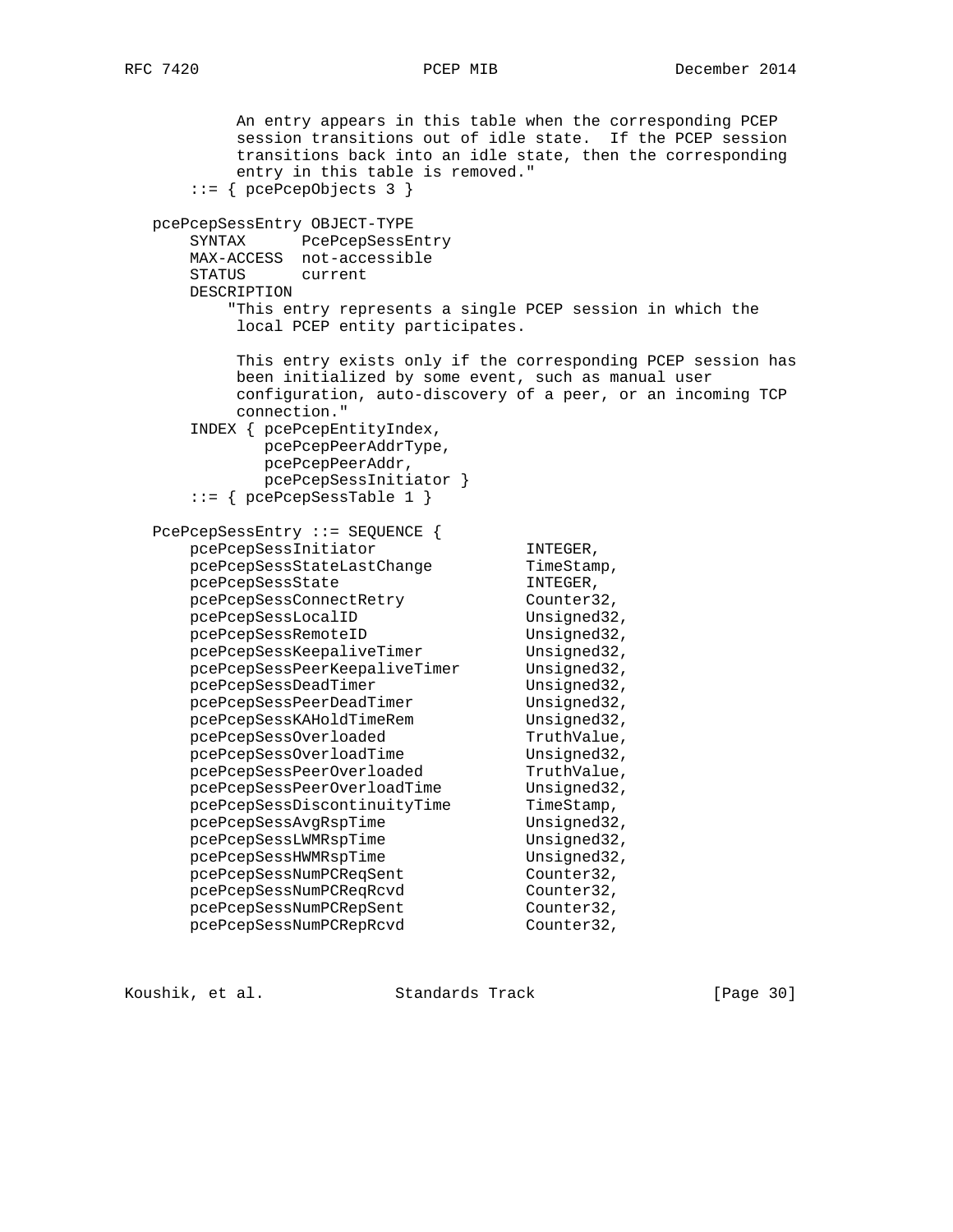|   | pcePcepSessNumPCErrSent                                                | Counter32,                                                 |
|---|------------------------------------------------------------------------|------------------------------------------------------------|
|   | pcePcepSessNumPCErrRcvd                                                | Counter32,                                                 |
|   | pcePcepSessNumPCNtfSent                                                | Counter32,                                                 |
|   | pcePcepSessNumPCNtfRcvd                                                | Counter32,                                                 |
|   | pcePcepSessNumKeepaliveSent                                            | Counter32,                                                 |
|   | pcePcepSessNumKeepaliveRcvd                                            | Counter32,                                                 |
|   | pcePcepSessNumUnknownRcvd                                              | Counter32,                                                 |
|   | pcePcepSessNumCorruptRcvd                                              | Counter32,                                                 |
|   | pcePcepSessNumReqSent                                                  | Counter32,                                                 |
|   | pcePcepSessNumSvecSent                                                 | Counter32,                                                 |
|   | pcePcepSessNumSvecReqSent                                              | Counter32,                                                 |
|   | pcePcepSessNumReqSentPendRep                                           | Counter32,                                                 |
|   | pcePcepSessNumReqSentEroRcvd                                           | Counter32,                                                 |
|   | pcePcepSessNumReqSentNoPathRcvd                                        | Counter32,                                                 |
|   | pcePcepSessNumReqSentCancelRcvd                                        | Counter32,                                                 |
|   | pcePcepSessNumReqSentErrorRcvd                                         | Counter32,                                                 |
|   | pcePcepSessNumReqSentTimeout                                           | Counter32,                                                 |
|   | pcePcepSessNumReqSentCancelSent                                        | Counter32,                                                 |
|   | pcePcepSessNumReqRcvd                                                  | Counter32,                                                 |
|   | pcePcepSessNumSvecRcvd                                                 | Counter32,                                                 |
|   | pcePcepSessNumSvecReqRcvd                                              | Counter32,                                                 |
|   | pcePcepSessNumReqRcvdPendRep                                           | Counter32,                                                 |
|   | pcePcepSessNumReqRcvdEroSent                                           | Counter32,                                                 |
|   | pcePcepSessNumReqRcvdNoPathSent                                        | Counter32,                                                 |
|   | pcePcepSessNumReqRcvdCancelSent                                        | Counter32,                                                 |
|   | pcePcepSessNumReqRcvdErrorSent                                         | Counter32,                                                 |
|   | pcePcepSessNumReqRcvdCancelRcvd                                        | Counter32,                                                 |
|   | pcePcepSessNumRepRcvdUnknown                                           | Counter32,                                                 |
|   | pcePcepSessNumReqRcvdUnknown                                           | Counter32                                                  |
| } |                                                                        |                                                            |
|   | pcePcepSessInitiator OBJECT-TYPE<br>SYNTAX<br>INTEGER {                |                                                            |
|   | $local(1)$ ,                                                           |                                                            |
|   | remote(2)                                                              |                                                            |
|   |                                                                        |                                                            |
|   | not-accessible<br>MAX-ACCESS<br>current                                |                                                            |
|   | STATUS                                                                 |                                                            |
|   | DESCRIPTION<br>"The initiator of the session; that is, whether the TCP |                                                            |
|   | connection was initiated by the local PCEP entity or the               |                                                            |
|   |                                                                        |                                                            |
|   | peer.                                                                  |                                                            |
|   | There is a window during session initialization where two              |                                                            |
|   | sessions can exist between a pair of PCEP speakers, each               |                                                            |
|   |                                                                        | initiated by one of the speakers. One of these sessions is |
|   | always discarded before it leaves OpenWait state.                      | However,                                                   |
|   | before it is discarded, two sessions to the given peer                 |                                                            |
|   |                                                                        |                                                            |

Koushik, et al. Standards Track [Page 31]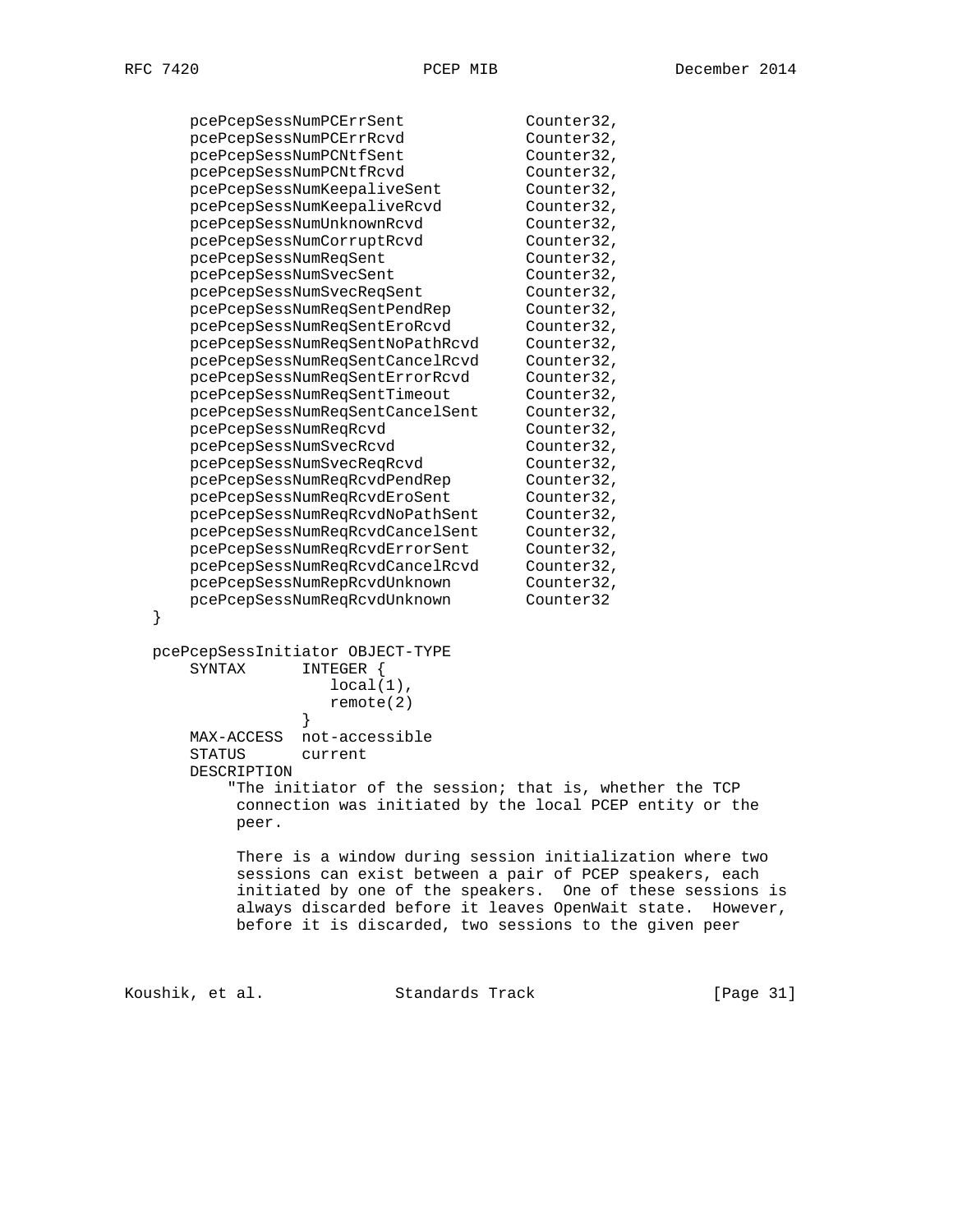```
 appear transiently in this MIB module. The sessions are
            distinguished by who initiated them, and so this field is an
            index for pcePcepSessTable."
        ::= { pcePcepSessEntry 1 }
   pcePcepSessStateLastChange OBJECT-TYPE
        SYNTAX TimeStamp
       MAX-ACCESS read-only
       STATUS current
       DESCRIPTION
            "The value of sysUpTime at the time this session entered its
            current state as denoted by the pcePcepSessState object."
        ::= { pcePcepSessEntry 2 }
   pcePcepSessState OBJECT-TYPE
       SYNTAX INTEGER {
                      tcpPending(1),
                      openWait(2),
                      keepWait(3),
                   sessionUp(4)<br>}
 }
       MAX-ACCESS read-only
       STATUS current
       DESCRIPTION
            "The current state of the session.
            The set of possible states excludes the idle state since
            entries do not exist in this table in the idle state."
        ::= { pcePcepSessEntry 3 }
    pcePcepSessConnectRetry OBJECT-TYPE
       SYNTAX Counter32
       MAX-ACCESS read-only
       STATUS current
       DESCRIPTION
            "The number of times that the local PCEP entity has
            attempted to establish a TCP connection for this session
            without success. The PCEP entity gives up when this
            reaches pcePcepEntityConnectMaxRetry."
       ::= { pcePcepSessEntry 4 }
   pcePcepSessLocalID OBJECT-TYPE
       SYNTAX Unsigned32 (0..255)
       MAX-ACCESS read-only
       STATUS current
       DESCRIPTION
            "The value of the PCEP session ID used by the local PCEP
            entity in the Open message for this session.
Koushik, et al.                 Standards Track                 [Page 32]
```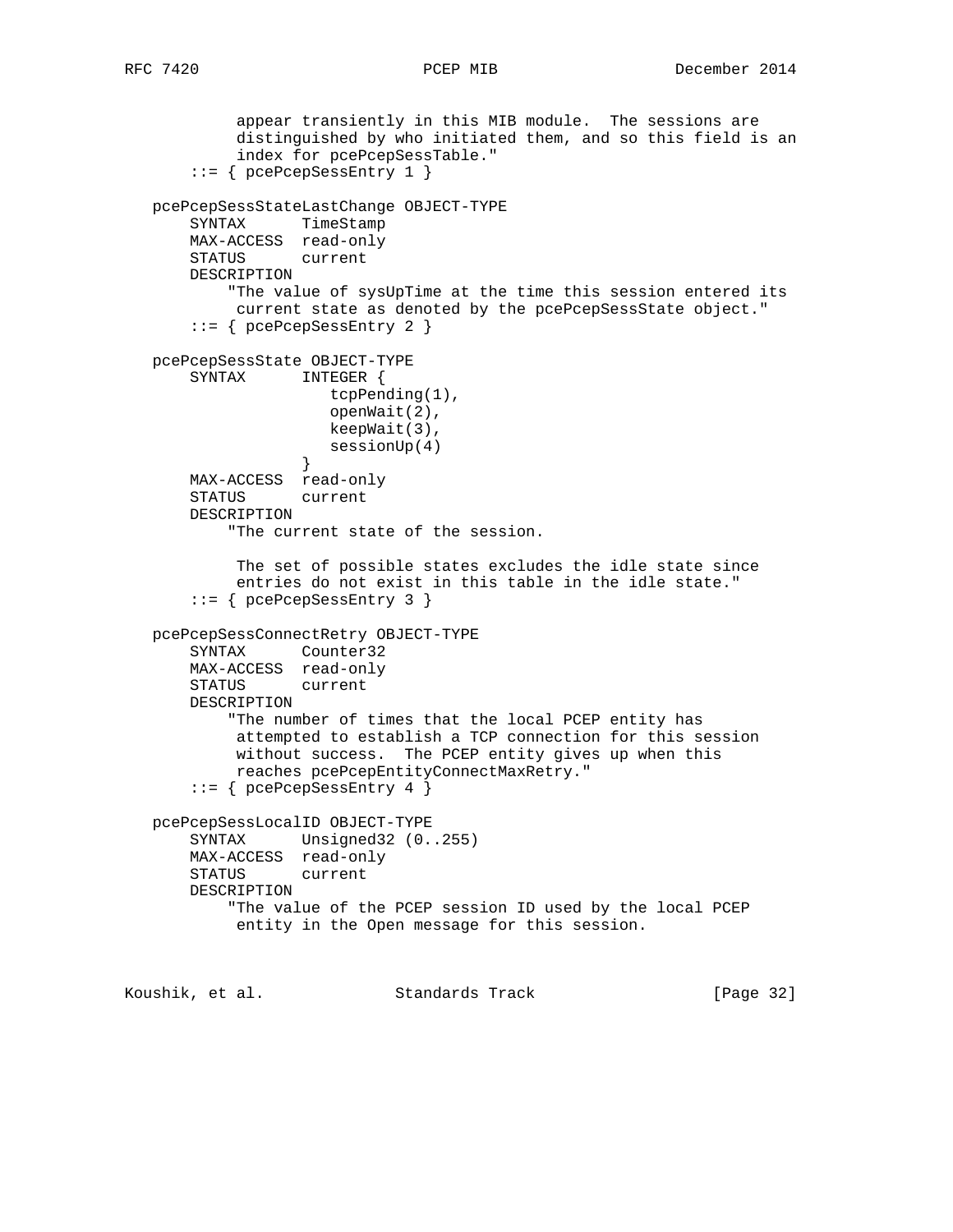```
 If pcePcepSessState is tcpPending, then this is the session
          ID that will be used in the Open message. Otherwise, this
          is the session ID that was sent in the Open message."
     ::= { pcePcepSessEntry 5 }
 pcePcepSessRemoteID OBJECT-TYPE
     SYNTAX Unsigned32 (0..255)
    MAX-ACCESS read-only
    STATUS current
    DESCRIPTION
         "The value of the PCEP session ID used by the peer in its
         Open message for this session.
          If pcePcepSessState is tcpPending or openWait, then this
          field is not used and MUST be set to zero."
     ::= { pcePcepSessEntry 6 }
 pcePcepSessKeepaliveTimer OBJECT-TYPE
     SYNTAX Unsigned32 (0..255)
    UNITS "seconds"
    MAX-ACCESS read-only
    STATUS current
    DESCRIPTION
         "The agreed maximum interval at which the local PCEP entity
         transmits PCEP messages on this PCEP session. Zero means
         that the local PCEP entity never sends Keepalives on this
         session.
          This field is used if and only if pcePcepSessState is
          sessionUp. Otherwise, it is not used and MUST be set to
          zero."
     ::= { pcePcepSessEntry 7 }
 pcePcepSessPeerKeepaliveTimer OBJECT-TYPE
     SYNTAX Unsigned32 (0..255)
     UNITS "seconds"
    MAX-ACCESS read-only
     STATUS current
    DESCRIPTION
         "The agreed maximum interval at which the peer transmits PCEP
         messages on this PCEP session. Zero means that the peer
         never sends Keepalives on this session.
          This field is used if and only if pcePcepSessState is
          sessionUp. Otherwise, it is not used and MUST be set to
          zero."
     ::= { pcePcepSessEntry 8 }
```
Koushik, et al. Standards Track [Page 33]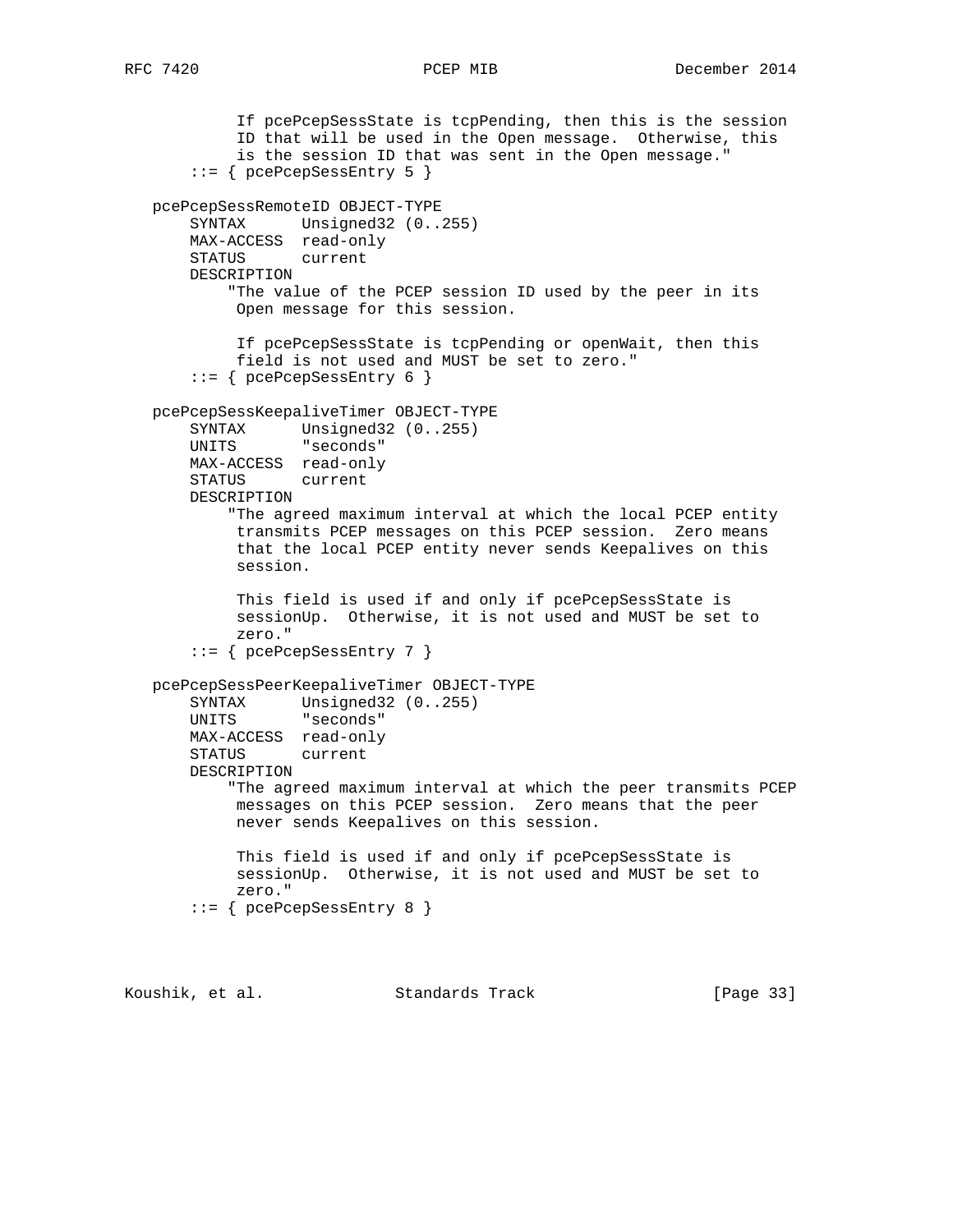```
 pcePcepSessDeadTimer OBJECT-TYPE
 SYNTAX Unsigned32 (0..255)
 UNITS "seconds"
       MAX-ACCESS read-only
       STATUS current
       DESCRIPTION
           "The DeadTimer interval for this PCEP session."
        ::= { pcePcepSessEntry 9 }
   pcePcepSessPeerDeadTimer OBJECT-TYPE
       SYNTAX Unsigned32 (0..255)
       UNITS "seconds"
       MAX-ACCESS read-only
       STATUS current
       DESCRIPTION
           "The peer's DeadTimer interval for this PCEP session.
            If pcePcepSessState is tcpPending or openWait, then this
            field is not used and MUST be set to zero."
        ::= { pcePcepSessEntry 10 }
   pcePcepSessKAHoldTimeRem OBJECT-TYPE
       SYNTAX Unsigned32 (0..255)
       UNITS "seconds"
       MAX-ACCESS read-only
       STATUS current
       DESCRIPTION
           "The Keepalive hold time remaining for this session.
            If pcePcepSessState is tcpPending or openWait, then this
            field is not used and MUST be set to zero."
        ::= { pcePcepSessEntry 11 }
   pcePcepSessOverloaded OBJECT-TYPE
       SYNTAX TruthValue
       MAX-ACCESS read-only
       STATUS current
       DESCRIPTION
           "If the local PCEP entity has informed the peer that it is
            currently overloaded, then this is set to true. Otherwise,
            it is set to false."
        ::= { pcePcepSessEntry 12 }
   pcePcepSessOverloadTime OBJECT-TYPE
       SYNTAX Unsigned32
       UNITS "seconds"
       MAX-ACCESS read-only
       STATUS current
Koushik, et al.                 Standards Track                 [Page 34]
```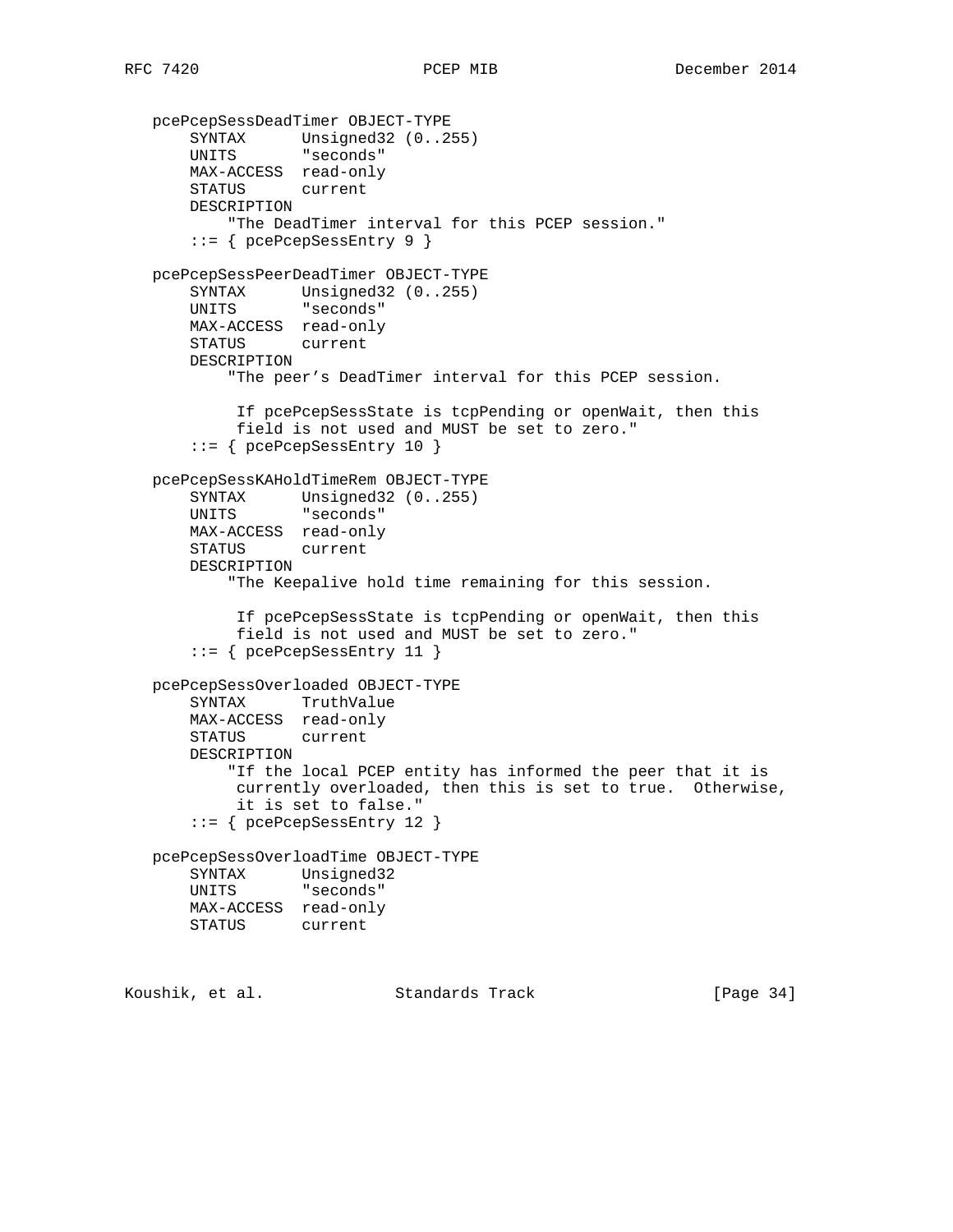DESCRIPTION "The interval of time that is remaining until the local PCEP entity will cease to be overloaded on this session. This field is only used if pcePcepSessOverloaded is set to true. Otherwise, it is not used and MUST be set to zero." ::= { pcePcepSessEntry 13 } pcePcepSessPeerOverloaded OBJECT-TYPE SYNTAX TruthValue MAX-ACCESS read-only STATUS current DESCRIPTION "If the peer has informed the local PCEP entity that it is currently overloaded, then this is set to true. Otherwise, it is set to false." ::= { pcePcepSessEntry 14 } pcePcepSessPeerOverloadTime OBJECT-TYPE SYNTAX Unsigned32 UNITS "seconds" MAX-ACCESS read-only STATUS current DESCRIPTION "The interval of time that is remaining until the peer will cease to be overloaded. If it is not known how long the peer will stay in overloaded state, this field is set to zero. This field is only used if pcePcepSessPeerOverloaded is set to true. Otherwise, it is not used and MUST be set to zero." ::= { pcePcepSessEntry 15 } pcePcepSessDiscontinuityTime OBJECT-TYPE SYNTAX TimeStamp MAX-ACCESS read-only STATUS current DESCRIPTION "The value of sysUpTime at the time that the statistics in this row were last reset." ::= { pcePcepSessEntry 16 } pcePcepSessAvgRspTime OBJECT-TYPE SYNTAX Unsigned32 UNITS "milliseconds" MAX-ACCESS read-only STATUS current Koushik, et al. Standards Track [Page 35]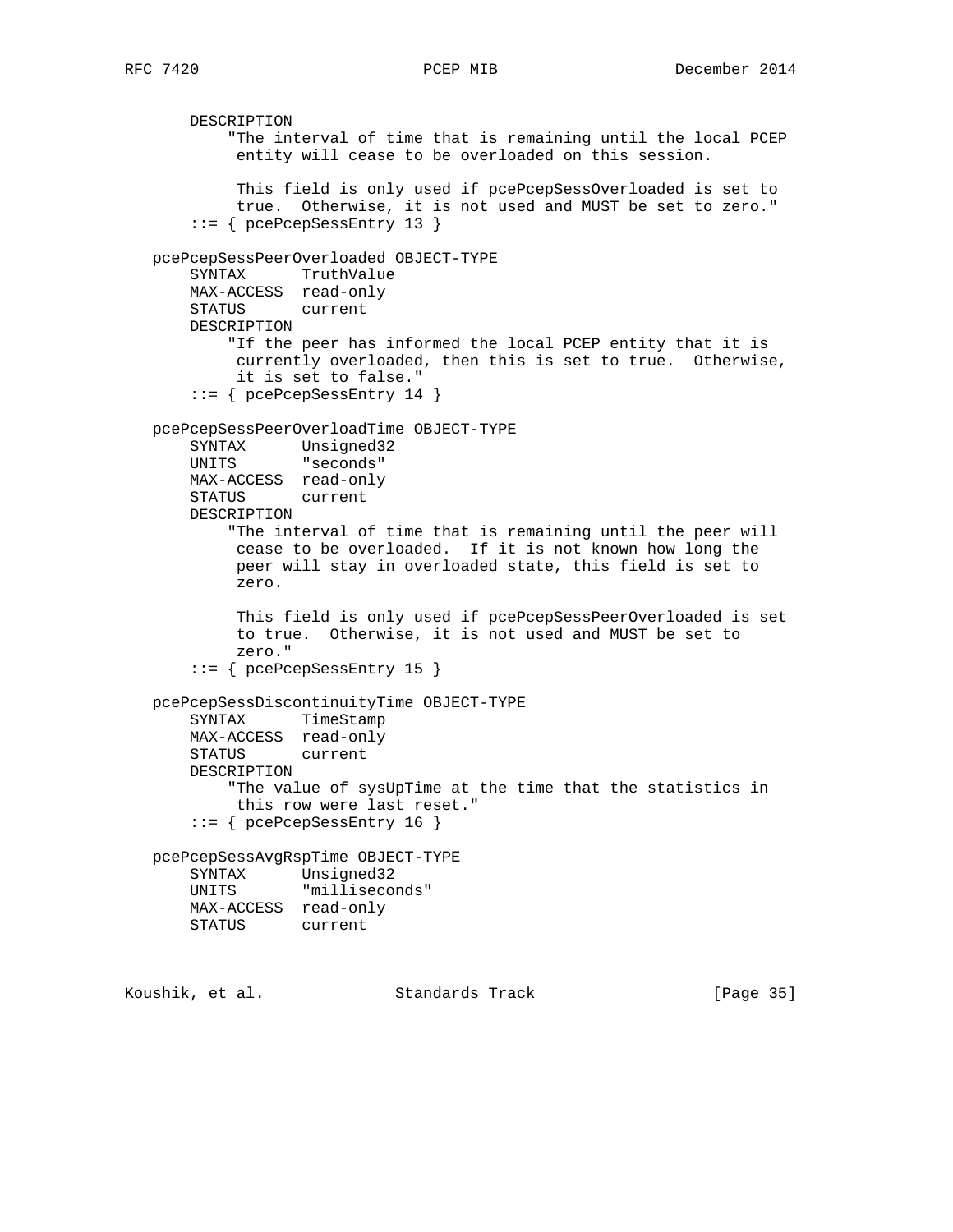DESCRIPTION "The average response time for this peer on this session. If an average response time has not been calculated for this peer, then this object has the value zero." ::= { pcePcepSessEntry 17 } pcePcepSessLWMRspTime OBJECT-TYPE SYNTAX Unsigned32 UNITS "milliseconds" MAX-ACCESS read-only STATUS current DESCRIPTION "The smallest (low-water mark) response time seen from this peer on this session. If no responses have been received from this peer, then this object has the value zero." ::= { pcePcepSessEntry 18 } pcePcepSessHWMRspTime OBJECT-TYPE SYNTAX Unsigned32 UNITS "milliseconds" MAX-ACCESS read-only STATUS current DESCRIPTION "The greatest (high-water mark) response time seen from this peer on this session. If no responses have been received from this peer, then this object has the value zero." ::= { pcePcepSessEntry 19 } pcePcepSessNumPCReqSent OBJECT-TYPE SYNTAX Counter32 MAX-ACCESS read-only STATUS current DESCRIPTION "The number of PCReq messages sent on this session." ::= { pcePcepSessEntry 20 } pcePcepSessNumPCReqRcvd OBJECT-TYPE SYNTAX Counter32 MAX-ACCESS read-only STATUS current DESCRIPTION "The number of PCReq messages received on this session." ::= { pcePcepSessEntry 21 }

Koushik, et al. Standards Track [Page 36]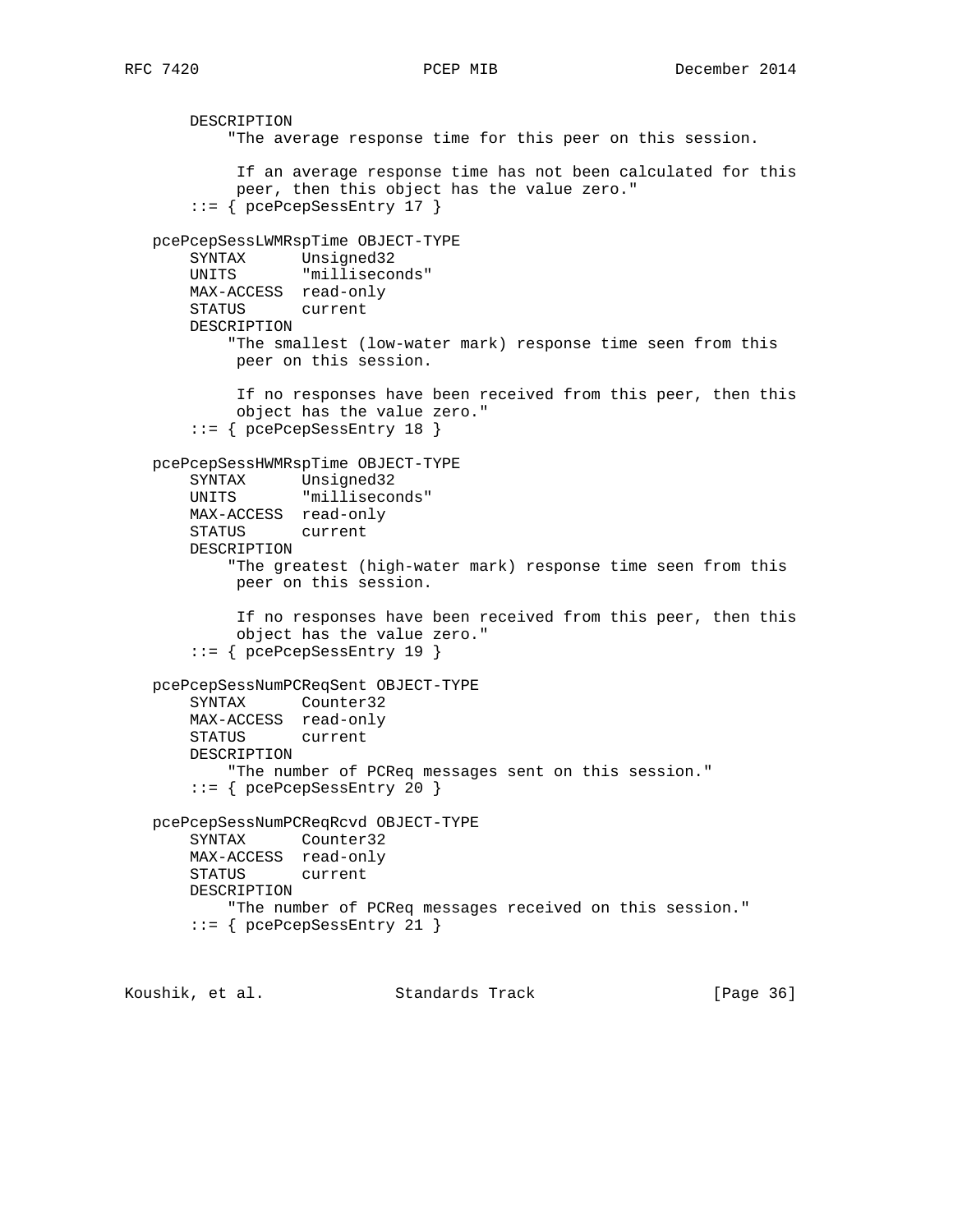```
 pcePcepSessNumPCRepSent OBJECT-TYPE
 SYNTAX Counter32
 MAX-ACCESS read-only
       STATUS current
       DESCRIPTION
           "The number of PCRep messages sent on this session."
       ::= { pcePcepSessEntry 22 }
   pcePcepSessNumPCRepRcvd OBJECT-TYPE
       SYNTAX Counter32
       MAX-ACCESS read-only
       STATUS current
       DESCRIPTION
          "The number of PCRep messages received on this session."
       ::= { pcePcepSessEntry 23 }
   pcePcepSessNumPCErrSent OBJECT-TYPE
       SYNTAX Counter32
       MAX-ACCESS read-only
       STATUS current
       DESCRIPTION
           "The number of PCErr messages sent on this session."
       ::= { pcePcepSessEntry 24 }
   pcePcepSessNumPCErrRcvd OBJECT-TYPE
 SYNTAX Counter32
 MAX-ACCESS read-only
       STATUS current
       DESCRIPTION
           "The number of PCErr messages received on this session."
       ::= { pcePcepSessEntry 25 }
   pcePcepSessNumPCNtfSent OBJECT-TYPE
       SYNTAX Counter32
       MAX-ACCESS read-only
       STATUS current
       DESCRIPTION
           "The number of PCNtf messages sent on this session."
       ::= { pcePcepSessEntry 26 }
   pcePcepSessNumPCNtfRcvd OBJECT-TYPE
       SYNTAX Counter32
       MAX-ACCESS read-only
       STATUS current
       DESCRIPTION
           "The number of PCNtf messages received on this session."
       ::= { pcePcepSessEntry 27 }
```
Koushik, et al. Standards Track [Page 37]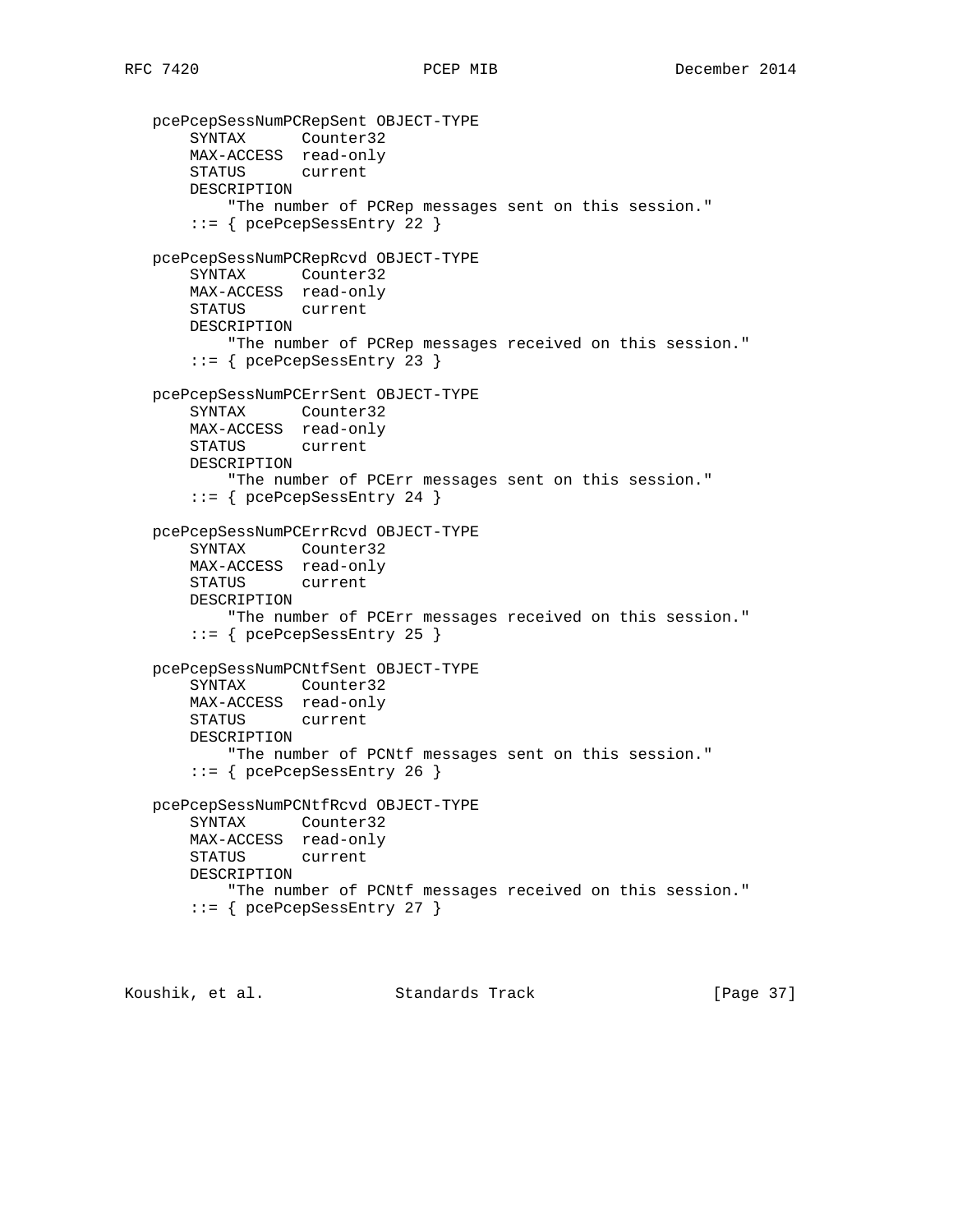```
 pcePcepSessNumKeepaliveSent OBJECT-TYPE
       SYNTAX Counter32
       MAX-ACCESS read-only
       STATUS current
       DESCRIPTION
           "The number of Keepalive messages sent on this session."
       ::= { pcePcepSessEntry 28 }
   pcePcepSessNumKeepaliveRcvd OBJECT-TYPE
       SYNTAX Counter32
       MAX-ACCESS read-only
       STATUS current
       DESCRIPTION
          "The number of Keepalive messages received on this session."
       ::= { pcePcepSessEntry 29 }
   pcePcepSessNumUnknownRcvd OBJECT-TYPE
       SYNTAX Counter32
       MAX-ACCESS read-only
       STATUS current
       DESCRIPTION
           "The number of unknown messages received on this session."
       ::= { pcePcepSessEntry 30 }
   pcePcepSessNumCorruptRcvd OBJECT-TYPE
 SYNTAX Counter32
 MAX-ACCESS read-only
       STATUS current
       DESCRIPTION
           "The number of corrupted PCEP messages received on this
            session."
       ::= { pcePcepSessEntry 31 }
   pcePcepSessNumReqSent OBJECT-TYPE
       SYNTAX Counter32
       MAX-ACCESS read-only
       STATUS current
       DESCRIPTION
           "The number of requests sent on this session. A request
            corresponds 1:1 with an RP object in a PCReq message.
            This might be greater than pcePcepSessNumPCReqSent because
            multiple requests can be batched into a single PCReq
            message."
       ::= { pcePcepSessEntry 32 }
```
Koushik, et al. Standards Track [Page 38]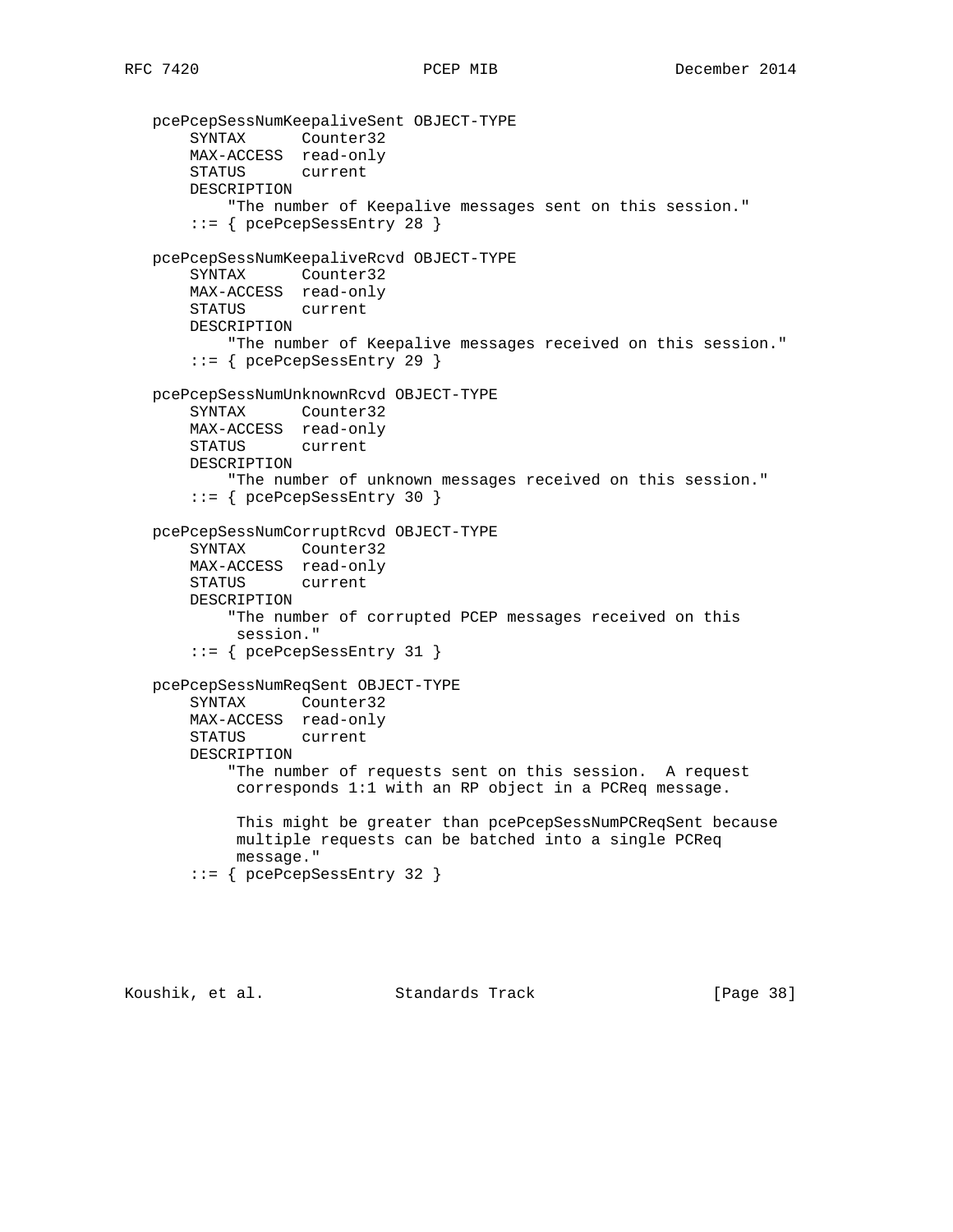```
 pcePcepSessNumSvecSent OBJECT-TYPE
 SYNTAX Counter32
 MAX-ACCESS read-only
       STATUS current
       DESCRIPTION
           "The number of SVEC objects sent on this session in PCReq
            messages. An SVEC object represents a set of synchronized
            requests."
       ::= { pcePcepSessEntry 33 }
   pcePcepSessNumSvecReqSent OBJECT-TYPE
       SYNTAX Counter32
       MAX-ACCESS read-only
       STATUS current
       DESCRIPTION
           "The number of requests sent on this session that appeared in
            one or more SVEC objects."
       ::= { pcePcepSessEntry 34 }
   pcePcepSessNumReqSentPendRep OBJECT-TYPE
       SYNTAX Counter32
       MAX-ACCESS read-only
       STATUS current
       DESCRIPTION
           "The number of requests that have been sent on this session
            for which a response is still pending."
       ::= { pcePcepSessEntry 35 }
   pcePcepSessNumReqSentEroRcvd OBJECT-TYPE
       SYNTAX Counter32
       MAX-ACCESS read-only
       STATUS current
       DESCRIPTION
           "The number of successful responses received on this session.
            A response corresponds 1:1 with an RP object in a PCRep
            message. A successful response is a response for which an
            ERO was successfully computed."
       ::= { pcePcepSessEntry 36 }
   pcePcepSessNumReqSentNoPathRcvd OBJECT-TYPE
       SYNTAX Counter32
       MAX-ACCESS read-only
       STATUS current
       DESCRIPTION
           "The number of unsuccessful responses received on this
            session. A response corresponds 1:1 with an RP object in a
            PCRep message. An unsuccessful response is a response with
            a NO-PATH object."
```
Koushik, et al. Standards Track [Page 39]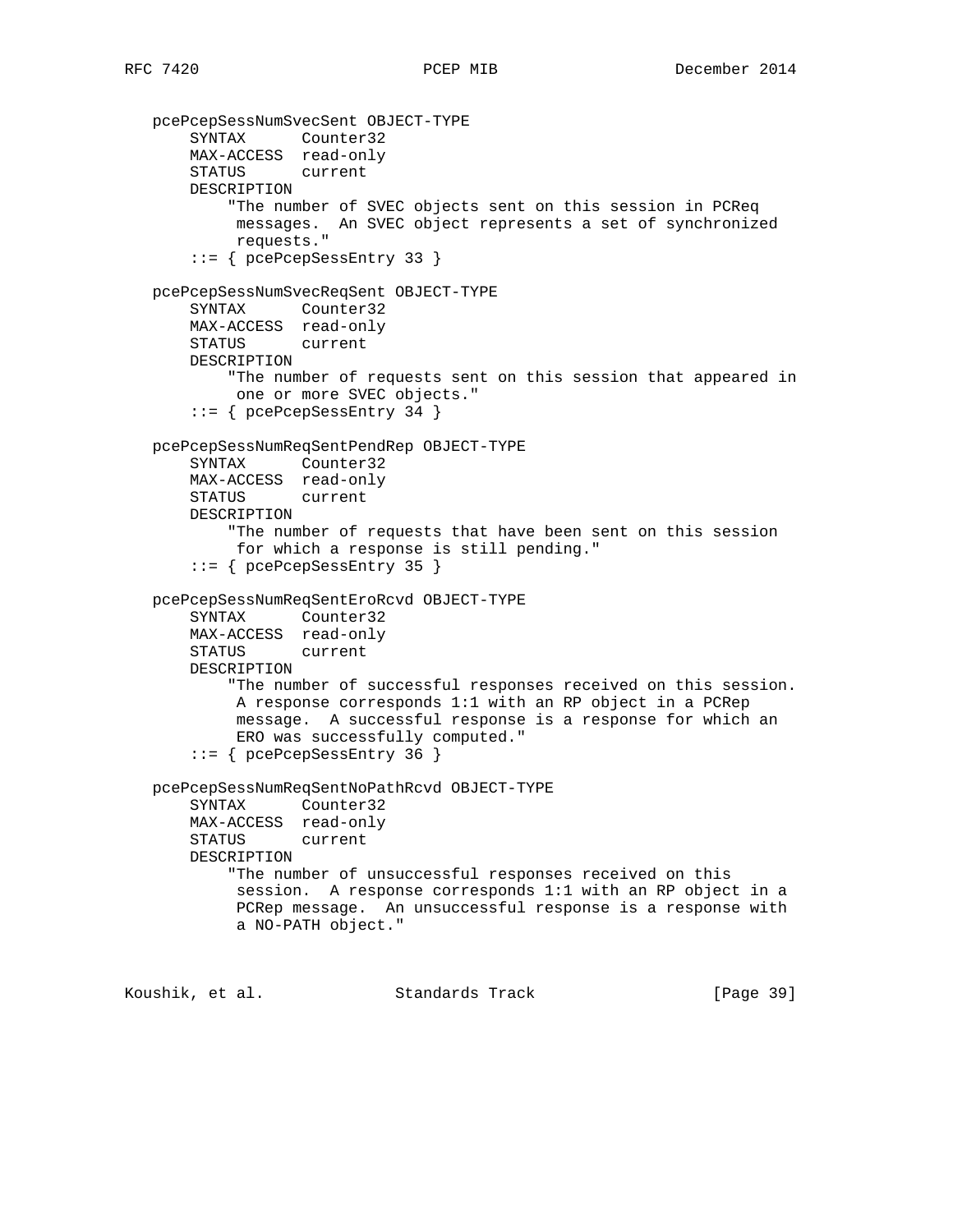::= { pcePcepSessEntry 37 } pcePcepSessNumReqSentCancelRcvd OBJECT-TYPE SYNTAX Counter32 MAX-ACCESS read-only STATUS current DESCRIPTION "The number of requests sent on this session that were canceled by the peer with a PCNtf message. This might be different than pcePcepSessNumPCNtfRcvd because not all PCNtf messages are used to cancel requests, and a single PCNtf message can cancel multiple requests." ::= { pcePcepSessEntry 38 } pcePcepSessNumReqSentErrorRcvd OBJECT-TYPE SYNTAX Counter32 MAX-ACCESS read-only STATUS current DESCRIPTION "The number of requests sent on this session that were rejected by the peer with a PCErr message. This might be different than pcePcepSessNumPCErrRcvd because not all PCErr messages are used to reject requests, and a single PCErr message can reject multiple requests." ::= { pcePcepSessEntry 39 } pcePcepSessNumReqSentTimeout OBJECT-TYPE SYNTAX Counter32 MAX-ACCESS read-only STATUS current DESCRIPTION "The number of requests sent on this session that have been sent to a peer and have been abandoned because the peer has taken too long to respond to them." ::= { pcePcepSessEntry 40 } pcePcepSessNumReqSentCancelSent OBJECT-TYPE SYNTAX Counter32 MAX-ACCESS read-only STATUS current DESCRIPTION "The number of requests sent on this session that were sent to the peer and explicitly canceled by the local PCEP entity sending a PCNtf." ::= { pcePcepSessEntry 41 }

Koushik, et al. Standards Track [Page 40]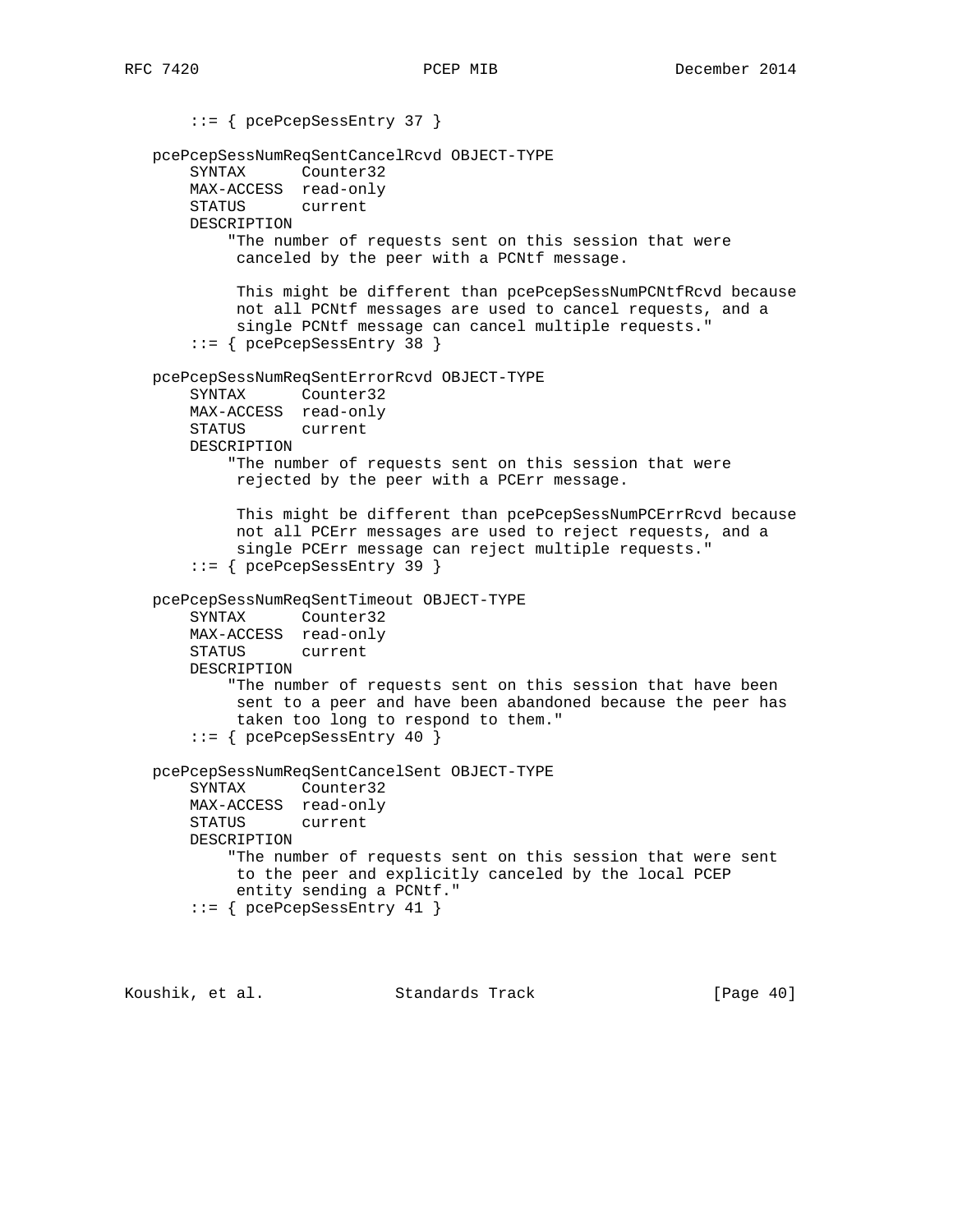```
 pcePcepSessNumReqRcvd OBJECT-TYPE
     SYNTAX Counter32
     MAX-ACCESS read-only
     STATUS current
     DESCRIPTION
         "The number of requests received on this session. A request
          corresponds 1:1 with an RP object in a PCReq message.
          This might be greater than pcePcepSessNumPCReqRcvd because
          multiple requests can be batched into a single PCReq
          message."
     ::= { pcePcepSessEntry 42 }
 pcePcepSessNumSvecRcvd OBJECT-TYPE
     SYNTAX Counter32
     MAX-ACCESS read-only
     STATUS current
     DESCRIPTION
         "The number of SVEC objects received on this session in PCReq
         messages. An SVEC object represents a set of synchronized
         requests."
     ::= { pcePcepSessEntry 43 }
 pcePcepSessNumSvecReqRcvd OBJECT-TYPE
     SYNTAX Counter32
     MAX-ACCESS read-only
     STATUS current
     DESCRIPTION
         "The number of requests received on this session that
         appeared in one or more SVEC objects."
     ::= { pcePcepSessEntry 44 }
 pcePcepSessNumReqRcvdPendRep OBJECT-TYPE
     SYNTAX Counter32
     MAX-ACCESS read-only
     STATUS current
     DESCRIPTION
         "The number of requests that have been received on this
          session for which a response is still pending."
     ::= { pcePcepSessEntry 45 }
 pcePcepSessNumReqRcvdEroSent OBJECT-TYPE
     SYNTAX Counter32
     MAX-ACCESS read-only
     STATUS current
     DESCRIPTION
         "The number of successful responses sent on this session. A
         response corresponds 1:1 with an RP object in a PCRep
```
Koushik, et al. Standards Track [Page 41]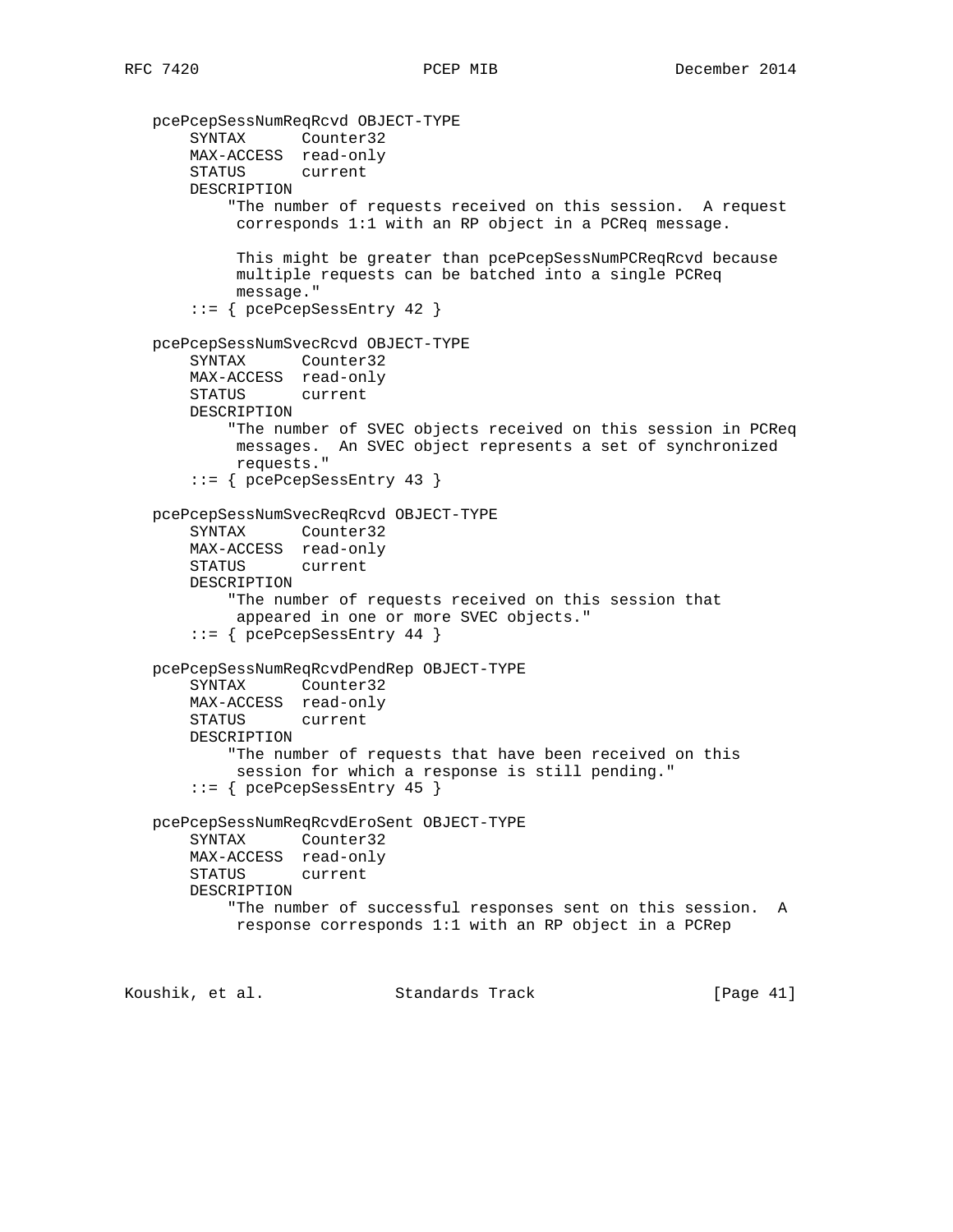message. A successful response is a response for which an ERO was successfully computed." ::= { pcePcepSessEntry 46 } pcePcepSessNumReqRcvdNoPathSent OBJECT-TYPE SYNTAX Counter32 MAX-ACCESS read-only STATUS current DESCRIPTION "The number of unsuccessful responses sent on this session. A response corresponds 1:1 with an RP object in a PCRep message. An unsuccessful response is a response with a NO-PATH object." ::= { pcePcepSessEntry 47 } pcePcepSessNumReqRcvdCancelSent OBJECT-TYPE SYNTAX Counter32 MAX-ACCESS read-only STATUS current DESCRIPTION "The number of requests received on this session that were canceled by the local PCEP entity sending a PCNtf message. This might be different than pcePcepSessNumPCNtfSent because not all PCNtf messages are used to cancel requests, and a single PCNtf message can cancel multiple requests." ::= { pcePcepSessEntry 48 } pcePcepSessNumReqRcvdErrorSent OBJECT-TYPE SYNTAX Counter32 MAX-ACCESS read-only STATUS current DESCRIPTION "The number of requests received on this session that were rejected by the local PCEP entity sending a PCErr message. This might be different than pcePcepSessNumPCErrSent because not all PCErr messages are used to reject requests, and a single PCErr message can reject multiple requests." ::= { pcePcepSessEntry 49 } pcePcepSessNumReqRcvdCancelRcvd OBJECT-TYPE SYNTAX Counter32 MAX-ACCESS read-only STATUS current DESCRIPTION "The number of requests that were received on this session and explicitly canceled by the peer sending a PCNtf."

Koushik, et al. Standards Track [Page 42]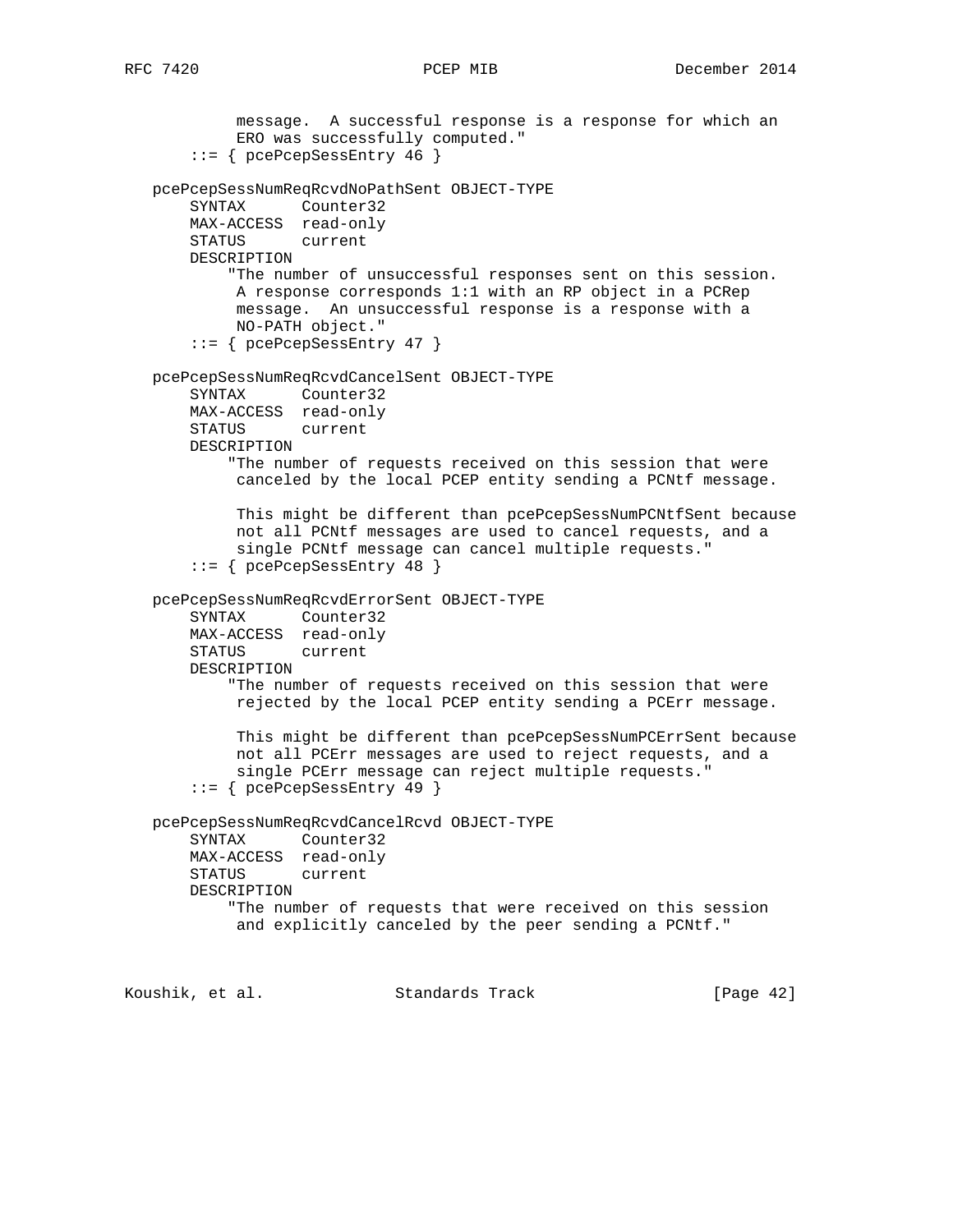::= { pcePcepSessEntry 50 } pcePcepSessNumRepRcvdUnknown OBJECT-TYPE SYNTAX Counter32 MAX-ACCESS read-only STATUS current DESCRIPTION "The number of responses to unknown requests received on this session. A response to an unknown request is a response whose RP object does not contain the request ID of any request that is currently outstanding on the session." ::= { pcePcepSessEntry 51 } pcePcepSessNumReqRcvdUnknown OBJECT-TYPE SYNTAX Counter32 MAX-ACCESS read-only STATUS current DESCRIPTION "The number of unknown requests that have been received on this session. An unknown request is a request whose RP object contains a request ID of zero." ::= { pcePcepSessEntry 52 } --- --- Notifications Configuration -- pcePcepNotificationsMaxRate OBJECT-TYPE SYNTAX Unsigned32 MAX-ACCESS read-write STATUS current DESCRIPTION "This variable indicates the maximum number of notifications issued per second. If events occur more rapidly, the implementation may simply fail to emit these notifications during that period or may queue them until an appropriate time. A value of zero means no notifications are emitted and all should be discarded (that is, not queued)."  $::=$  { pcePcepObjects 4 } --- --- Notifications  $--$  pcePcepSessUp NOTIFICATION-TYPE OBJECTS { pcePcepSessState,

Koushik, et al. Standards Track [Page 43]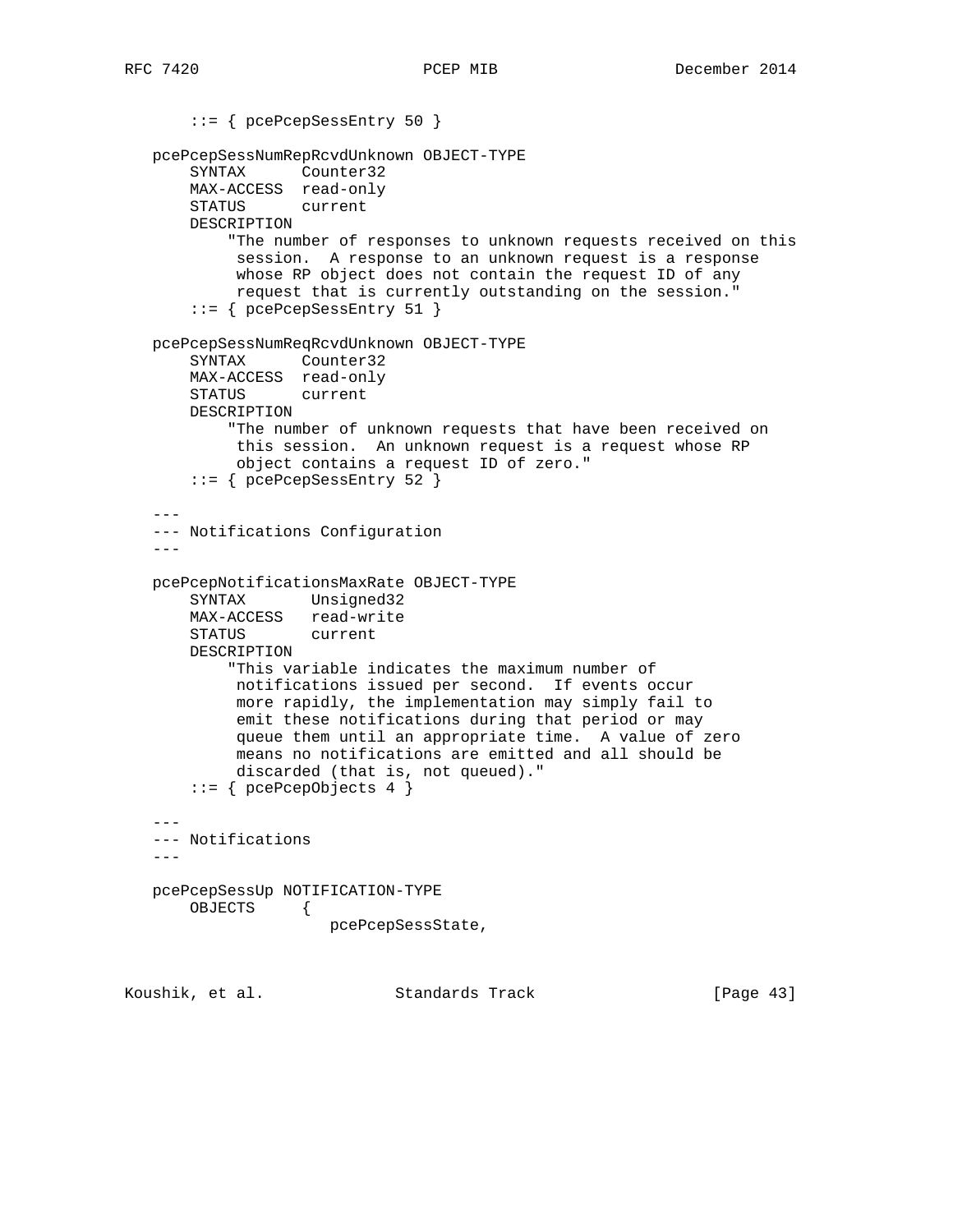pcePcepSessStateLastChange } STATUS current DESCRIPTION "This notification is sent when the value of pcePcepSessState enters the sessionUp state." ::= { pcePcepNotifications 1 } pcePcepSessDown NOTIFICATION-TYPE OBJECTS { pcePcepSessState, pcePcepSessStateLastChange } STATUS current DESCRIPTION "This notification is sent when the value of pcePcepSessState leaves the sessionUp state." ::= { pcePcepNotifications 2 } pcePcepSessLocalOverload NOTIFICATION-TYPE OBJECTS { pcePcepSessOverloaded, pcePcepSessOverloadTime<br>} } STATUS current DESCRIPTION "This notification is sent when the local PCEP entity enters overload state for a peer." ::= { pcePcepNotifications 3 } pcePcepSessLocalOverloadClear NOTIFICATION-TYPE OBJECTS { pcePcepSessOverloaded } STATUS current DESCRIPTION "This notification is sent when the local PCEP entity leaves overload state for a peer." ::= { pcePcepNotifications 4 } pcePcepSessPeerOverload NOTIFICATION-TYPE OBJECTS { pcePcepSessPeerOverloaded, pcePcepSessPeerOverloadTime } STATUS current

Koushik, et al. Standards Track [Page 44]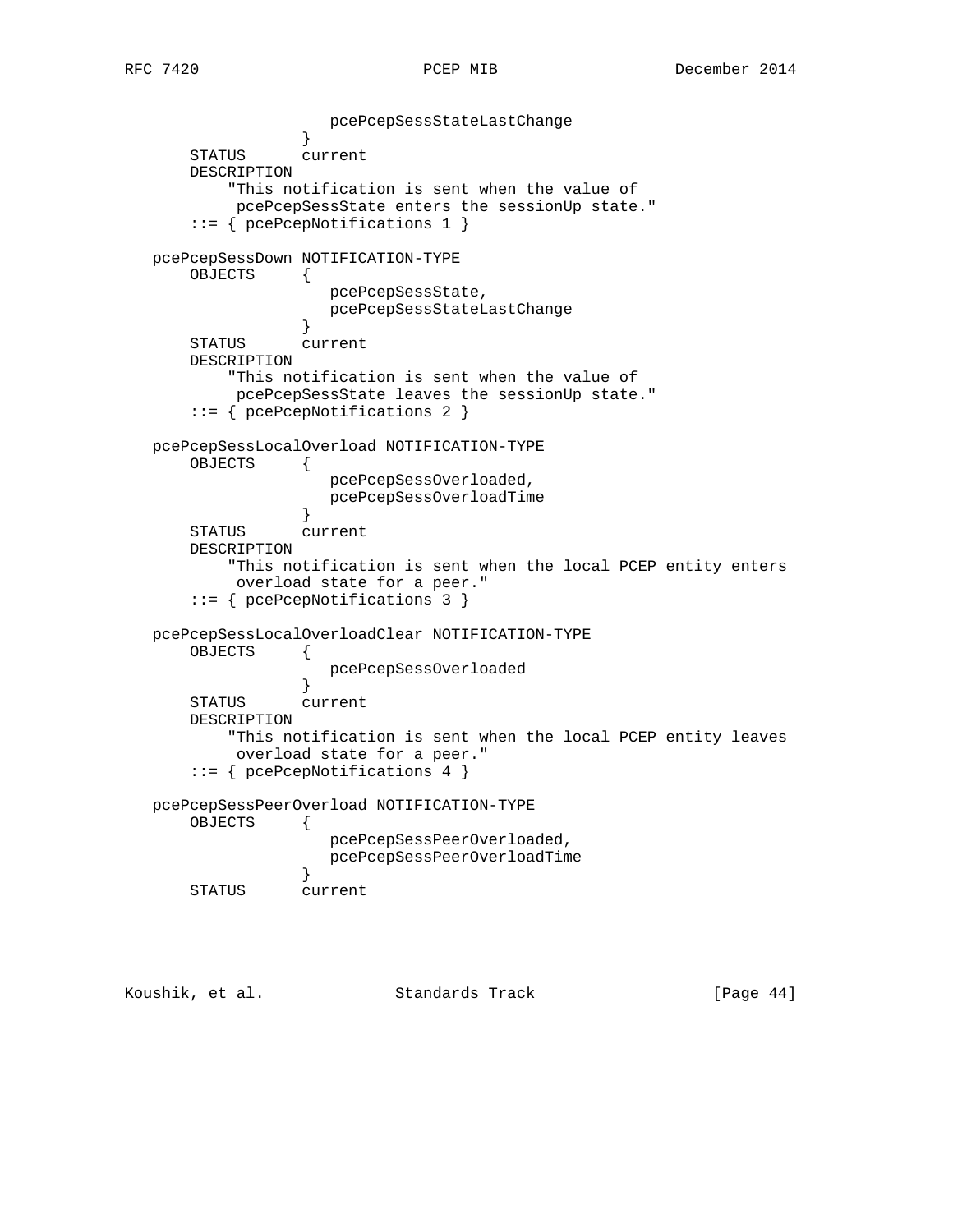```
 DESCRIPTION
           "This notification is sent when a peer enters overload
            state."
       ::= { pcePcepNotifications 5 }
   pcePcepSessPeerOverloadClear NOTIFICATION-TYPE
       OBJECTS {
                      pcePcepSessPeerOverloaded
 }
       STATUS current
       DESCRIPTION
           "This notification is sent when a peer leaves overload
            state."
       ::= { pcePcepNotifications 6 }
 --
   -- Module Conformance Statement
- pcePcepCompliances
       OBJECT IDENTIFIER ::= { pcePcepConformance 1 }
   pcePcepGroups
       OBJECT IDENTIFIER ::= { pcePcepConformance 2 }
 --
   -- Read-Only Compliance
 --
   pcePcepModuleReadOnlyCompliance MODULE-COMPLIANCE
       STATUS current
       DESCRIPTION
           "The module is implemented with support for read-only. In
            other words, only monitoring is available by implementing
            this MODULE-COMPLIANCE."
       MODULE -- this module
           MANDATORY-GROUPS {
                                 pcePcepGeneralGroup,
                              pcePcepNotificationsGroup<br>}
 }
      OBJECT pcePcepEntityAddrType<br>SYNTAX InetAddressType { unk
                  InetAddressType \{ unknown(0), ipv4(1), ipv6(2) \} DESCRIPTION "Only unknown(0), ipv4(1), and ipv6(2) support
                    is required."
```
Koushik, et al. Standards Track [Page 45]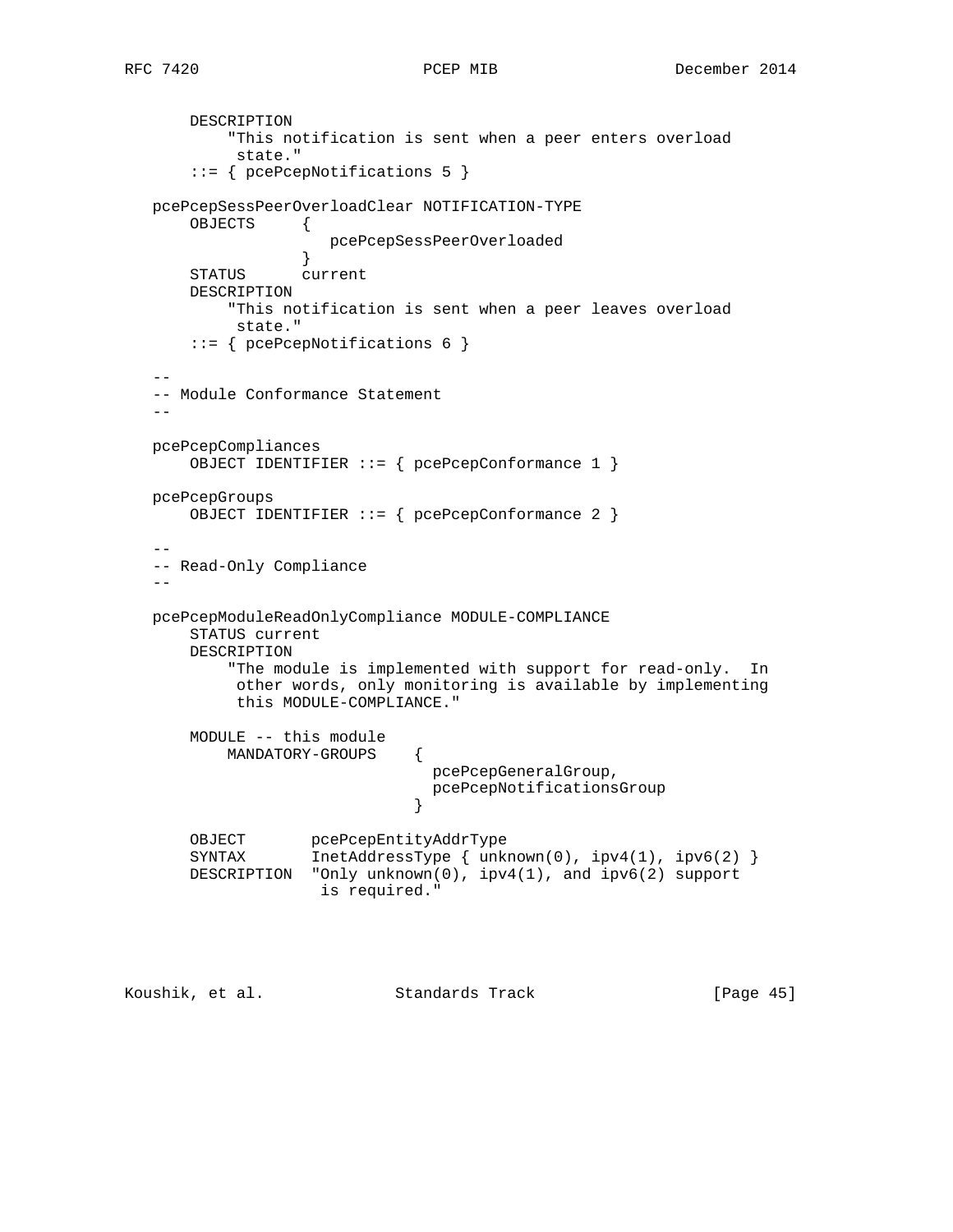-- The following restriction is commented out because of a limitation -- in SMIv2 which does not allow index objects to be restricted in -- scope. Nevertheless, this object is intended to be restricted in -- scope, as follows.  $--$ -- OBJECT pcePcepPeerAddrType<br>-- SYNTAX InetAddressType { u -- SYNTAX InetAddressType { unknown(0), ipv4(1), ipv6(2) } -- DESCRIPTION "Only unknown(0), ipv4(1), and ipv6(2) support -- is required." ::= { pcePcepCompliances 1 } -- units of conformance pcePcepGeneralGroup OBJECT-GROUP OBJECTS { pcePcepEntityAdminStatus, pcePcepEntityOperStatus, pcePcepEntityAddrType, pcePcepEntityAddr, pcePcepEntityConnectTimer, pcePcepEntityConnectMaxRetry, pcePcepEntityInitBackoffTimer, pcePcepEntityMaxBackoffTimer, pcePcepEntityOpenWaitTimer, pcePcepEntityKeepWaitTimer, pcePcepEntityKeepAliveTimer, pcePcepEntityDeadTimer, pcePcepEntityAllowNegotiation, pcePcepEntityMaxKeepAliveTimer, pcePcepEntityMaxDeadTimer, pcePcepEntityMinKeepAliveTimer, pcePcepEntityMinDeadTimer, pcePcepEntitySyncTimer, pcePcepEntityRequestTimer, pcePcepEntityMaxSessions, pcePcepEntityMaxUnknownReqs, pcePcepEntityMaxUnknownMsgs, pcePcepPeerRole, pcePcepPeerDiscontinuityTime, pcePcepPeerInitiateSession, pcePcepPeerSessionExists, pcePcepPeerNumSessSetupOK, pcePcepPeerNumSessSetupFail, pcePcepPeerSessionUpTime, pcePcepPeerSessionFailTime, pcePcepPeerSessionFailUpTime, pcePcepPeerAvgRspTime, pcePcepPeerLWMRspTime,

Koushik, et al. Standards Track [Paqe 46]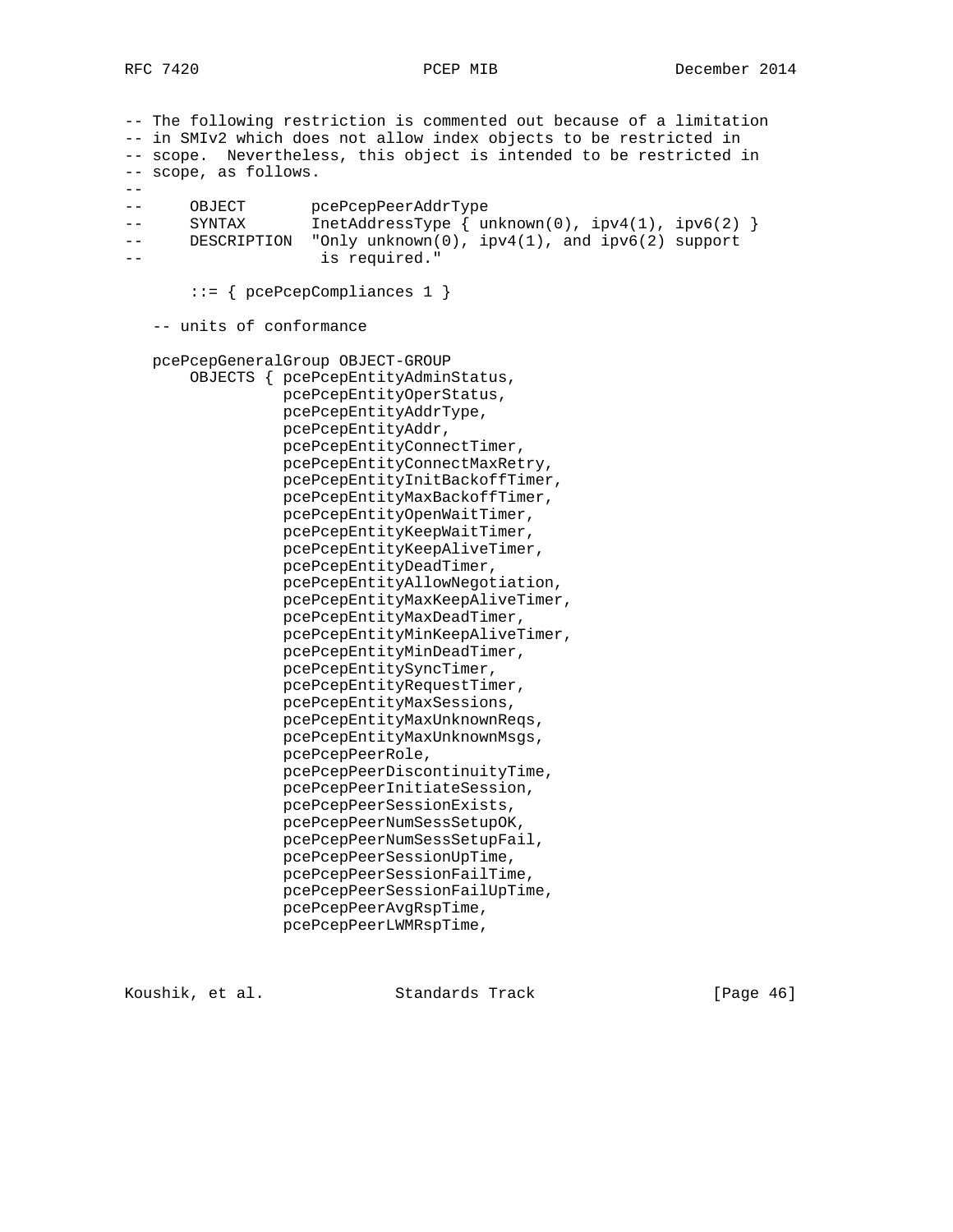pcePcepPeerHWMRspTime, pcePcepPeerNumPCReqSent, pcePcepPeerNumPCReqRcvd, pcePcepPeerNumPCRepSent, pcePcepPeerNumPCRepRcvd, pcePcepPeerNumPCErrSent, pcePcepPeerNumPCErrRcvd, pcePcepPeerNumPCNtfSent, pcePcepPeerNumPCNtfRcvd, pcePcepPeerNumKeepaliveSent, pcePcepPeerNumKeepaliveRcvd, pcePcepPeerNumUnknownRcvd, pcePcepPeerNumCorruptRcvd, pcePcepPeerNumReqSent, pcePcepPeerNumSvecSent, pcePcepPeerNumSvecReqSent, pcePcepPeerNumReqSentPendRep, pcePcepPeerNumReqSentEroRcvd, pcePcepPeerNumReqSentNoPathRcvd, pcePcepPeerNumReqSentCancelRcvd, pcePcepPeerNumReqSentErrorRcvd, pcePcepPeerNumReqSentTimeout, pcePcepPeerNumReqSentCancelSent, pcePcepPeerNumReqSentClosed, pcePcepPeerNumReqRcvd, pcePcepPeerNumSvecRcvd, pcePcepPeerNumSvecReqRcvd, pcePcepPeerNumReqRcvdPendRep, pcePcepPeerNumReqRcvdEroSent, pcePcepPeerNumReqRcvdNoPathSent, pcePcepPeerNumReqRcvdCancelSent, pcePcepPeerNumReqRcvdErrorSent, pcePcepPeerNumReqRcvdCancelRcvd, pcePcepPeerNumReqRcvdClosed, pcePcepPeerNumRepRcvdUnknown, pcePcepPeerNumReqRcvdUnknown, pcePcepSessStateLastChange, pcePcepSessState, pcePcepSessConnectRetry, pcePcepSessLocalID, pcePcepSessRemoteID, pcePcepSessKeepaliveTimer, pcePcepSessPeerKeepaliveTimer, pcePcepSessDeadTimer, pcePcepSessPeerDeadTimer, pcePcepSessKAHoldTimeRem, pcePcepSessOverloaded, pcePcepSessOverloadTime,

Koushik, et al. Standards Track [Paqe 47]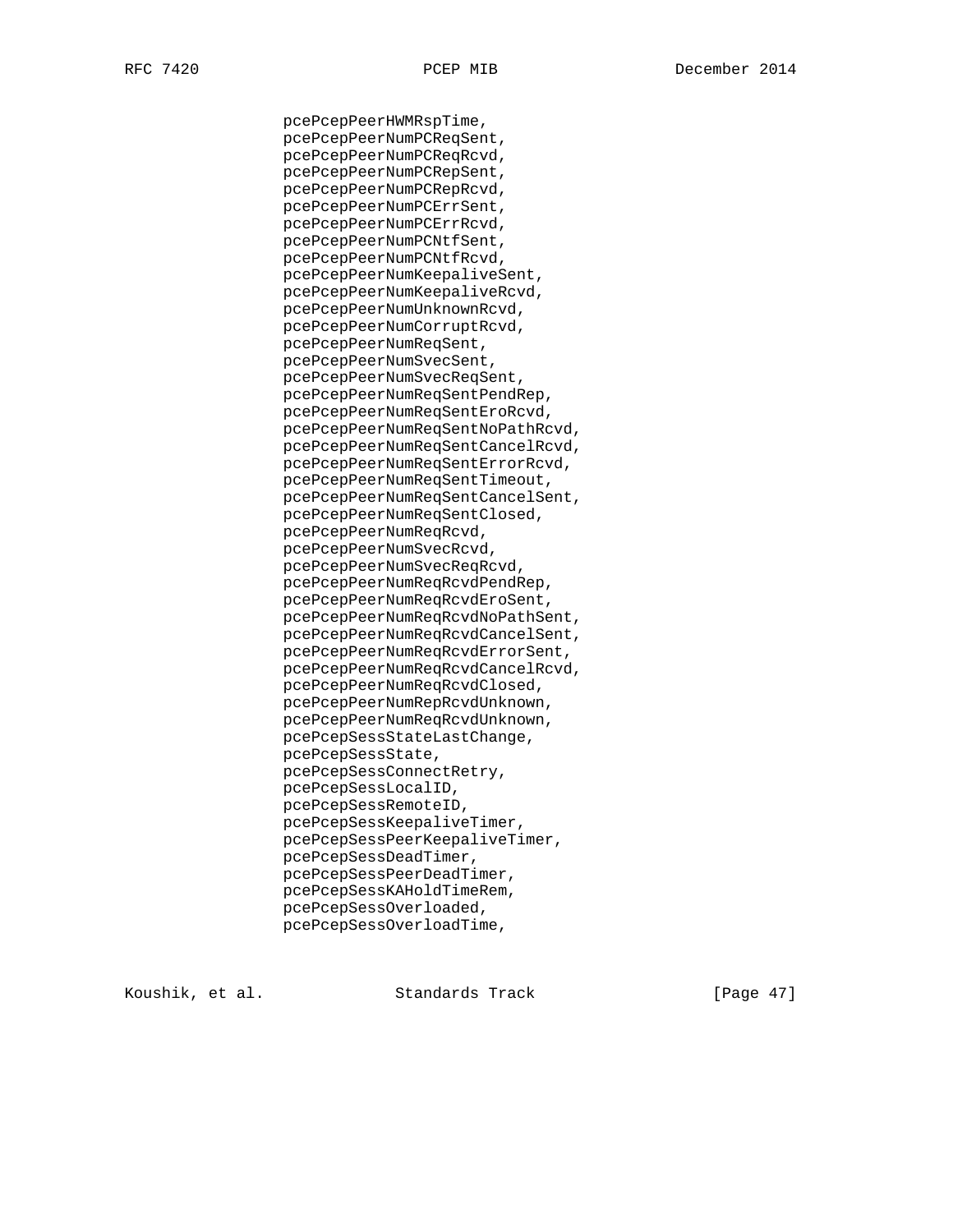pcePcepSessPeerOverloaded, pcePcepSessPeerOverloadTime, pcePcepSessDiscontinuityTime, pcePcepSessAvgRspTime, pcePcepSessLWMRspTime, pcePcepSessHWMRspTime, pcePcepSessNumPCReqSent, pcePcepSessNumPCReqRcvd, pcePcepSessNumPCRepSent, pcePcepSessNumPCRepRcvd, pcePcepSessNumPCErrSent, pcePcepSessNumPCErrRcvd, pcePcepSessNumPCNtfSent, pcePcepSessNumPCNtfRcvd, pcePcepSessNumKeepaliveSent, pcePcepSessNumKeepaliveRcvd, pcePcepSessNumUnknownRcvd, pcePcepSessNumCorruptRcvd, pcePcepSessNumReqSent, pcePcepSessNumSvecSent, pcePcepSessNumSvecReqSent, pcePcepSessNumReqSentPendRep, pcePcepSessNumReqSentEroRcvd, pcePcepSessNumReqSentNoPathRcvd, pcePcepSessNumReqSentCancelRcvd, pcePcepSessNumReqSentErrorRcvd, pcePcepSessNumReqSentTimeout, pcePcepSessNumReqSentCancelSent, pcePcepSessNumReqRcvd, pcePcepSessNumSvecRcvd, pcePcepSessNumSvecReqRcvd, pcePcepSessNumReqRcvdPendRep, pcePcepSessNumReqRcvdEroSent, pcePcepSessNumReqRcvdNoPathSent, pcePcepSessNumReqRcvdCancelSent, pcePcepSessNumReqRcvdErrorSent, pcePcepSessNumReqRcvdCancelRcvd, pcePcepSessNumRepRcvdUnknown, pcePcepSessNumReqRcvdUnknown, pcePcepNotificationsMaxRate } STATUS current DESCRIPTION "Objects that apply to all PCEP MIB module implementations."  $::=$  { pcePcepGroups 1 }

Koushik, et al. Standards Track [Paqe 48]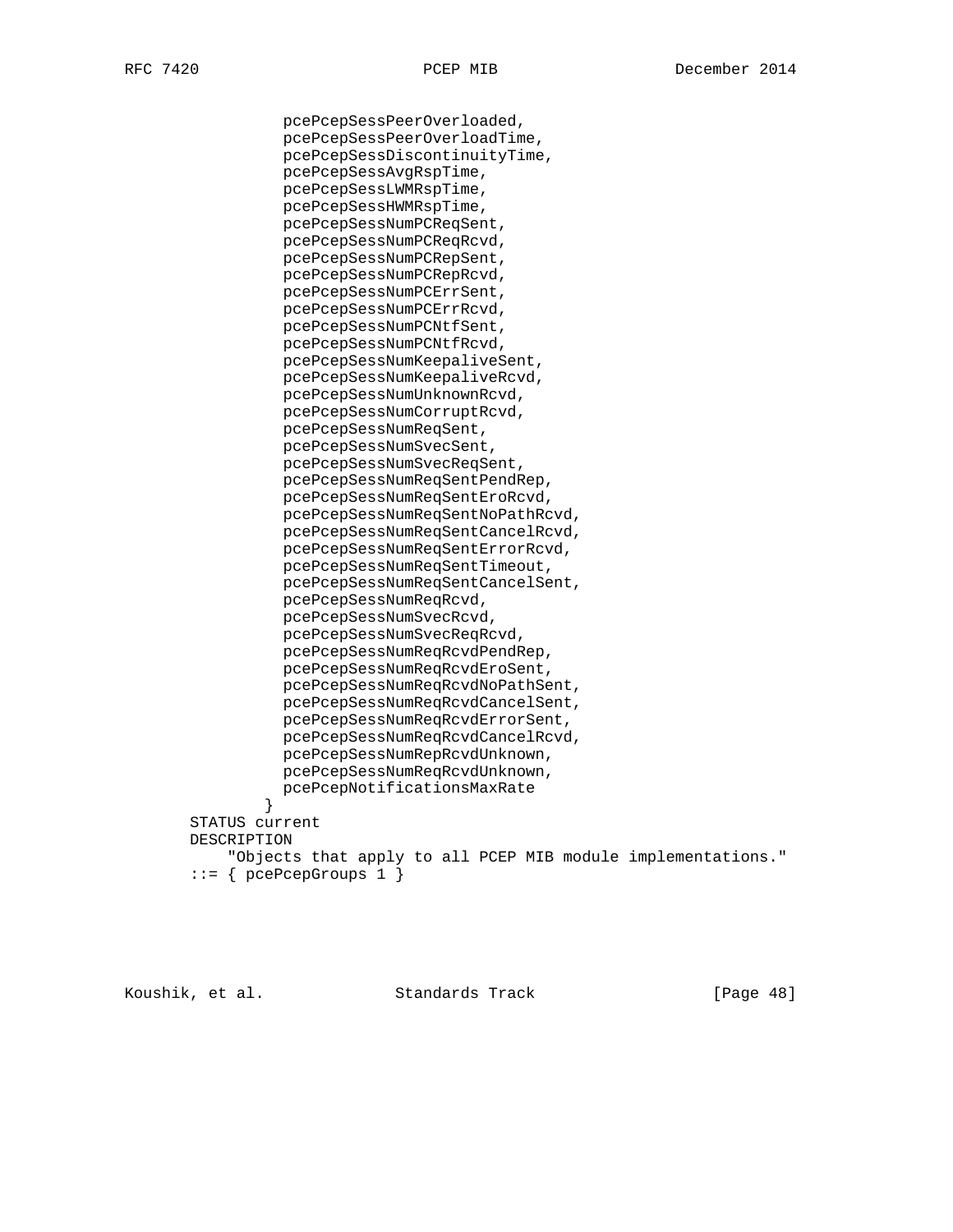```
 pcePcepNotificationsGroup NOTIFICATION-GROUP
       NOTIFICATIONS { pcePcepSessUp,
                       pcePcepSessDown,
                       pcePcepSessLocalOverload,
                       pcePcepSessLocalOverloadClear,
                       pcePcepSessPeerOverload,
                       pcePcepSessPeerOverloadClear
 }
       STATUS current
       DESCRIPTION
           "The notifications for a PCEP MIB module implementation."
       ::= { pcePcepGroups 2 }
```
END

5. Security Considerations

 The pcePcepNotificationsMaxRate object defined in this MIB module has a MAX-ACCESS clause of read-write. Such objects may be considered sensitive or vulnerable in some network environments. The support for SET operations in a non-secure environment without proper protection opens devices to attack. In particular, pcePcepNotificationsMaxRate may be used improperly to stop notifications being issued or to permit a flood of notifications to be sent to the management agent at a high rate.

 All the readable objects in this MIB module (i.e., objects with a MAX-ACCESS other than not-accessible) may be considered sensitive or vulnerable in some network environments. It is thus important to control even GET and/or NOTIFY access to these objects and possibly to even encrypt the values of these objects when sending them over the network via SNMP. The sensitivity/vulnerability arises because, collectively, these objects provide information about the amount and frequency of path computation requests and responses within the network and can reveal some aspects of its configuration.

 SNMP versions prior to SNMPv3 did not include adequate security. Even if the network itself is secure (for example by using IPsec), there is no control as to who on the secure network is allowed to access and GET/SET (read/change/create/delete) the objects in this MIB module.

 Implementations SHOULD provide the security features described by the SNMPv3 framework (see [RFC3410]), and implementations claiming compliance to the SNMPv3 standard MUST include full support for authentication and privacy via the User-based Security Model (USM) [RFC3414] with the AES cipher algorithm [RFC3826]. Implementations MAY also provide support for the Transport Security Model (TSM)

Koushik, et al. Standards Track [Page 49]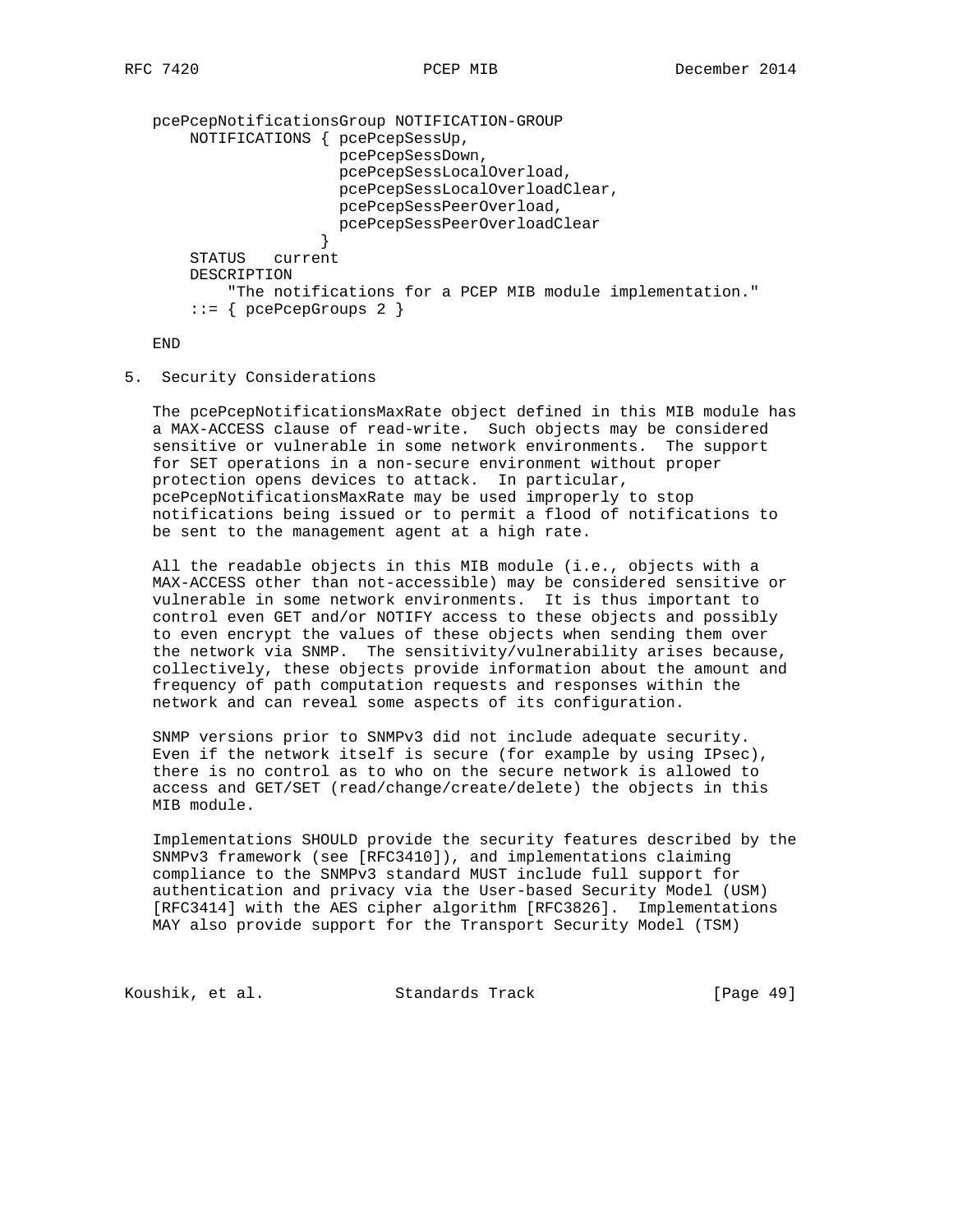[RFC5591] in combination with a secure transport such as SSH [RFC5592] or TLS/DTLS [RFC6353].

 Further, deployment of SNMP versions prior to SNMPv3 is NOT RECOMMENDED. Instead, it is RECOMMENDED to deploy SNMPv3 and to enable cryptographic security. It is then a customer/operator responsibility to ensure that the SNMP entity giving access to an instance of this MIB module is properly configured to give access to the objects only to those principals (users) that have legitimate rights to indeed GET or SET (change/create/delete) them.

6. IANA Considerations

 The MIB module in this document uses the following IANA-assigned OBJECT IDENTIFIER values recorded in the SMI Numbers registry:

| Descriptor | OBJECT IDENTIFIER value |
|------------|-------------------------|
|            |                         |
| pcePcepMIB | { mib-2 227 ,           |

- 7. References
- 7.1. Normative References
	- [RFC2119] Bradner, S., "Key words for use in RFCs to Indicate Requirement Levels", BCP 14, RFC 2119, March 1997, <http://www.rfc-editor.org/info/rfc2119>.
- [RFC2578] McCloghrie, K., Ed., Perkins, D., Ed., and J. Schoenwaelder, Ed., "Structure of Management Information Version 2 (SMIv2)", STD 58, RFC 2578, April 1999, <http://www.rfc-editor.org/info/rfc2578>.
	- [RFC2579] McCloghrie, K., Ed., Perkins, D., Ed., and J. Schoenwaelder, Ed., "Textual Conventions for SMIv2", STD 58, RFC 2579, April 1999, <http://www.rfc-editor.org/info/rfc2579>.
	- [RFC2580] McCloghrie, K., Perkins, D., and J. Schoenwaelder, "Conformance Statements for SMIv2", STD 58, RFC 2580, April 1999, <http://www.rfc-editor.org/info/rfc2580>.
	- [RFC3414] Blumenthal, U. and B. Wijnen, "User-based Security Model (USM) for version 3 of the Simple Network Management Protocol (SNMPv3)", STD 62, RFC 3414, December 2002, <http://www.rfc-editor.org/info/rfc3414>.

Koushik, et al. Standards Track [Page 50]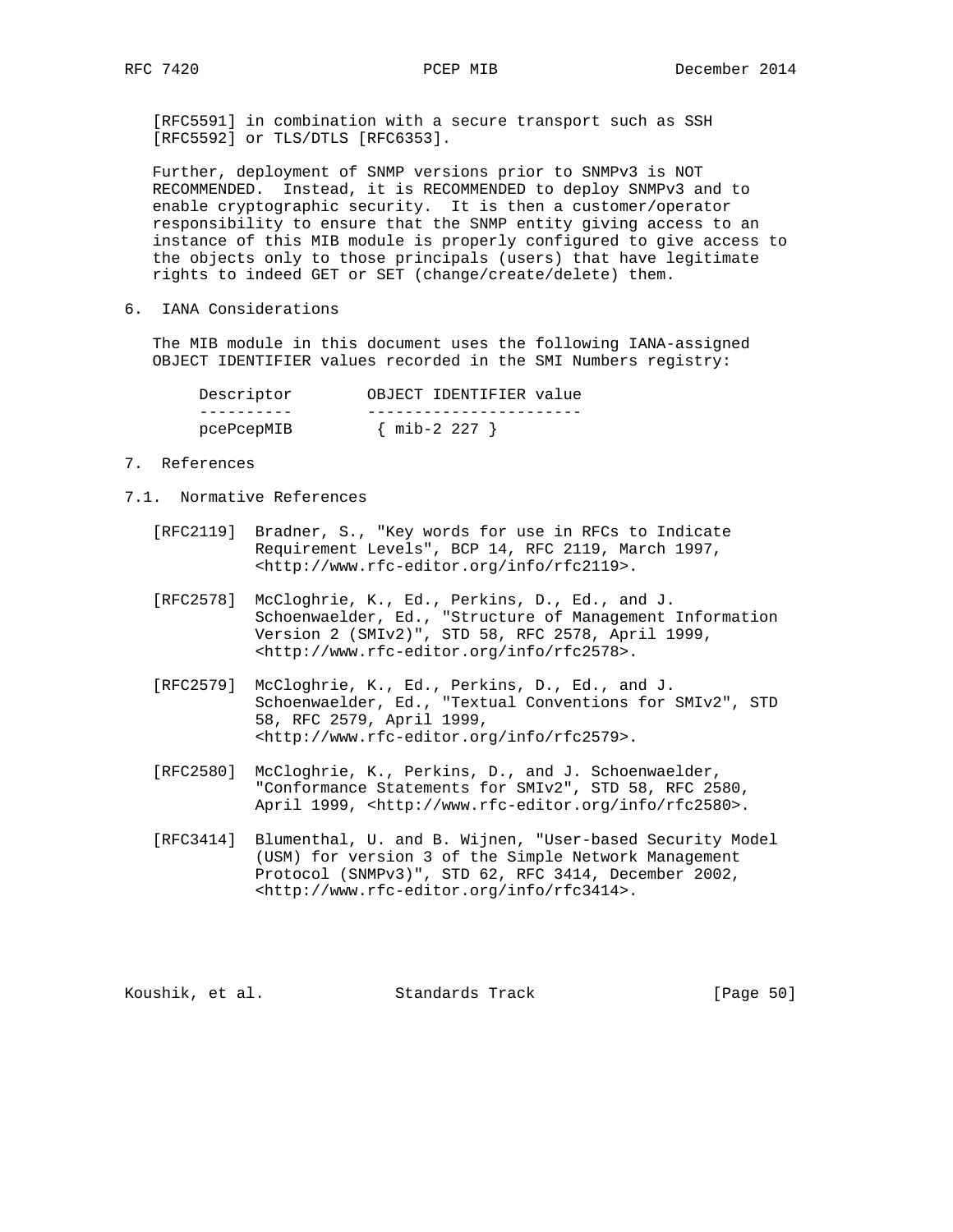- [RFC3826] Blumenthal, U., Maino, F., and K. McCloghrie, "The Advanced Encryption Standard (AES) Cipher Algorithm in the SNMP User-based Security Model", RFC 3826, June 2004, <http://www.rfc-editor.org/info/rfc3826>.
- [RFC4001] Daniele, M., Haberman, B., Routhier, S., and J. Schoenwaelder, "Textual Conventions for Internet Network Addresses", RFC 4001, February 2005, <http://www.rfc-editor.org/info/rfc4001>.
- [RFC5440] Vasseur, JP. and JL. Le Roux, "Path Computation Element (PCE) Communication Protocol (PCEP)", RFC 5440, March 2009, <http://www.rfc-editor.org/info/rfc5440>.
- [RFC5591] Harrington, D. and W. Hardaker, "Transport Security Model for the Simple Network Management Protocol (SNMP)", STD 78, RFC 5591, June 2009, <http://www.rfc-editor.org/info/rfc5591>.
- [RFC5592] Harrington, D., Salowey, J., and W. Hardaker, "Secure Shell Transport Model for the Simple Network Management Protocol (SNMP)", RFC 5592, June 2009, <http://www.rfc-editor.org/info/rfc5592>.
- [RFC6353] Hardaker, W., "Transport Layer Security (TLS) Transport Model for the Simple Network Management Protocol (SNMP)", STD 78, RFC 6353, July 2011, <http://www.rfc-editor.org/info/rfc6353>.
- 7.2. Informative References
	- [RFC3410] Case, J., Mundy, R., Partain, D., and B. Stewart, "Introduction and Applicability Statements for Internet- Standard Management Framework", RFC 3410, December 2002, <http://www.rfc-editor.org/info/rfc3410>.
	- [RFC4655] Farrel, A., Vasseur, J., and J. Ash, "A Path Computation Element (PCE)-Based Architecture", RFC 4655, August 2006, <http://www.rfc-editor.org/info/rfc4655>.

Koushik, et al. Standards Track [Page 51]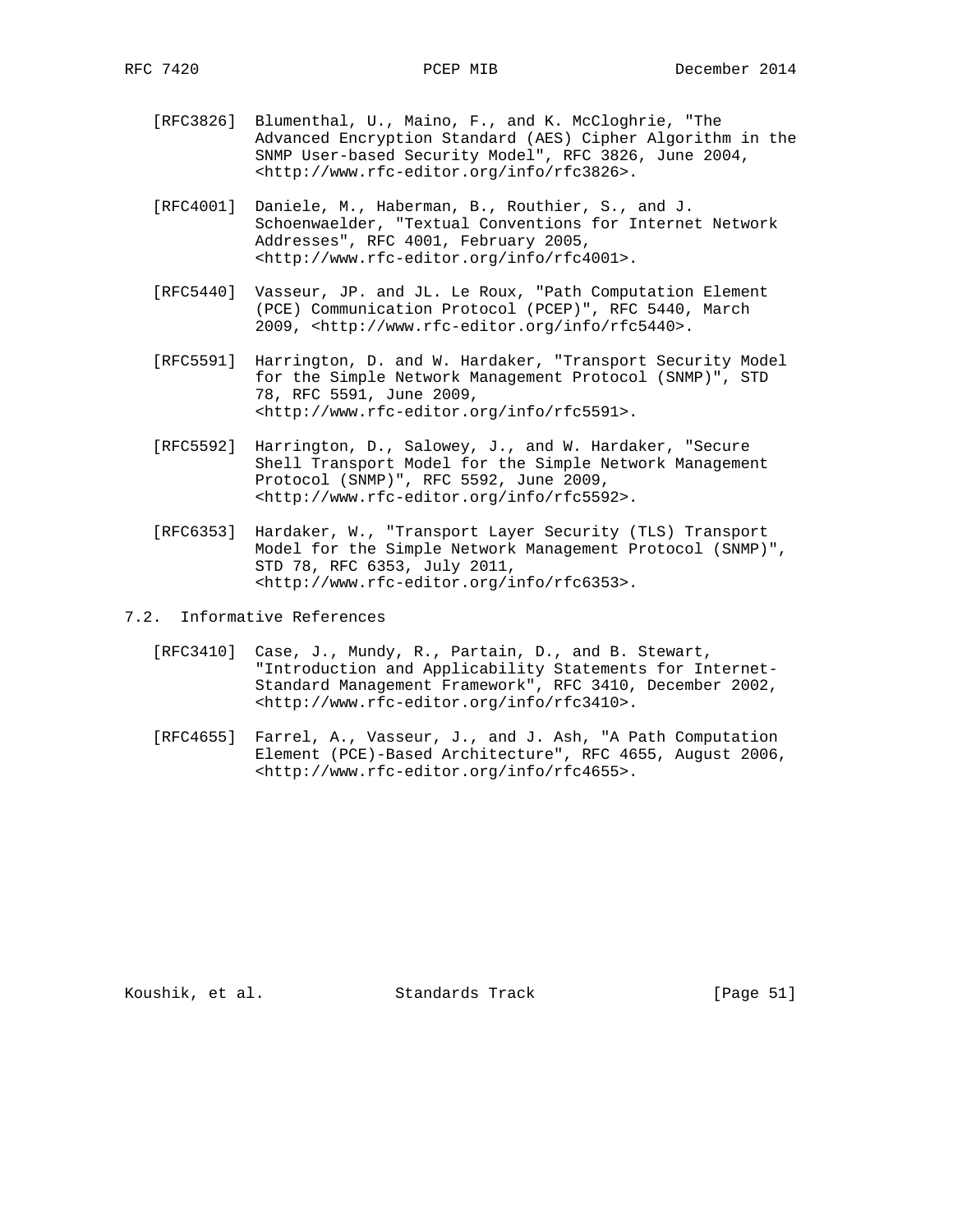Appendix A. PCEP MIB Module Example

 This example considers the set of PCC/PCE relationships shown in the following figure. The example shows the contents of the PCEP MIB module as read at PCE2 and PCCb.

 PCE1---PCE2 PCE3 | / | / | | / | / | PCCa/ PCCb PCCc

 The IP addresses of the PCE speakers in this diagram are given in the following table.

|  | $PCE1$   1.1.1.1     |
|--|----------------------|
|  | $PCE2$   2.2.2.2     |
|  | $PCE3$   3.3.3.3     |
|  | PCCa   11.11.11.11   |
|  | $PCCb$   22.22.22.22 |
|  | PCCc   $33.33.33.33$ |
|  |                      |

 In this example, the PCEP session between PCCb and PCE3 is currently down.

Koushik, et al. Standards Track [Page 52]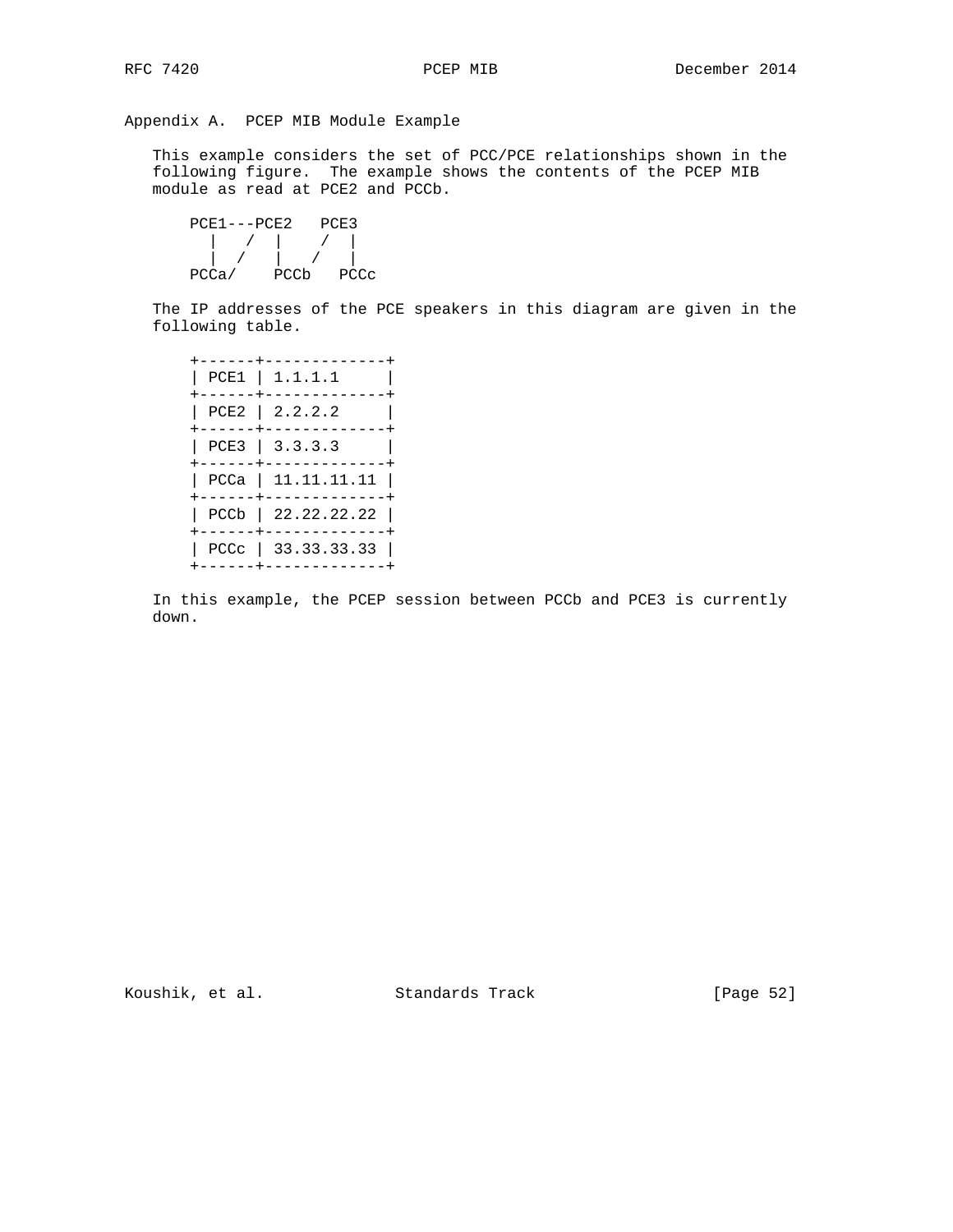# A.1. Contents of PCEP MIB Module at PCE2

 At PCE2, there is a single local PCEP entity that has three peers (PCCa, PCCb, and PCE1). There is a session active to all of these peers.

The contents of the PCEP MIB module as read at PCE2 are as follows.

| In pcePcepEntityTable<br>pcePcepEntityIndex<br>pcePcepEntityAdminStatus<br>pcePcepEntityOperStatus<br>pcePcepEntityAddrType<br>pcePcepEntityAddr<br>pcePcepEntityConnectTimer<br>pcePcepEntityConnectMaxRetry<br>pcePcepEntityInitBackoffTimer<br>pcePcepEntityMaxBackoffTimer<br>pcePcepEntityOpenWaitTimer<br>pcePcepEntityKeepWaitTimer<br>pcePcepEntityKeepAliveTimer<br>pcePcepEntityDeadTimer<br>pcePcepEntityAllowNegotiation<br>pcePcepEntityMaxKeepAliveTimer<br>pcePcepEntityMaxDeadTimer<br>pcePcepEntityMinKeepAliveTimer<br>pcePcepEntityMinDeadTimer<br>pcePcepEntitySyncTimer<br>pcePcepEntityRequestTimer<br>pcePcepEntityMaxSessions<br>pcePcepEntityMaxUnknownReqs<br>pcePcepEntityMaxUnknownMsgs<br>} | $1$ ,<br>adminStatusUp(1),<br>operStatusUp(1),<br>$ipv4(1)$ ,<br>$2.2.2.2$ , $-$ PCE2<br>60,<br>5,<br>30,<br>3600,<br>60,<br>60,<br>1,<br>4 <sub>1</sub><br>$true(1)$ ,<br>60,<br>240,<br>1,<br>4,<br>60,<br>120,<br>999,<br>5,<br>5 |
|--------------------------------------------------------------------------------------------------------------------------------------------------------------------------------------------------------------------------------------------------------------------------------------------------------------------------------------------------------------------------------------------------------------------------------------------------------------------------------------------------------------------------------------------------------------------------------------------------------------------------------------------------------------------------------------------------------------------------|--------------------------------------------------------------------------------------------------------------------------------------------------------------------------------------------------------------------------------------|
| In pcePcepPeerTable $\{$<br>pcePcepPeerAddrType<br>pcePcepPeerAddr<br>pcePcepPeerRole<br>pcePcepPeerDiscontinuityTime<br>pcePcepPeerInitiateSession<br>pcePcepPeerSessionExists<br>pcePcepPeerNumSessSetupOK<br>pcePcepPeerNumSessSetupFail<br>pcePcepPeerSessionUpTime<br>pcePcepPeerSessionFailTime<br>pcePcepPeerSessionFailUpTime<br>pcePcepPeerAvgRspTime<br>pcePcepPeerLWMRspTime                                                                                                                                                                                                                                                                                                                                  | $ipv4(1)$ , $--PCE1$<br>$1.1.1.1$ ,<br>$pccAndPce(3)$ ,<br>TimeStamp,<br>$true(1)$ ,<br>$true(1)$ ,<br>1,<br>0,<br>TimeStamp,<br>0,<br>TimeStamp,<br>0,<br>0,                                                                        |

Koushik, et al. Standards Track [Page 53]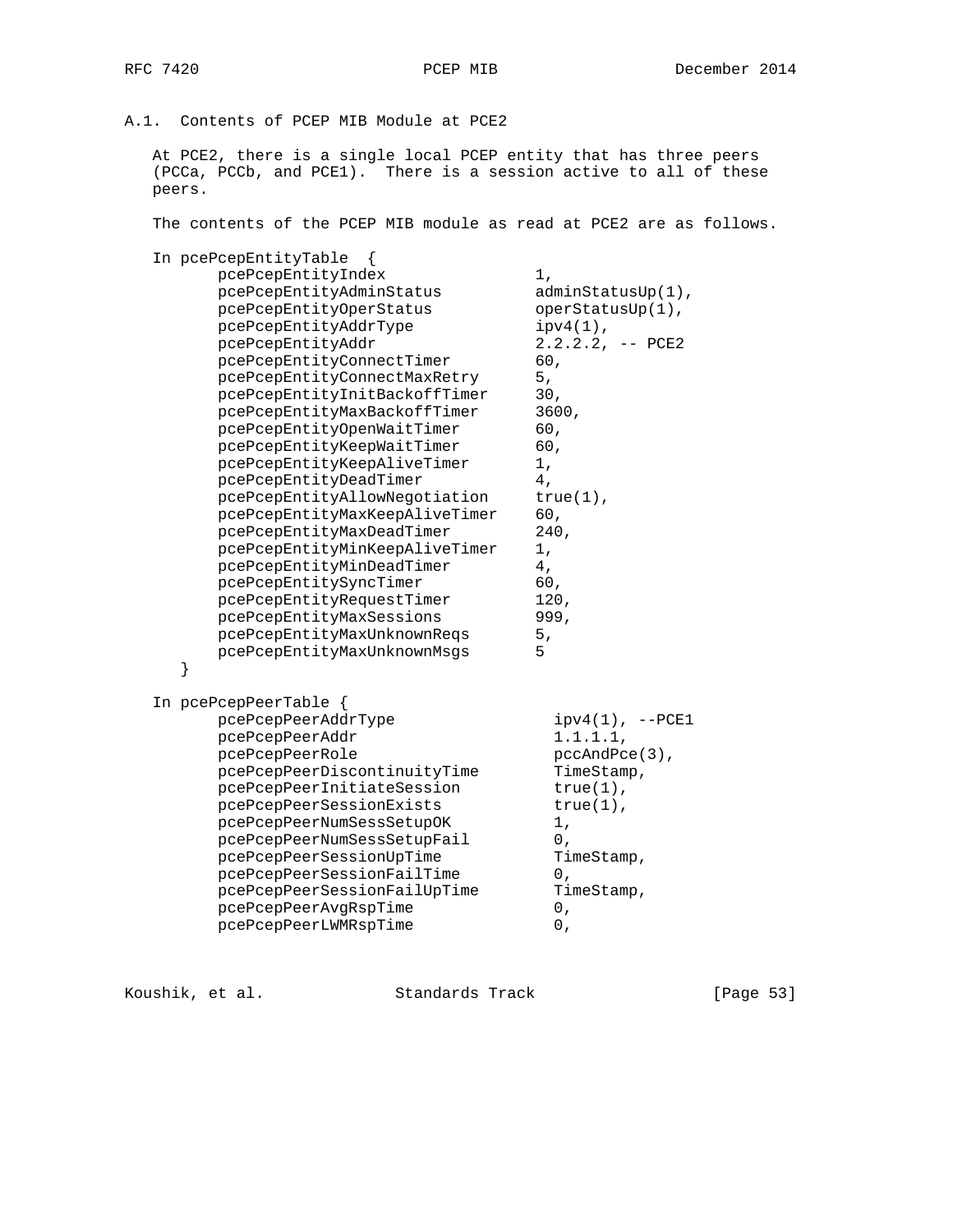| pcePcepPeerHWMRspTime           | 0,                      |
|---------------------------------|-------------------------|
| pcePcepPeerNumPCReqSent         | 0,                      |
| pcePcepPeerNumPCReqRcvd         | 0,                      |
| pcePcepPeerNumPCRepSent         | 0,                      |
| pcePcepPeerNumPCRepRcvd         | 0,                      |
| pcePcepPeerNumPCErrSent         | 0,                      |
| pcePcepPeerNumPCErrRcvd         | 0,                      |
| pcePcepPeerNumPCNtfSent         | 0,                      |
| pcePcepPeerNumPCNtfRcvd         | 0,                      |
| pcePcepPeerNumKeepaliveSent     | 123,                    |
| pcePcepPeerNumKeepaliveRcvd     | 123,                    |
| pcePcepPeerNumUnknownRcvd       | 0,                      |
| pcePcepPeerNumCorruptRcvd       | 0,                      |
| pcePcepPeerNumReqSent           | 0,                      |
| pcePcepPeerNumSvecSent          | 0,                      |
| pcePcepPeerNumSvecReqSent       | 0,                      |
| pcePcepPeerNumReqSentPendRep    | 0,                      |
| pcePcepPeerNumReqSentEroRcvd    | 0,                      |
| pcePcepPeerNumReqSentNoPathRcvd | 0,                      |
| pcePcepPeerNumReqSentCancelRcvd | 0,                      |
| pcePcepPeerNumReqSentErrorRcvd  | 0,                      |
| pcePcepPeerNumReqSentTimeout    | 0,                      |
| pcePcepPeerNumReqSentCancelSent | 0,                      |
| pcePcepPeerNumReqSentClosed     | 0,                      |
| pcePcepPeerNumReqRcvd           | 0,                      |
| pcePcepPeerNumSvecRcvd          | 0,                      |
| pcePcepPeerNumSvecReqRcvd       | 0,                      |
| pcePcepPeerNumReqRcvdPendRep    | 0,                      |
| pcePcepPeerNumReqRcvdEroSent    | 0,                      |
| pcePcepPeerNumReqRcvdNoPathSent | 0,                      |
| pcePcepPeerNumReqRcvdCancelSent | 0,                      |
| pcePcepPeerNumReqRcvdErrorSent  | 0,                      |
| pcePcepPeerNumReqRcvdCancelRcvd | 0,                      |
| pcePcepPeerNumReqRcvdClosed     | 0,                      |
| pcePcepPeerNumRepRcvdUnknown    | 0,                      |
| pcePcepPeerNumReqRcvdUnknown    | 0                       |
|                                 |                         |
|                                 |                         |
| pcePcepPeerAddrType             | $ipv4(1)$ ,<br>$--PCCa$ |
| pcePcepPeerAddr                 | 11.11.11.11,            |
| pcePcepPeerRole                 | $pcc(1)$ ,              |
| pcePcepPeerDiscontinuityTime    | TimeStamp,              |
| pcePcepPeerInitiateSession      | $false(0)$ ,            |
| pcePcepPeerSessionExists        | $true(1)$ ,             |
| pcePcepPeerNumSessSetupOK       | 1,                      |
| pcePcepPeerNumSessSetupFail     | 0,                      |
| pcePcepPeerSessionUpTime        | TimeStamp,              |
| pcePcepPeerSessionFailTime      | 0,                      |
|                                 |                         |

Koushik, et al. Standards Track [Page 54]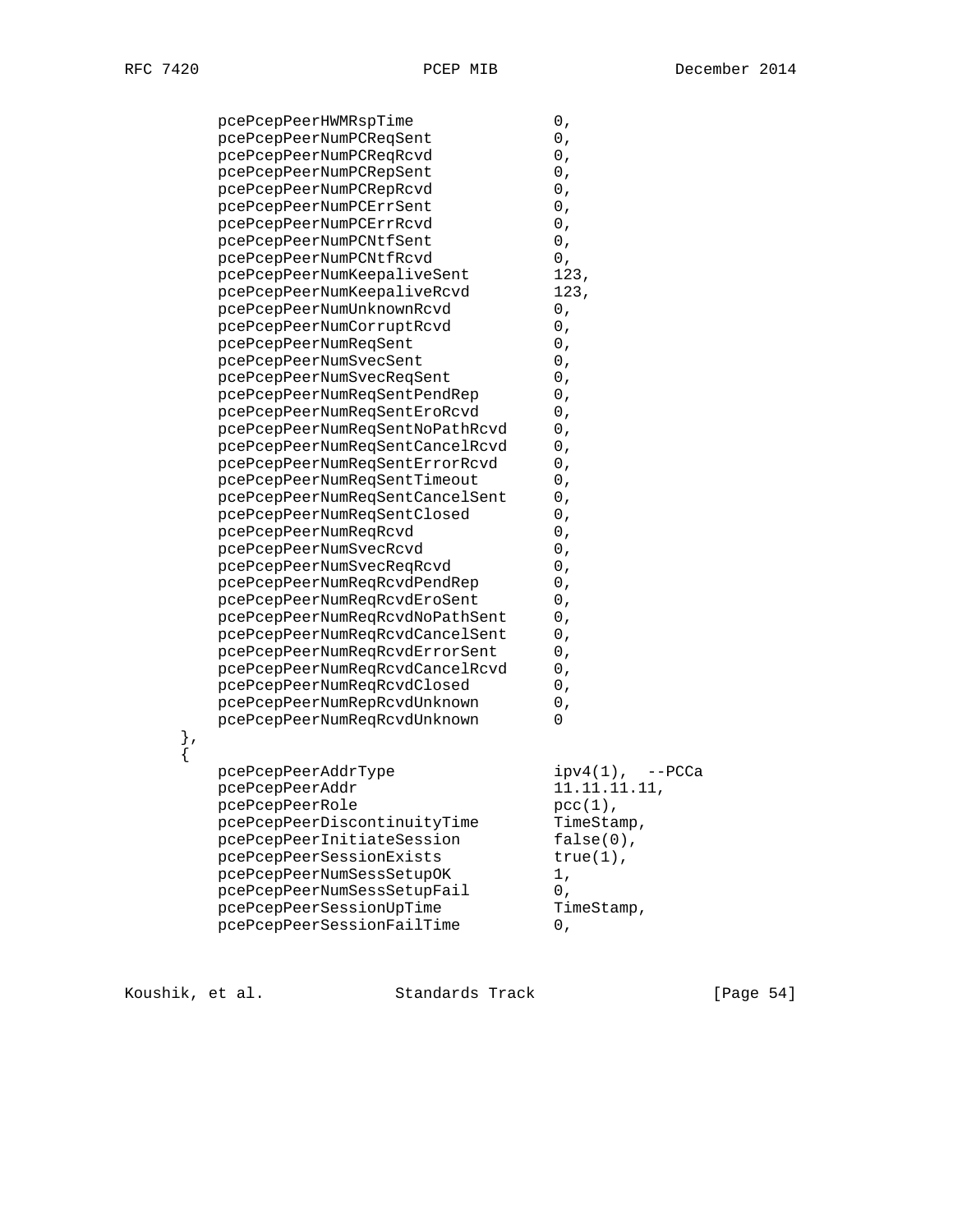|    | pcePcepPeerSessionFailUpTime                       | TimeStamp,          |
|----|----------------------------------------------------|---------------------|
|    | pcePcepPeerAvgRspTime                              | 200.                |
|    | pcePcepPeerLWMRspTime                              | 100,                |
|    | pcePcepPeerHWMRspTime                              | 300,                |
|    | pcePcepPeerNumPCReqSent                            | 0,                  |
|    | pcePcepPeerNumPCReqRcvd                            | 3,                  |
|    |                                                    | 3,                  |
|    | pcePcepPeerNumPCRepSent<br>pcePcepPeerNumPCRepRcvd | 0,                  |
|    |                                                    | 0,                  |
|    | pcePcepPeerNumPCErrSent                            | 0,                  |
|    | pcePcepPeerNumPCErrRcvd                            | 0,                  |
|    | pcePcepPeerNumPCNtfSent                            | 0,                  |
|    | pcePcepPeerNumPCNtfRcvd                            | 123,                |
|    | pcePcepPeerNumKeepaliveSent                        |                     |
|    | pcePcepPeerNumKeepaliveRcvd                        | 123,                |
|    | pcePcepPeerNumUnknownRcvd                          | 0,                  |
|    | pcePcepPeerNumCorruptRcvd                          | 0,                  |
|    | pcePcepPeerNumReqSent                              | 0,                  |
|    | pcePcepPeerNumSvecSent                             | 0,                  |
|    | pcePcepPeerNumSvecReqSent                          | 0,                  |
|    | pcePcepPeerNumReqSentPendRep                       | 0,                  |
|    | pcePcepPeerNumReqSentEroRcvd                       | 0,                  |
|    | pcePcepPeerNumReqSentNoPathRcvd                    | 0,                  |
|    | pcePcepPeerNumReqSentCancelRcvd                    | 0,                  |
|    | pcePcepPeerNumReqSentErrorRcvd                     | 0,                  |
|    | pcePcepPeerNumReqSentTimeout                       | 0,                  |
|    | pcePcepPeerNumReqSentCancelSent                    | 0,                  |
|    | pcePcepPeerNumReqSentClosed                        | 0,                  |
|    | pcePcepPeerNumReqRcvd                              | 3,                  |
|    | pcePcepPeerNumSvecRcvd                             | 0,                  |
|    | pcePcepPeerNumSvecReqRcvd                          | 0,                  |
|    | pcePcepPeerNumReqRcvdPendRep                       | 0,                  |
|    | pcePcepPeerNumReqRcvdEroSent                       | 3,                  |
|    | pcePcepPeerNumReqRcvdNoPathSent                    | 0,                  |
|    | pcePcepPeerNumReqRcvdCancelSent                    | 0,                  |
|    | pcePcepPeerNumReqRcvdErrorSent                     | 0,                  |
|    | pcePcepPeerNumReqRcvdCancelRcvd                    | 0,                  |
|    | pcePcepPeerNumReqRcvdClosed                        | 0 <sub>1</sub>      |
|    | pcePcepPeerNumRepRcvdUnknown                       | 0,                  |
|    | pcePcepPeerNumReqRcvdUnknown                       | 0                   |
| }, |                                                    |                     |
| {  |                                                    |                     |
|    | pcePcepPeerAddrType                                | $ipy4(1)$ , -- PCCb |
|    | pcePcepPeerAddr                                    | 22.22.22.22,        |
|    | pcePcepPeerRole                                    | $pcc(1)$ ,          |
|    | pcePcepPeerDiscontinuityTime                       | TimeStamp,          |
|    | pcePcepPeerInitiateSession                         | $true(1)$ ,         |
|    | pcePcepPeerSessionExists                           | $true(1)$ ,         |
|    | pcePcepPeerNumSessSetupOK                          | 1,                  |
|    |                                                    |                     |

Koushik, et al. Standards Track [Page 55]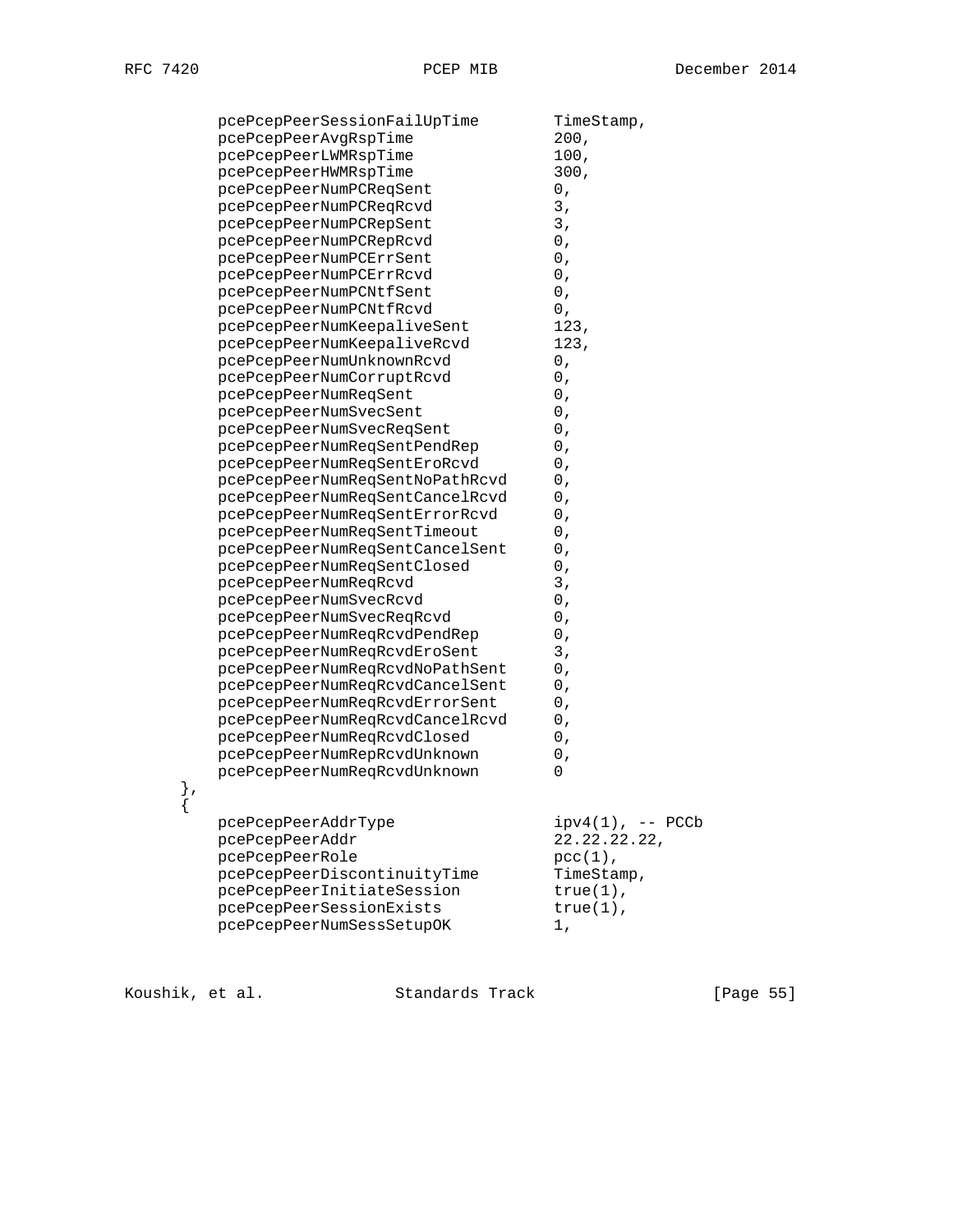|   | pcePcepPeerNumSessSetupFail     | 0,                    |
|---|---------------------------------|-----------------------|
|   | pcePcepPeerSessionUpTime        | TimeStamp,            |
|   | pcePcepPeerSessionFailTime      | $0\ ,$                |
|   | pcePcepPeerSessionFailUpTime    | TimeStamp,            |
|   | pcePcepPeerAvgRspTime           | 200,                  |
|   | pcePcepPeerLWMRspTime           | 100,                  |
|   | pcePcepPeerHWMRspTime           | 300,                  |
|   | pcePcepPeerNumPCReqSent         | 0,                    |
|   | pcePcepPeerNumPCReqRcvd         | 4,                    |
|   | pcePcepPeerNumPCRepSent         | 4,                    |
|   | pcePcepPeerNumPCRepRcvd         | $0\ ,$                |
|   | pcePcepPeerNumPCErrSent         | $0\ ,$                |
|   | pcePcepPeerNumPCErrRcvd         | 0,                    |
|   | pcePcepPeerNumPCNtfSent         | 0,                    |
|   | pcePcepPeerNumPCNtfRcvd         | 0,                    |
|   | pcePcepPeerNumKeepaliveSent     | 123,                  |
|   | pcePcepPeerNumKeepaliveRcvd     | 123,                  |
|   | pcePcepPeerNumUnknownRcvd       | 0,                    |
|   | pcePcepPeerNumCorruptRcvd       | 0,                    |
|   | pcePcepPeerNumReqSent           | 0,                    |
|   | pcePcepPeerNumSvecSent          | $0\ ,$                |
|   | pcePcepPeerNumSvecReqSent       | 0,                    |
|   | pcePcepPeerNumReqSentPendRep    | 0,                    |
|   | pcePcepPeerNumReqSentEroRcvd    | 0,                    |
|   | pcePcepPeerNumReqSentNoPathRcvd | 0,                    |
|   | pcePcepPeerNumReqSentCancelRcvd | 0,                    |
|   | pcePcepPeerNumReqSentErrorRcvd  | 0,                    |
|   | pcePcepPeerNumReqSentTimeout    | 0,                    |
|   | pcePcepPeerNumReqSentCancelSent | 0,                    |
|   | pcePcepPeerNumReqSentClosed     | 0,                    |
|   | pcePcepPeerNumReqRcvd           | 4,                    |
|   | pcePcepPeerNumSvecRcvd          | 0,                    |
|   | pcePcepPeerNumSvecReqRcvd       | $0\ ,$                |
|   | pcePcepPeerNumReqRcvdPendRep    | 0,                    |
|   | pcePcepPeerNumReqRcvdEroSent    | 3,                    |
|   | pcePcepPeerNumReqRcvdNoPathSent | 1,                    |
|   | pcePcepPeerNumReqRcvdCancelSent | 0,                    |
|   | pcePcepPeerNumReqRcvdErrorSent  | $0\ ,$                |
|   | pcePcepPeerNumReqRcvdCancelRcvd | 0,                    |
|   | pcePcepPeerNumReqRcvdClosed     | 0,                    |
|   | pcePcepPeerNumRepRcvdUnknown    | Ο,                    |
|   | pcePcepPeerNumReqRcvdUnknown    | 0                     |
| } |                                 |                       |
|   | In pcePcepSessTable {           |                       |
|   | pcePcepSessInitiator            | $local(1)$ , $--PCE1$ |
|   | pcePcepSessStateLastChange      | TimeStamp,            |
|   | pcePcepSessState                | $sessionUp(4)$ ,      |
|   |                                 |                       |

Koushik, et al. Standards Track [Page 56]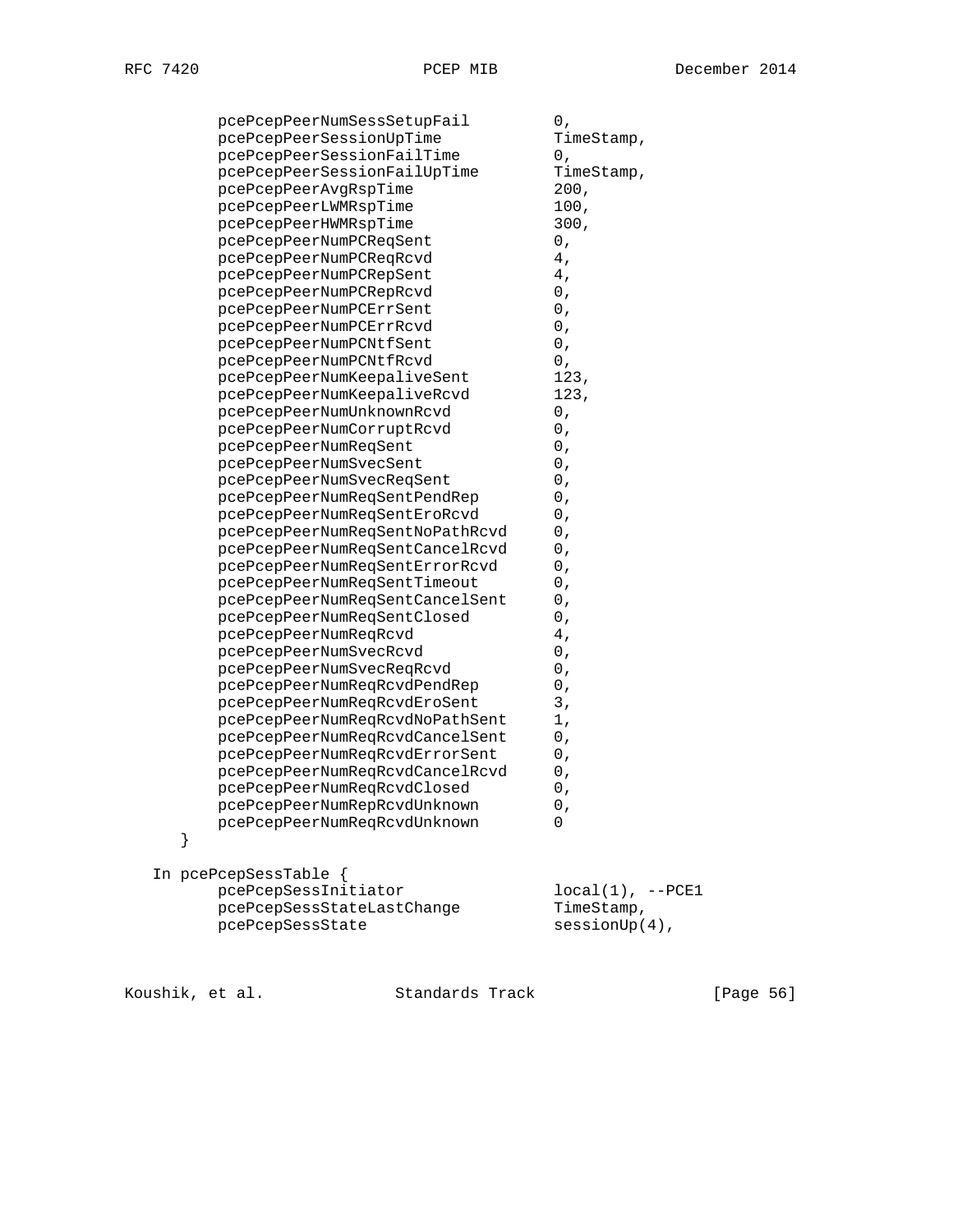|--|

| pcePcepSessConnectRetry         | 0,           |
|---------------------------------|--------------|
| pcePcepSessLocalID              | 1,           |
| pcePcepSessRemoteID             | 2,           |
| pcePcepSessKeepaliveTimer       | 1,           |
| pcePcepSessPeerKeepaliveTimer   | 1,           |
| pcePcepSessDeadTimer            | 4,           |
| pcePcepSessPeerDeadTimer        | 4,           |
| pcePcepSessKAHoldTimeRem        | 1,           |
| pcePcepSessOverloaded           | $false(0)$ , |
| pcePcepSessOverloadTime         | 0,           |
| pcePcepSessPeerOverloaded       | $false(0)$ , |
| pcePcepSessPeerOverloadTime     | 0,           |
| pcePcepSessDiscontinuityTime    | TimeStamp,   |
| pcePcepSessAvgRspTime           | 0,           |
| pcePcepSessLWMRspTime           | 0,           |
| pcePcepSessHWMRspTime           | 0,           |
| pcePcepSessNumPCReqSent         | 0,           |
| pcePcepSessNumPCReqRcvd         | 0,           |
| pcePcepSessNumPCRepSent         | 0,           |
| pcePcepSessNumPCRepRcvd         | 0,           |
| pcePcepSessNumPCErrSent         | 0,           |
| pcePcepSessNumPCErrRcvd         | 0,           |
| pcePcepSessNumPCNtfSent         | 0,           |
| pcePcepSessNumPCNtfRcvd         | 0,           |
| pcePcepSessNumKeepaliveSent     | 123,         |
| pcePcepSessNumKeepaliveRcvd     | 123,         |
| pcePcepSessNumUnknownRcvd       | 0,           |
| pcePcepSessNumCorruptRcvd       | 0,           |
| pcePcepSessNumReqSent           | 0,           |
| pcePcepSessNumSvecSent          | 0,           |
| pcePcepSessNumSvecReqSent       | 0,           |
| pcePcepSessNumReqSentPendRep    | 0,           |
| pcePcepSessNumReqSentEroRcvd    | 0,           |
| pcePcepSessNumReqSentNoPathRcvd | 0,           |
| pcePcepSessNumReqSentCancelRcvd | 0,           |
| pcePcepSessNumReqSentErrorRcvd  | 0,           |
| pcePcepSessNumReqSentTimeout    | 0,           |
| pcePcepSessNumReqSentCancelSent | 0,           |
| pcePcepSessNumReqRcvd           | 0,           |
| pcePcepSessNumSvecRcvd          | 0,           |
| pcePcepSessNumSvecReqRcvd       | 0,           |
| pcePcepSessNumReqRcvdPendRep    | $0\ ,$       |
| pcePcepSessNumReqRcvdEroSent    | 0,           |
| pcePcepSessNumReqRcvdNoPathSent | 0,           |
| pcePcepSessNumReqRcvdCancelSent | 0,           |
| pcePcepSessNumReqRcvdErrorSent  | 0,           |
| pcePcepSessNumReqRcvdCancelRcvd | 0,           |
| pcePcepSessNumRepRcvdUnknown    | 0,           |
|                                 |              |

Koushik, et al. Standards Track [Page 57]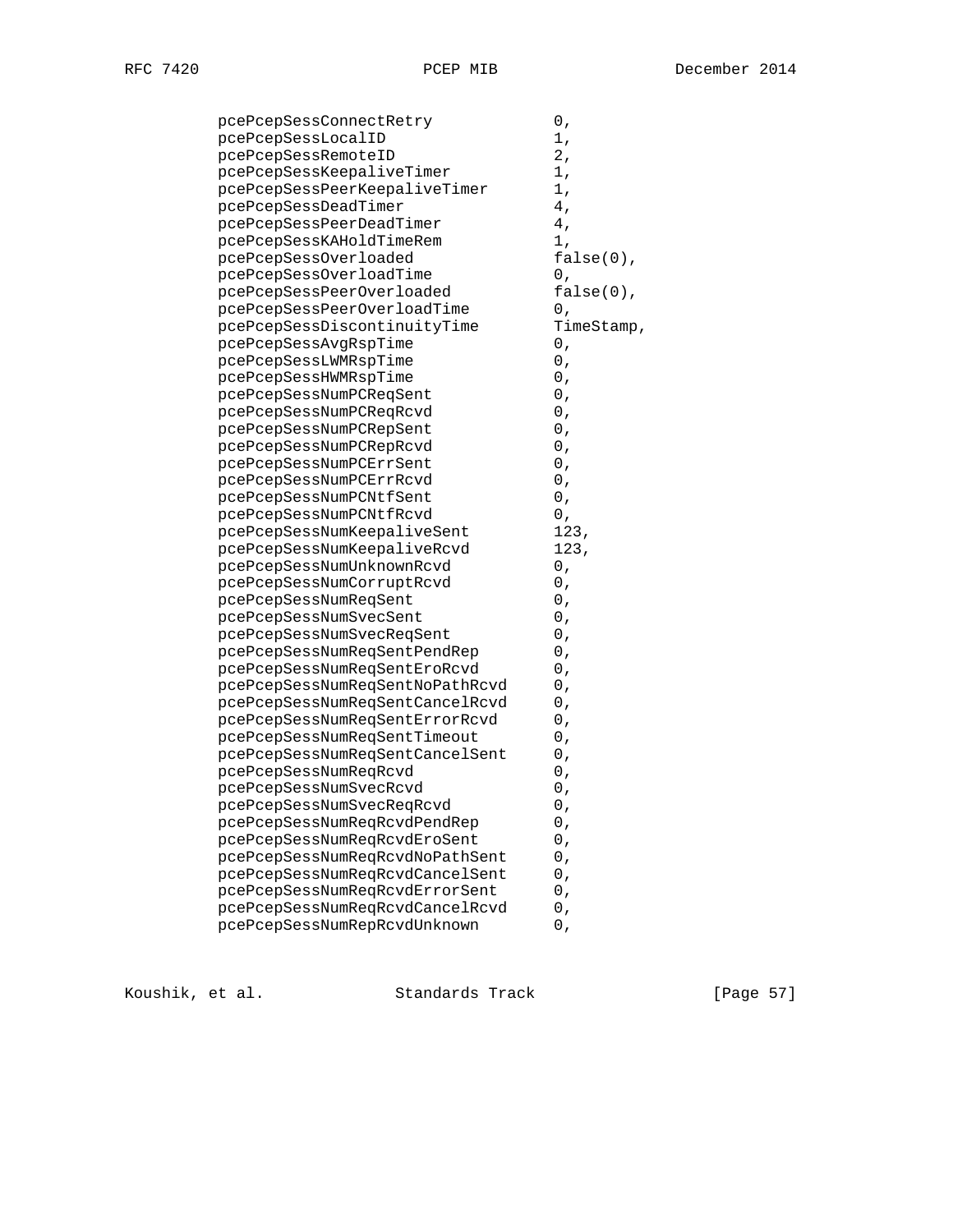pcePcepSessNumReqRcvdUnknown 0 },  $\{$ pcePcepSessInitiator remote(2), --PCCa pcePcepSessStateLastChange TimeStamp, pcePcepSessState sessionUp(4), pcePcepSessConnectRetry 0, pcePcepSessLocalID 2, pcePcepSessRemoteID 1, pcePcepSessKeepaliveTimer 1,<br>ncePcepSessPeerKeepaliveTimer 1, pcePcepSessPeerKeepaliveTimer pcePcepSessDeadTimer 4, pcePcepSessPeerDeadTimer 4, pcePcepSessKAHoldTimeRem 1, pcePcepSessOverloaded false(0), pcePcepSessOverloadTime 0,<br>pcePcepSessPeerOverloaded false(0), pcePcepSessPeerOverloaded pcePcepSessPeerOverloadTime 0, pcePcepSessDiscontinuityTime TimeStamp, pcePcepSessAvgRspTime 200, pcePcepSessLWMRspTime 100, pcePcepSessHWMRspTime 300,<br>
pcePcepSessNumPCReqSent 0, pcePcepSessNumPCReqSent 0,<br>
noePcepSessNumPCReqRcvd 1, pcePcepSessNumPCReqRcvd 1,<br>pcePcepSessNumPCRepSent 1, pcePcepSessNumPCRepSent 1, pcePcepSessNumPCRepRcvd 0,<br>
pcePcepSessNumPCErrSent 0, pcePcepSessNumPCErrSent 0, pcePcepSessNumPCErrRcvd 0,<br>
pcePcepSessNumPCNtfSent 0, pcercepoconsium v==<br>pcePcepSessNumPCNtfSent 0,<br>ncePcepSessNumPCNtfRcvd 0, pcePcepSessNumPCNtfRcvd 0, pcePcepSessNumKeepaliveSent 123, pcePcepSessNumKeepaliveRcvd 123, pcePcepSessNumUnknownRcvd 0, pcePcepSessNumCorruptRcvd 0,<br>
pcePcepSessNumReqSent 0, pcePcepSessNumReqSent 0, pcePcepSessNumSvecSent 0, pcePcepSessNumSvecReqSent 0, pcePcepSessNumReqSentPendRep 0, pcePcepSessNumReqSentEroRcvd 0, pcePcepSessNumReqSentNoPathRcvd 0,<br>pcePcepSessNumReqSentCancelRcvd 0, pcePcepSessNumReqSentCancelRcvd 0,<br>
pcePcepSessNumReqSentErrorRcvd 0, pcePcepSessNumReqSentErrorRcvd 0,<br>pcePcepSessNumReqSentTimeout 0, pcePcepSessNumReqSentTimeout 0, pcePcepSessNumReqSentCancelSent 0, pcePcepSessNumReqRcvd 3, pcePcepSessNumSvecRcvd 0,

pcePcepSessNumSvecReqRcvd 0, pcePcepSessNumReqRcvdPendRep 0,

Koushik, et al. Standards Track [Paqe 58]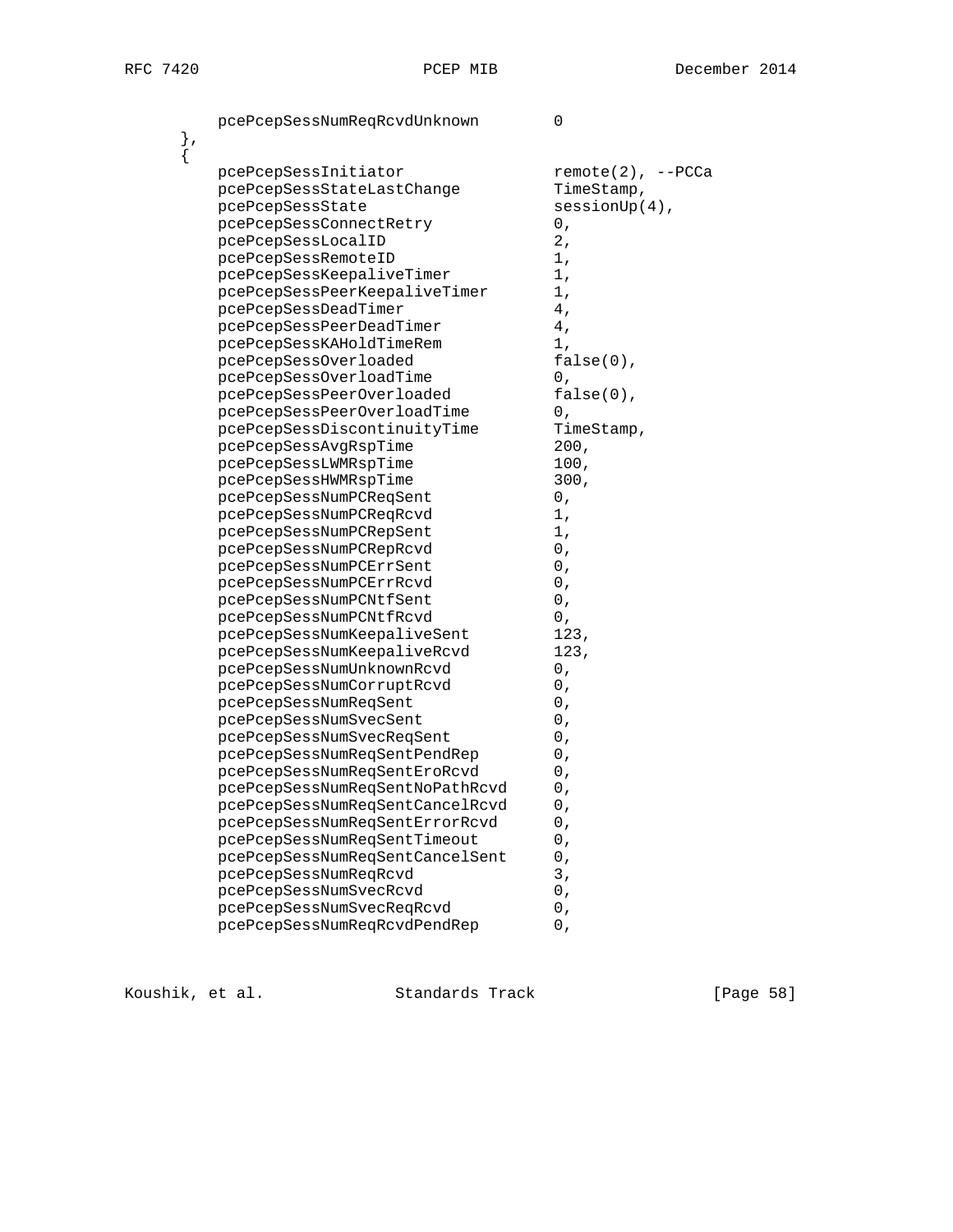| pcePcepSessNumReqRcvdEroSent    | 3,                  |
|---------------------------------|---------------------|
| pcePcepSessNumReqRcvdNoPathSent | $0\ ,$              |
| pcePcepSessNumReqRcvdCancelSent | 0,                  |
| pcePcepSessNumReqRcvdErrorSent  | 0,                  |
| pcePcepSessNumReqRcvdCancelRcvd | 0,                  |
| pcePcepSessNumRepRcvdUnknown    | 0,                  |
| pcePcepSessNumReqRcvdUnknown    | 0                   |
| },                              |                     |
| {                               |                     |
| pcePcepSessInitiator            | $remote(2), --PCCb$ |
| pcePcepSessStateLastChange      | TimeStamp,          |
| pcePcepSessState                | $sensionUp(4)$ ,    |
| pcePcepSessConnectRetry         | 0,                  |
| pcePcepSessLocalID              | 2,                  |
| pcePcepSessRemoteID             | 1,                  |
| pcePcepSessKeepaliveTimer       | 1,                  |
| pcePcepSessPeerKeepaliveTimer   | 1,                  |
| pcePcepSessDeadTimer            | 4,                  |
| pcePcepSessPeerDeadTimer        | 4,                  |
| pcePcepSessKAHoldTimeRem        | 1,                  |
| pcePcepSessOverloaded           | $false(0)$ ,        |
| pcePcepSessOverloadTime         | 0,                  |
| pcePcepSessPeerOverloaded       | $false(0)$ ,        |
| pcePcepSessPeerOverloadTime     | 0,                  |
| pcePcepSessDiscontinuityTime    | TimeStamp,          |
| pcePcepSessAvgRspTime           | 200,                |
| pcePcepSessLWMRspTime           | 100,                |
| pcePcepSessHWMRspTime           | 300,                |
| pcePcepSessNumPCReqSent         | 0,                  |
| pcePcepSessNumPCReqRcvd         | 4,                  |
| pcePcepSessNumPCRepSent         | 4,                  |
| pcePcepSessNumPCRepRcvd         | 0,                  |
| pcePcepSessNumPCErrSent         | 0,                  |
| pcePcepSessNumPCErrRcvd         | 0,                  |
| pcePcepSessNumPCNtfSent         | 0,                  |
| pcePcepSessNumPCNtfRcvd         | 0,                  |
| pcePcepSessNumKeepaliveSent     | 123,                |
| pcePcepSessNumKeepaliveRcvd     | 123,                |
| pcePcepSessNumUnknownRcvd       | 0,                  |
| pcePcepSessNumCorruptRcvd       | 0,                  |
| pcePcepSessNumReqSent           | $0\,$ ,             |
| pcePcepSessNumSvecSent          | 0,                  |
| pcePcepSessNumSvecReqSent       | 0,                  |
| pcePcepSessNumReqSentPendRep    | 0,                  |
| pcePcepSessNumReqSentEroRcvd    | 0,                  |
| pcePcepSessNumReqSentNoPathRcvd | 0,                  |
| pcePcepSessNumReqSentCancelRcvd | 0,                  |
| pcePcepSessNumReqSentErrorRcvd  | 0,                  |
|                                 |                     |

Koushik, et al. Standards Track [Page 59]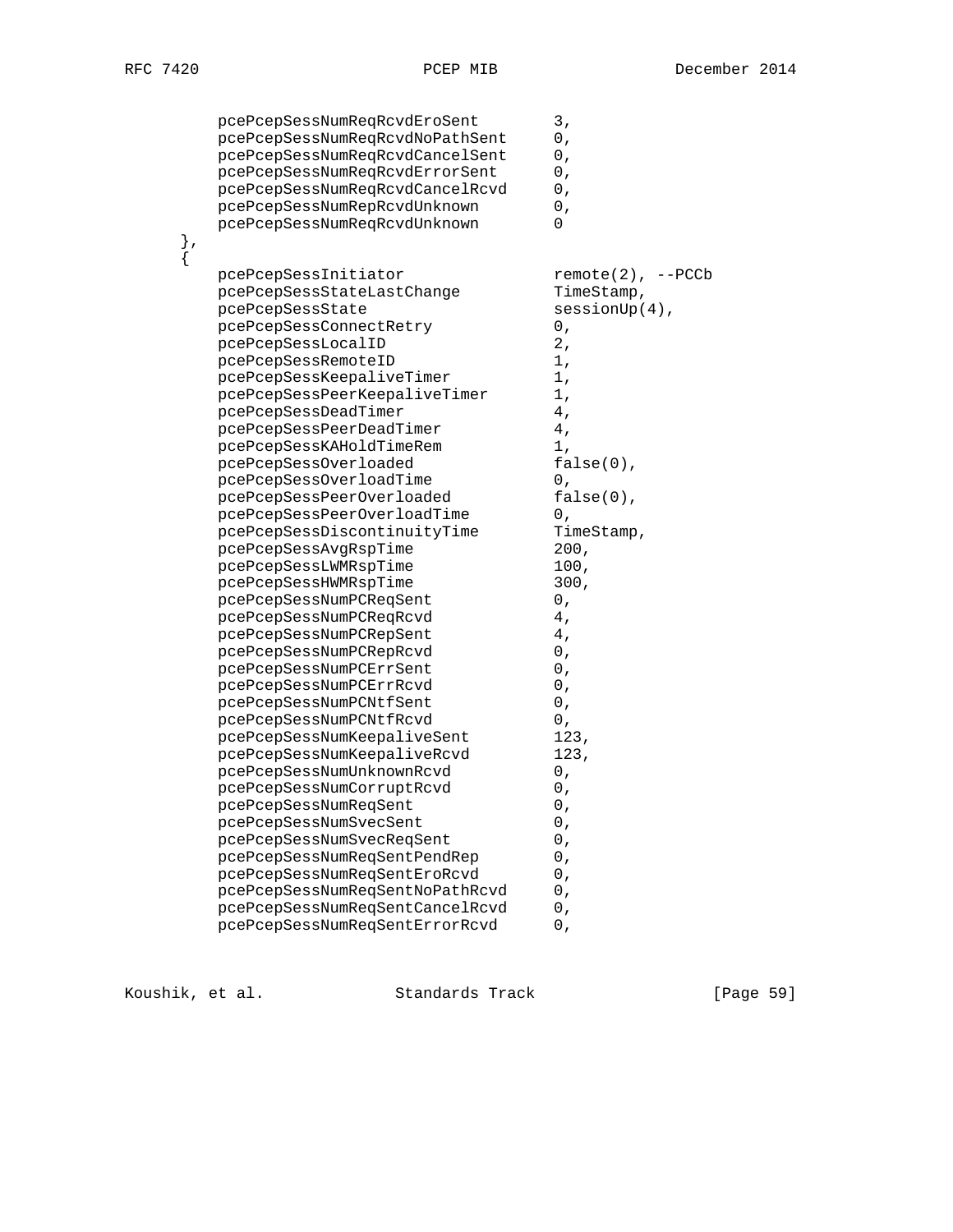| pcePcepSessNumReqSentTimeout    | 0 <sub>r</sub> |
|---------------------------------|----------------|
| pcePcepSessNumReqSentCancelSent | Ο,             |
| pcePcepSessNumReqRcvd           | 4,             |
| pcePcepSessNumSvecRcvd          | 0,             |
| pcePcepSessNumSvecReqRcvd       | 0,             |
| pcePcepSessNumReqRcvdPendRep    | 0.             |
| pcePcepSessNumReqRcvdEroSent    | 3,             |
| pcePcepSessNumReqRcvdNoPathSent | 1,             |
| pcePcepSessNumReqRcvdCancelSent | 0,             |
| pcePcepSessNumReqRcvdErrorSent  | 0.             |
| pcePcepSessNumReqRcvdCancelRcvd | Ο,             |
| pcePcepSessNumRepRcvdUnknown    | 0.             |
| pcePcepSessNumReqRcvdUnknown    |                |
|                                 |                |
|                                 |                |

## A.2. Contents of PCEP MIB Module at PCCb

 At PCCb, there is a single local PCEP entity that has two peers (PCE2 and PCE3). There is a session active to PCE2, but the session to PCE3 is currently down.

The contents of the PCEP MIB module as read at PCCb are as follows.

| In pcePcepEntityTable          |                         |
|--------------------------------|-------------------------|
| pcePcepEntityIndex             | 1,                      |
| pcePcepEntityAdminStatus       | $adminStatusUp(1)$ ,    |
| pcePcepEntityOperStatus        | $operatorStatusUp(1)$ , |
| pcePcepEntityAddrType          | $ipv4(1)$ ,             |
| pcePcepEntityAddr              | $22.22.22.22, --$ PCCb  |
| pcePcepEntityConnectTimer      | 60.                     |
| pcePcepEntityConnectMaxRetry   | 5,                      |
| pcePcepEntityInitBackoffTimer  | 30 <sub>1</sub>         |
| pcePcepEntityMaxBackoffTimer   | 3600,                   |
| pcePcepEntityOpenWaitTimer     | 60,                     |
| pcePcepEntityKeepWaitTimer     | 60,                     |
| pcePcepEntityKeepAliveTimer    | 1,                      |
| pcePcepEntityDeadTimer         | 4,                      |
| pcePcepEntityAllowNegotiation  | $true(1)$ ,             |
| pcePcepEntityMaxKeepAliveTimer | 60,                     |
| pcePcepEntityMaxDeadTimer      | 240,                    |
| pcePcepEntityMinKeepAliveTimer | 1,                      |
| pcePcepEntityMinDeadTimer      | 4 <sub>1</sub>          |
| pcePcepEntitySyncTimer         | 60,                     |
| pcePcepEntityRequestTimer      | 120,                    |
| pcePcepEntityMaxSessions       | 999.                    |
| pcePcepEntityMaxUnknownReqs    | 5,                      |
| pcePcepEntityMaxUnknownMsqs    | 5                       |
|                                |                         |

}

Koushik, et al. Standards Track [Page 60]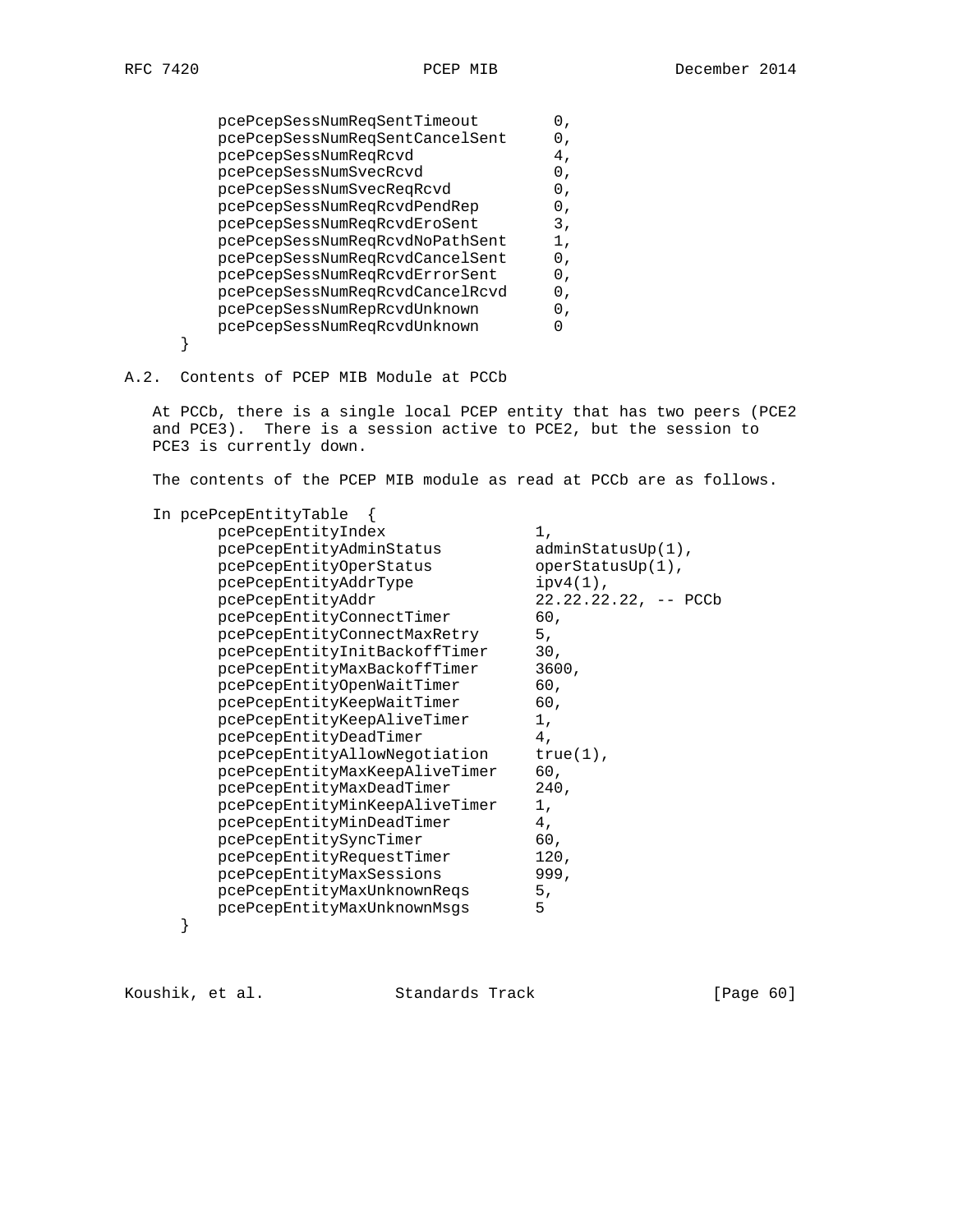| In pcePcepPeerTable {           |                     |
|---------------------------------|---------------------|
| pcePcepPeerAddrType             | $ipv4(1)$ , $-PCE2$ |
| pcePcepPeerAddr                 | 2.2.2.2             |
| pcePcepPeerRole                 | $pec(2)$ ,          |
| pcePcepPeerDiscontinuityTime    | TimeStamp,          |
| pcePcepPeerInitiateSession      | $true(1)$ ,         |
| pcePcepPeerSessionExists        | $true(1)$ ,         |
| pcePcepPeerNumSessSetupOK       | 0,                  |
| pcePcepPeerNumSessSetupFail     | 1,                  |
| pcePcepPeerSessionUpTime        | TimeStamp,          |
| pcePcepPeerSessionFailTime      | TimeStamp,          |
| pcePcepPeerSessionFailUpTime    | TimeStamp,          |
| pcePcepPeerAvgRspTime           | 0,                  |
| pcePcepPeerLWMRspTime           | 0,                  |
| pcePcepPeerHWMRspTime           | 0,                  |
| pcePcepPeerNumPCReqSent         | 4,                  |
| pcePcepPeerNumPCReqRcvd         | 0,                  |
| pcePcepPeerNumPCRepSent         | 0,                  |
| pcePcepPeerNumPCRepRcvd         | 4,                  |
| pcePcepPeerNumPCErrSent         | 0,                  |
| pcePcepPeerNumPCErrRcvd         | 0,                  |
| pcePcepPeerNumPCNtfSent         | 0,                  |
| pcePcepPeerNumPCNtfRcvd         | 0,                  |
| pcePcepPeerNumKeepaliveSent     | 0,                  |
| pcePcepPeerNumKeepaliveRcvd     | 0,                  |
| pcePcepPeerNumUnknownRcvd       | 0,                  |
| pcePcepPeerNumCorruptRcvd       | 0,                  |
| pcePcepPeerNumReqSent           | 4,                  |
| pcePcepPeerNumSvecSent          | 0,                  |
| pcePcepPeerNumSvecReqSent       | 0,                  |
| pcePcepPeerNumReqSentPendRep    | 0,                  |
| pcePcepPeerNumReqSentEroRcvd    | 3,                  |
| pcePcepPeerNumReqSentNoPathRcvd | 1,                  |
| pcePcepPeerNumReqSentCancelRcvd | 0,                  |
| pcePcepPeerNumReqSentErrorRcvd  | 0,                  |
| pcePcepPeerNumReqSentTimeout    | 0,                  |
| pcePcepPeerNumReqSentCancelSent | 0,                  |
| pcePcepPeerNumReqSentClosed     | 0,                  |
| pcePcepPeerNumReqRcvd           | 0,                  |
| pcePcepPeerNumSvecRcvd          | 0,                  |
| pcePcepPeerNumSvecReqRcvd       | 0,                  |
| pcePcepPeerNumReqRcvdPendRep    | 0,                  |
| pcePcepPeerNumReqRcvdEroSent    | 0,                  |
| pcePcepPeerNumReqRcvdNoPathSent | 0,                  |
| pcePcepPeerNumReqRcvdCancelSent | $0\ ,$              |
| pcePcepPeerNumReqRcvdErrorSent  | 0,                  |
| pcePcepPeerNumReqRcvdCancelRcvd | 0,                  |
| pcePcepPeerNumReqRcvdClosed     | 0,                  |
|                                 |                     |

Koushik, et al. Standards Track [Page 61]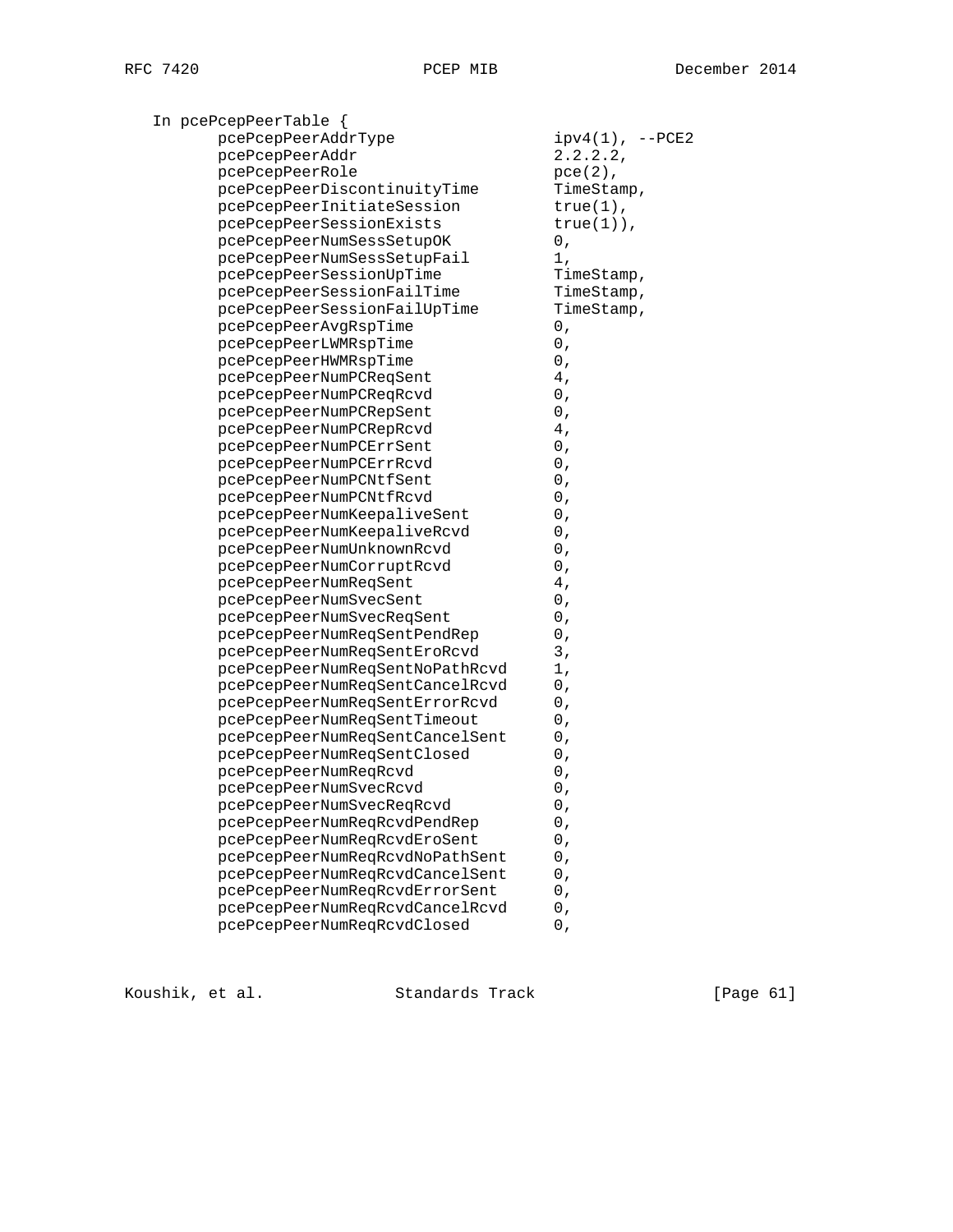| pcePcepPeerNumRepRcvdUnknown<br>pcePcepPeerNumReqRcvdUnknown | 0,<br>0               |
|--------------------------------------------------------------|-----------------------|
|                                                              |                       |
| pcePcepPeerAddrType                                          | $ipv4(1)$ ,<br>--PCE3 |
| pcePcepPeerAddr                                              | 3.3.3.3.              |
| pcePcepPeerRole                                              | $pec(2)$ ,            |
| pcePcepPeerDiscontinuityTime                                 | TimeStamp,            |
| pcePcepPeerInitiateSession                                   | $true(1)$ ,           |
| pcePcepPeerSessionExists                                     | $false(0)$ ,          |
| pcePcepPeerNumSessSetupOK                                    | 1,                    |
| pcePcepPeerNumSessSetupFail                                  | 0,                    |
| pcePcepPeerSessionUpTime                                     | TimeStamp,            |
| pcePcepPeerSessionFailTime                                   | TimeStamp,            |
| pcePcepPeerSessionFailUpTime                                 | TimeStamp,            |
| pcePcepPeerAvgRspTime                                        | 200,                  |
| pcePcepPeerLWMRspTime                                        | 100,                  |
| pcePcepPeerHWMRspTime                                        | 300,                  |
| pcePcepPeerNumPCReqSent                                      | 4,                    |
| pcePcepPeerNumPCReqRcvd                                      | 0,                    |
| pcePcepPeerNumPCRepSent                                      | 0,                    |
| pcePcepPeerNumPCRepRcvd<br>pcePcepPeerNumPCErrSent           | 3,<br>0,              |
| pcePcepPeerNumPCErrRcvd                                      | 0,                    |
| pcePcepPeerNumPCNtfSent                                      | 0,                    |
| pcePcepPeerNumPCNtfRcvd                                      | 0,                    |
| pcePcepPeerNumKeepaliveSent                                  | 123,                  |
| pcePcepPeerNumKeepaliveRcvd                                  | 123,                  |
| pcePcepPeerNumUnknownRcvd                                    | 0,                    |
| pcePcepPeerNumCorruptRcvd                                    | 0,                    |
| pcePcepPeerNumReqSent                                        | 4,                    |
| pcePcepPeerNumSvecSent                                       | 0,                    |
| pcePcepPeerNumSvecReqSent                                    | 0,                    |
| pcePcepPeerNumReqSentPendRep                                 | 0,                    |
| pcePcepPeerNumReqSentEroRcvd                                 | 3,                    |
| pcePcepPeerNumReqSentNoPathRcvd                              | 0,                    |
| pcePcepPeerNumReqSentCancelRcvd                              | 0,                    |
| pcePcepPeerNumReqSentErrorRcvd                               | 0,                    |
| pcePcepPeerNumReqSentTimeout                                 | 0,                    |
| pcePcepPeerNumReqSentCancelSent                              | 0,                    |
| pcePcepPeerNumReqSentClosed                                  | 1,                    |
| pcePcepPeerNumReqRcvd                                        | $0\ ,$                |
| pcePcepPeerNumSvecRcvd                                       | 0,                    |
| pcePcepPeerNumSvecReqRcvd                                    | 0,                    |
| pcePcepPeerNumReqRcvdPendRep                                 | 0,                    |
| pcePcepPeerNumReqRcvdEroSent                                 | 0,                    |
| pcePcepPeerNumReqRcvdNoPathSent                              | 0,                    |
| pcePcepPeerNumReqRcvdCancelSent                              | 0,                    |
|                                                              |                       |

Koushik, et al. Standards Track [Page 62]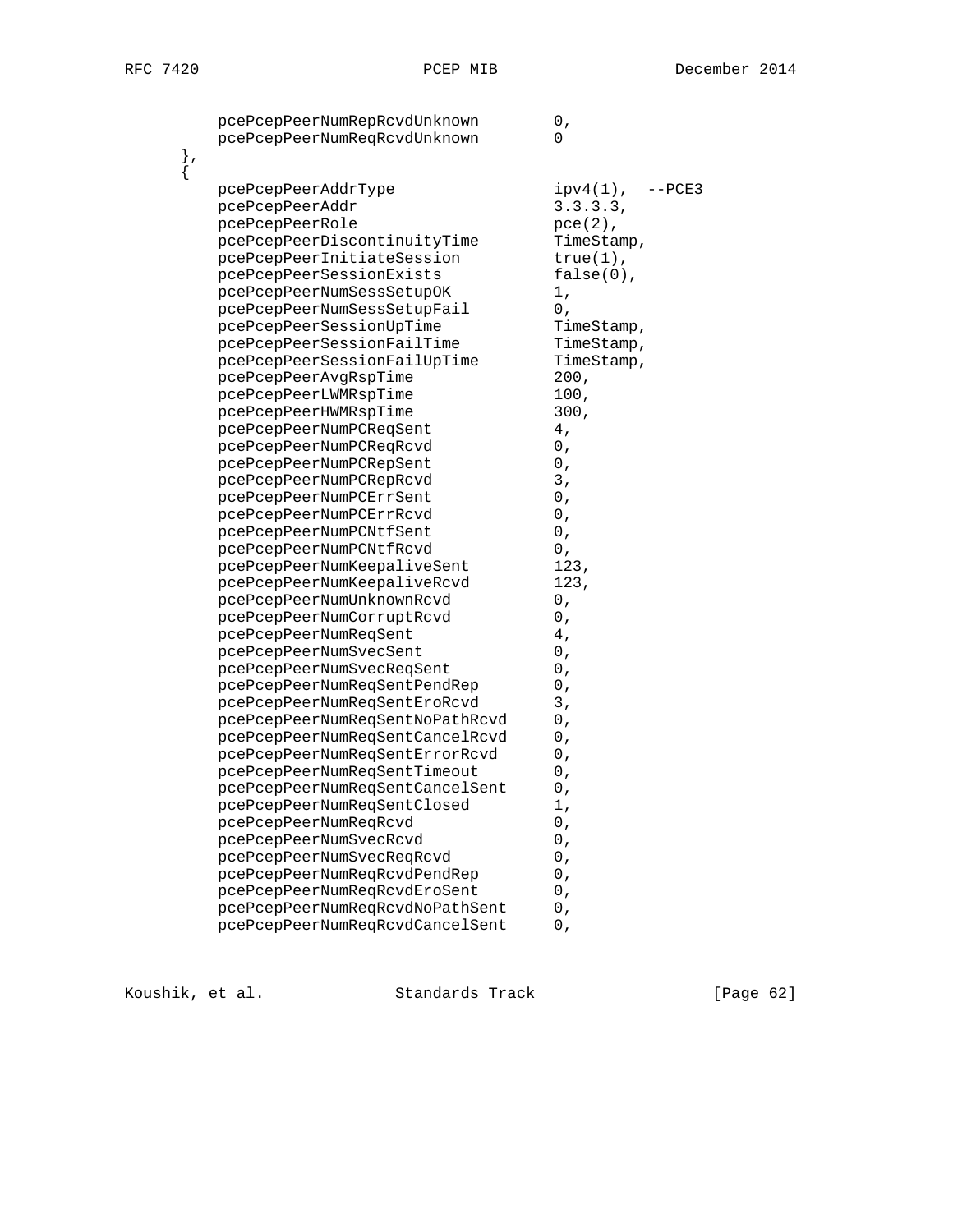| pcePcepPeerNumReqRcvdErrorSent<br>pcePcepPeerNumReqRcvdCancelRcvd<br>pcePcepPeerNumReqRcvdClosed<br>pcePcepPeerNumRepRcvdUnknown<br>pcePcepPeerNumReqRcvdUnknown<br>} | 0,<br>0,<br>0,<br>0,<br>0 |
|-----------------------------------------------------------------------------------------------------------------------------------------------------------------------|---------------------------|
|                                                                                                                                                                       |                           |
| In pcePcepSessTable {<br>pcePcepSessInitiator                                                                                                                         | $local(1)$ , $--PCE2$     |
| pcePcepSessStateLastChange                                                                                                                                            | TimeStamp,                |
| pcePcepSessState                                                                                                                                                      | $sensionUp(4)$ ,          |
| pcePcepSessConnectRetry                                                                                                                                               | 0,                        |
| pcePcepSessLocalID                                                                                                                                                    | 1,                        |
| pcePcepSessRemoteID                                                                                                                                                   | 1,                        |
| pcePcepSessKeepaliveTimer                                                                                                                                             | 1,                        |
| pcePcepSessPeerKeepaliveTimer                                                                                                                                         | 1,                        |
| pcePcepSessDeadTimer                                                                                                                                                  | 4,                        |
| pcePcepSessPeerDeadTimer                                                                                                                                              | 4,                        |
| pcePcepSessKAHoldTimeRem                                                                                                                                              | 1,                        |
| pcePcepSessOverloaded                                                                                                                                                 | $false(0)$ ,              |
| pcePcepSessOverloadTime                                                                                                                                               | 0,                        |
| pcePcepSessPeerOverloaded                                                                                                                                             | $false(0)$ ,              |
| pcePcepSessPeerOverloadTime                                                                                                                                           | 0,                        |
| pcePcepSessDiscontinuityTime                                                                                                                                          | TimeStamp,                |
| pcePcepSessAvgRspTime                                                                                                                                                 | 200,                      |
| pcePcepSessLWMRspTime                                                                                                                                                 | 100,                      |
| pcePcepSessHWMRspTime                                                                                                                                                 | 300,                      |
| pcePcepSessNumPCReqSent                                                                                                                                               | 4,                        |
| pcePcepSessNumPCReqRcvd                                                                                                                                               | 0,                        |
| pcePcepSessNumPCRepSent                                                                                                                                               | 0,                        |
| pcePcepSessNumPCRepRcvd                                                                                                                                               | 4,                        |
| pcePcepSessNumPCErrSent                                                                                                                                               | 0,                        |
| pcePcepSessNumPCErrRcvd                                                                                                                                               | 0,                        |
| pcePcepSessNumPCNtfSent                                                                                                                                               | 0,                        |
| pcePcepSessNumPCNtfRcvd                                                                                                                                               | 0,                        |
| pcePcepSessNumKeepaliveSent                                                                                                                                           | 123,                      |
| pcePcepSessNumKeepaliveRcvd                                                                                                                                           | 123,                      |
| pcePcepSessNumUnknownRcvd                                                                                                                                             | 0,                        |
| pcePcepSessNumCorruptRcvd<br>pcePcepSessNumReqSent                                                                                                                    | 0,<br>4,                  |
| pcePcepSessNumSvecSent                                                                                                                                                | $0\ ,$                    |
| pcePcepSessNumSvecReqSent                                                                                                                                             | 0,                        |
| pcePcepSessNumReqSentPendRep                                                                                                                                          | 0,                        |
| pcePcepSessNumReqSentEroRcvd                                                                                                                                          | 3,                        |
| pcePcepSessNumReqSentNoPathRcvd                                                                                                                                       | 1,                        |
| pcePcepSessNumReqSentCancelRcvd                                                                                                                                       | 0,                        |
| pcePcepSessNumReqSentErrorRcvd                                                                                                                                        | 0,                        |
| pcePcepSessNumReqSentTimeout                                                                                                                                          | 0,                        |
|                                                                                                                                                                       |                           |

Koushik, et al. Standards Track [Page 63]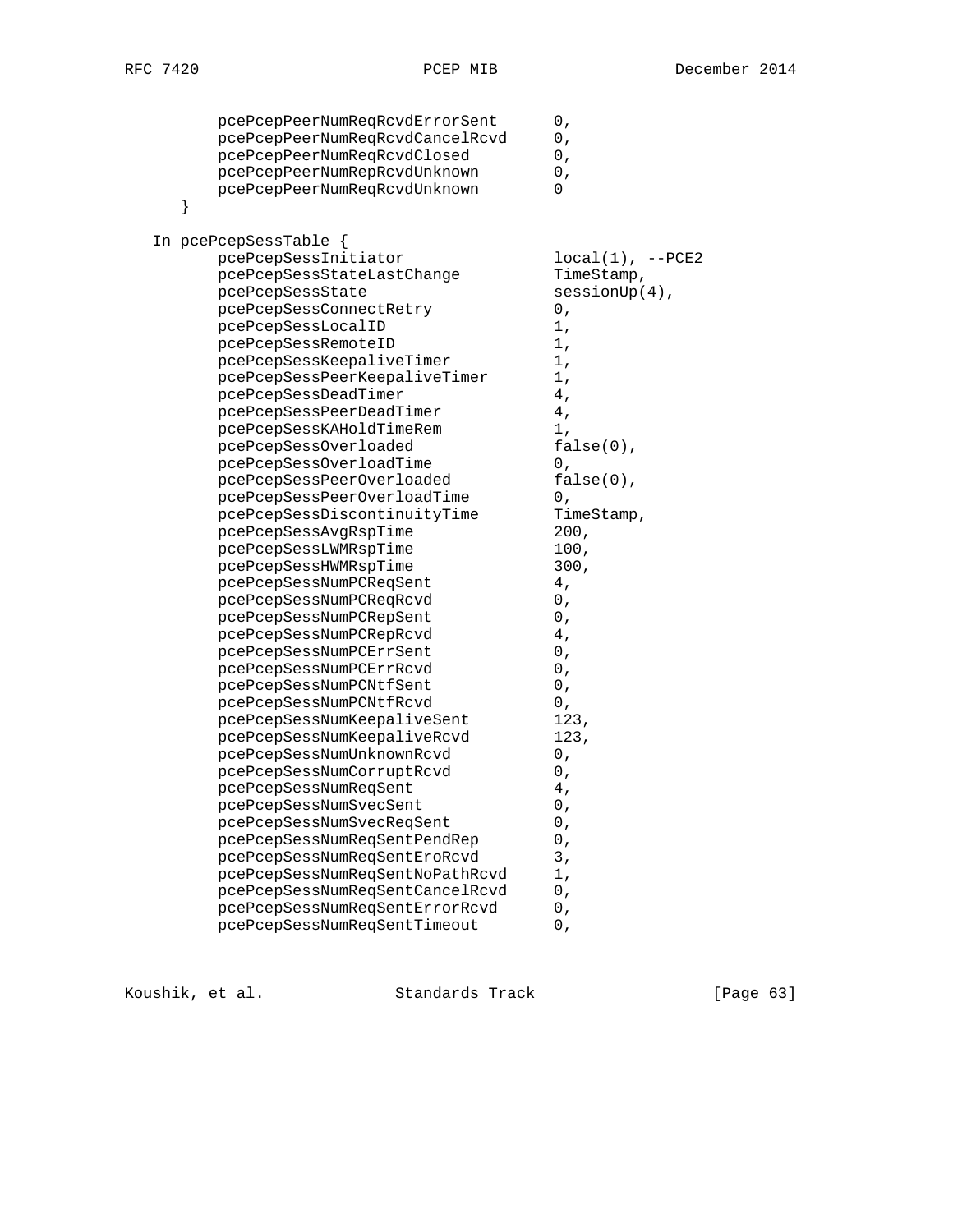| pcePcepSessNumReqSentCancelSent | Ο, |
|---------------------------------|----|
| pcePcepSessNumReqRcvd           | Ο, |
| pcePcepSessNumSvecRcvd          | Ο, |
| pcePcepSessNumSvecReqRcvd       | Ο, |
| pcePcepSessNumReqRcvdPendRep    | Ο, |
| pcePcepSessNumReqRcvdEroSent    | Ο, |
| pcePcepSessNumReqRcvdNoPathSent | 0, |
| pcePcepSessNumReqRcvdCancelSent | 0, |
| pcePcepSessNumReqRcvdErrorSent  | 0. |
| pcePcepSessNumReqRcvdCancelRcvd | 0. |
| pcePcepSessNumRepRcvdUnknown    | Ο. |
| pcePcepSessNumReqRcvdUnknown    |    |
|                                 |    |

-- no session to PCE3

# Acknowledgements

 The authors would like to thank Santanu Mazumder, Meral Shirazipour, and Adrian Farrel for their valuable input.

Contributors

 Dhruv Dhody Huawei Technologies Leela Palace Bangalore, Karnataka 560008 India

EMail: dhruv.ietf@gmail.com

Koushik, et al. Standards Track [Page 64]